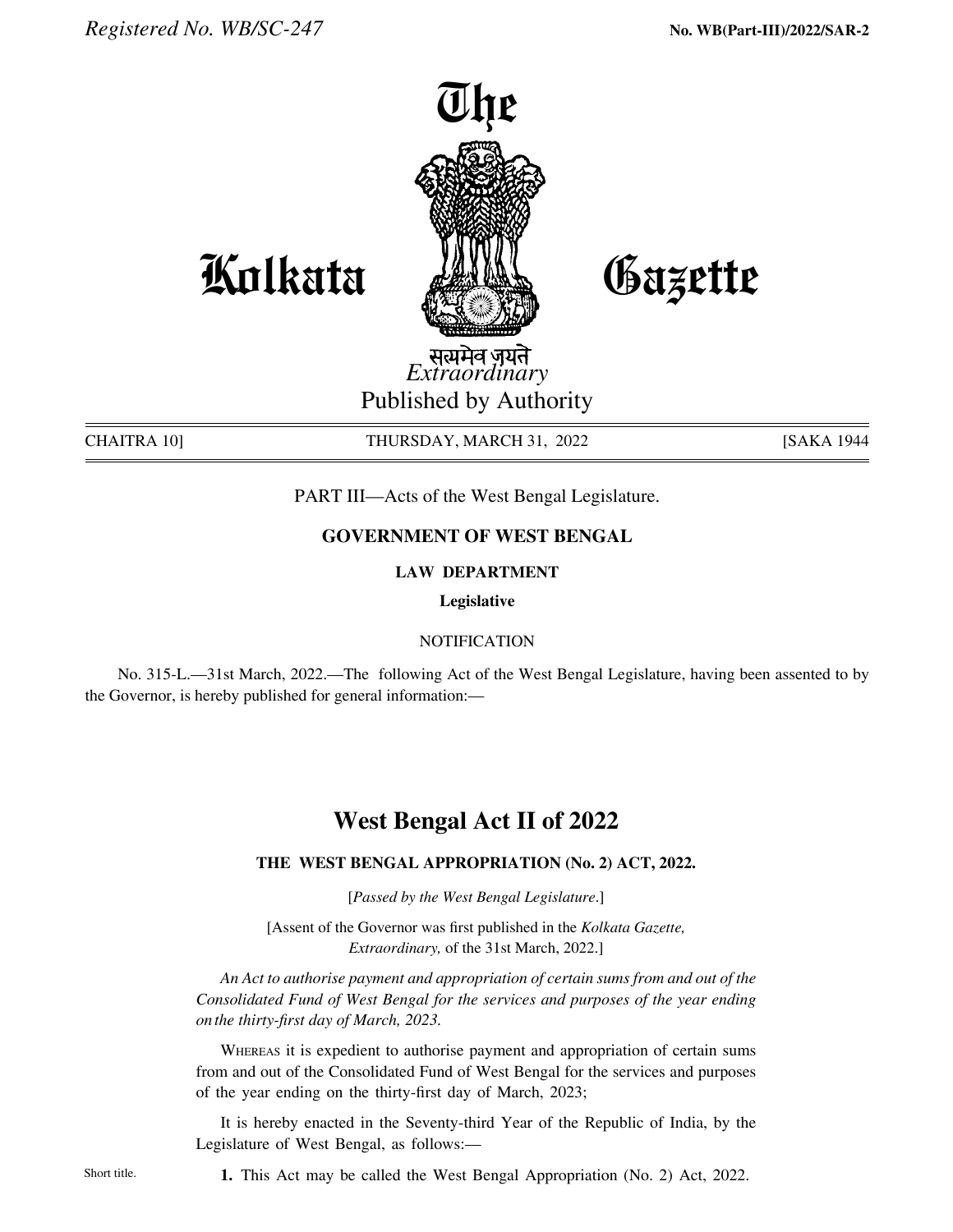### *(Sections 2, 3.)*

| Issue of Rs.                   | 2. From and out of the Consolidated Fund of West Bengal, there may be                 |
|--------------------------------|---------------------------------------------------------------------------------------|
| 323568,01,04,000<br>out of the | paid and applied sums not exceeding those specified in column 3 of the Schedule       |
| Consolidated<br>Fund of        | amounting in the aggregate to the sum of rupees three lakh twenty-three thousand      |
| West Bengal for                | five hundred sixty-eight crore one lakh and four thousand towards defraying the       |
| the year<br>2022-2023.         | several charges which will come in course of payment during the year ending on the    |
|                                | thirty-first day of March, 2023, in respect of the services and purposes specified in |
|                                | column 2 of the Schedule.                                                             |
|                                |                                                                                       |

Appropriation.

 **3.** The sums authorised to be paid and applied from and out of the Consolidated Fund of West Bengal by this Act shall be appropriated for the services and purposes expressed in the Schedule in relation to the year ending on the thirty-first day of March, 2023.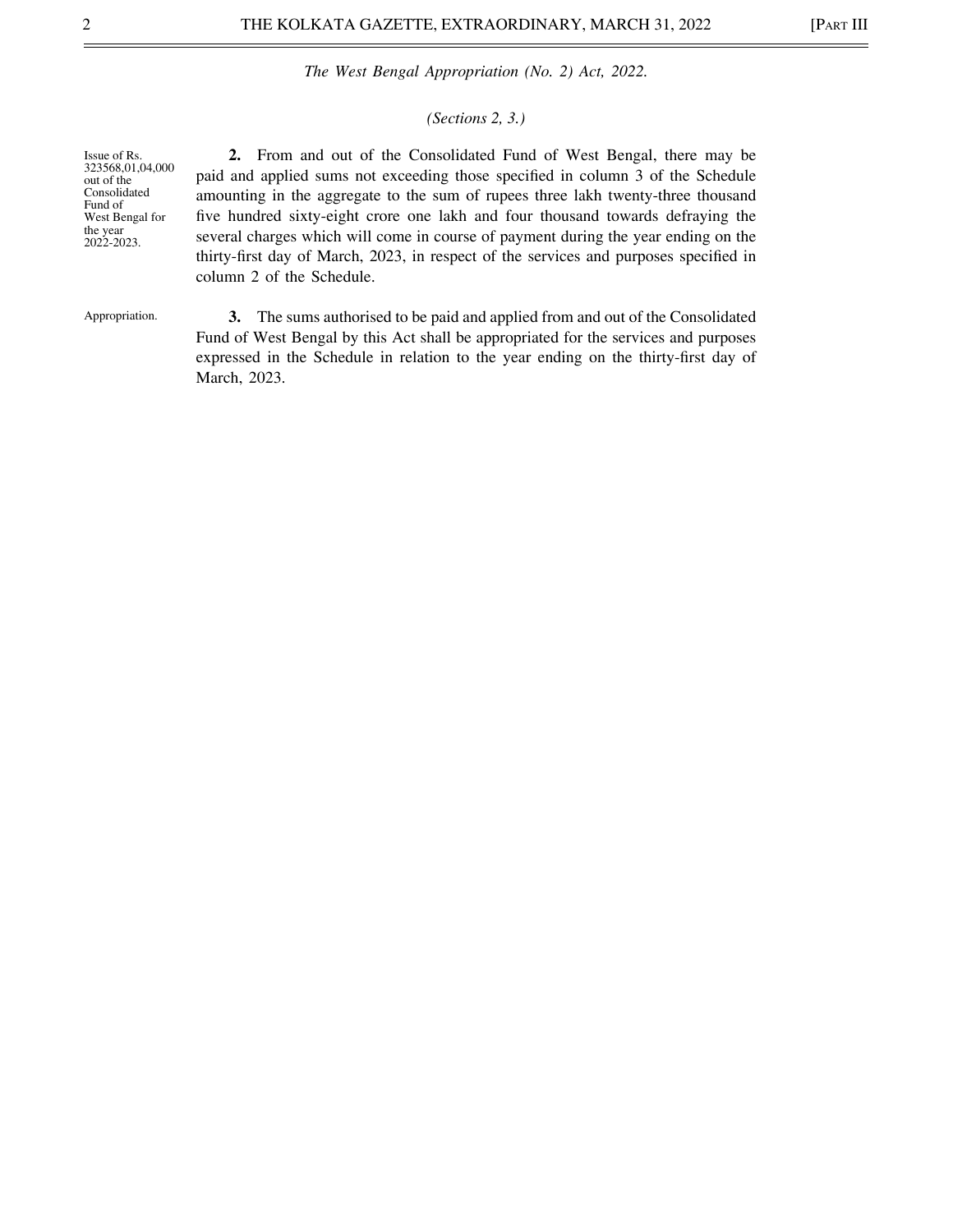*(Schedule.)*

### SCHEDULE.

[*See* sections 2 and 3.]

| 1                           | $\overline{c}$                                                                           |                                         | 3                                        |                 |
|-----------------------------|------------------------------------------------------------------------------------------|-----------------------------------------|------------------------------------------|-----------------|
| Demand                      |                                                                                          |                                         | Sums not exceeding                       |                 |
| Number/<br>Serial<br>Number | Services and purposes                                                                    | Voted by the<br>Legislative<br>Assembly | Charged on<br>the Consoli-<br>dated Fund | Total           |
|                             |                                                                                          | Rs.                                     | Rs.                                      | Rs.             |
|                             | <b>EXPENDITURE HEADS (REVENUE ACCOUNT)</b>                                               |                                         |                                          |                 |
|                             | <b>A-General Services</b>                                                                |                                         |                                          |                 |
|                             | (a) Organs of State                                                                      |                                         |                                          |                 |
|                             | 2011-State Legislatures                                                                  | 65,98,80,000                            | 34,23,000                                | 66, 33, 03, 000 |
|                             | (d) Administrative Services                                                              |                                         |                                          |                 |
|                             | 2059-Public Works                                                                        | 84,67,000                               |                                          | 84,67,000       |
|                             | <b>CAPITAL EXPENDITURE OUTSIDE</b><br>THE REVENUE ACCOUNT                                |                                         |                                          |                 |
| 1                           | <b>A-Capital Account of General Services</b>                                             |                                         |                                          |                 |
|                             | 4059-Capital Outlay on Public Works<br>$\ddot{\phantom{0}}$                              | 22,00,00,000                            |                                          | 22,00,00,000    |
|                             | <b>B-Capital Account of Social Services</b>                                              |                                         |                                          |                 |
|                             | (c) Capital Account of Water Supply, Sanitation,<br><b>Housing and Urban Development</b> |                                         |                                          |                 |
|                             | 4216-Capital Outlay on Housing<br>$\ddot{\phantom{0}}$                                   | $\ddotsc$                               | $\ddot{\phantom{0}}$                     |                 |
|                             | Total<br>$\ddot{\phantom{a}}$                                                            | 88, 83, 47, 000                         | 34,23,000                                | 89,17,70,000    |
|                             | <b>EXPENDITURE HEADS (REVENUE ACCOUNT)</b>                                               |                                         |                                          |                 |
|                             | <b>A-General Services</b>                                                                |                                         |                                          |                 |
|                             | (a) Organs of State                                                                      |                                         |                                          |                 |
|                             | 2012-Governor<br>$\ddot{\phantom{0}}$                                                    | $\ddot{\phantom{0}}$                    | 20,59,37,000                             | 20,59,37,000    |
| $\overline{c}$              | <b>CAPITAL EXPENDITURE OUTSIDE</b><br>THE REVENUE ACCOUNT                                |                                         |                                          |                 |
|                             | <b>A-Capital Account of General Services</b>                                             |                                         |                                          |                 |
|                             | 4059-Capital Outlay on Public Works<br>$\ddot{\phantom{1}}$ .                            | $\ddot{\phantom{1}}$                    | 71,40,000                                | 71,40,000       |
|                             | Total<br>$\ddot{\phantom{0}}$                                                            | $\ddot{\phantom{0}}$                    | 21,30,77,000                             | 21,30,77,000    |
|                             | <b>EXPENDITURE HEADS (REVENUE ACCOUNT)</b>                                               |                                         |                                          |                 |
|                             | <b>A-General Services</b>                                                                |                                         |                                          |                 |
|                             | (a) Organs of State                                                                      |                                         |                                          |                 |
| 3                           | 2013-Council of Ministers                                                                | 46,75,17,000                            |                                          | 46,75,17,000    |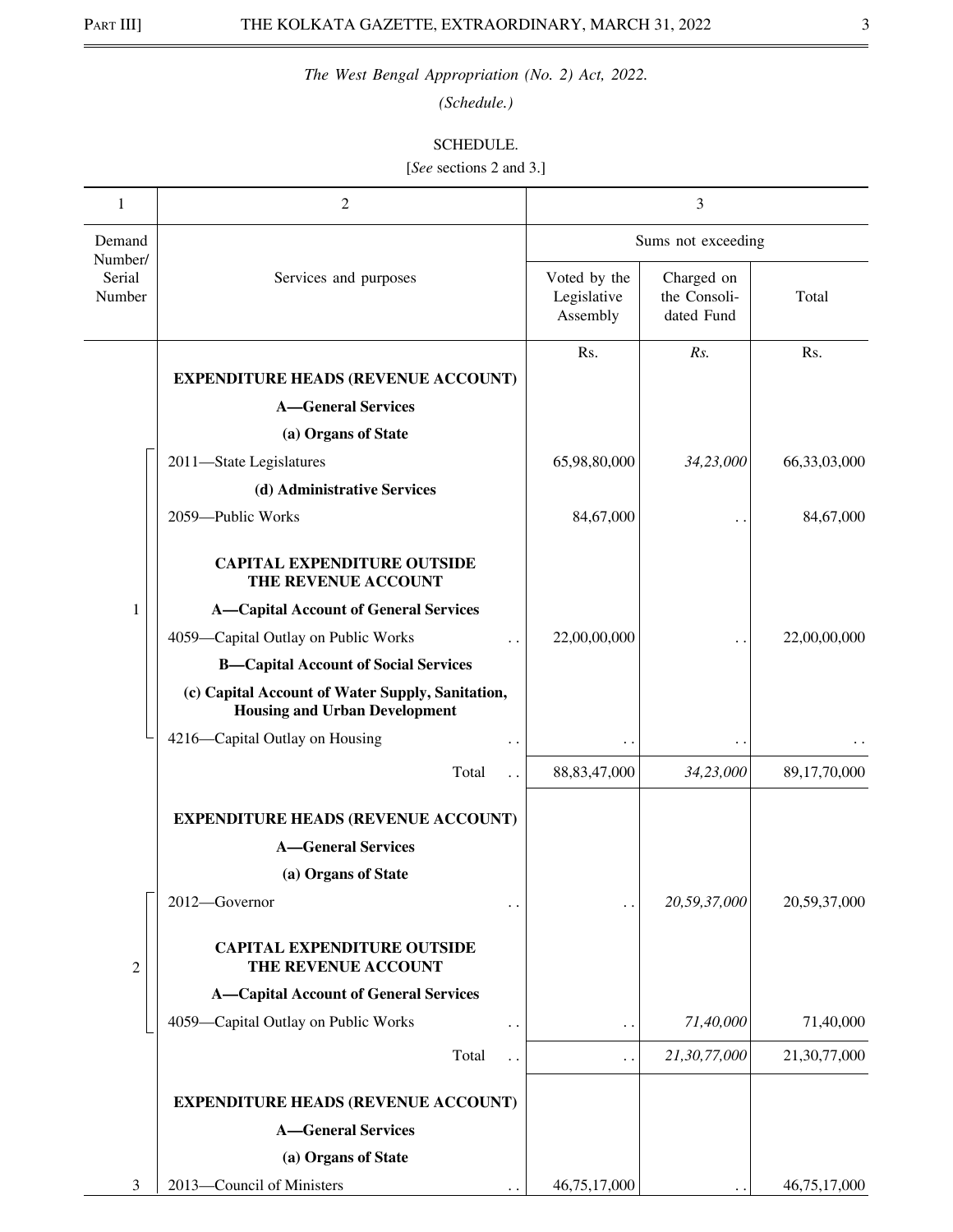| 1                           | 2                                                                  |                                         | 3                                        |               |
|-----------------------------|--------------------------------------------------------------------|-----------------------------------------|------------------------------------------|---------------|
| Demand                      |                                                                    |                                         | Sums not exceeding                       |               |
| Number/<br>Serial<br>Number | Services and purposes                                              | Voted by the<br>Legislative<br>Assembly | Charged on<br>the Consoli-<br>dated Fund | Total         |
|                             | <b>EXPENDITURE HEADS (REVENUE ACCOUNT)</b>                         | Rs.                                     | Rs.                                      | Rs.           |
|                             | <b>C-Economic Services</b>                                         |                                         |                                          |               |
|                             | (a) Agriculture and Allied Activities                              |                                         |                                          |               |
|                             | 2401-Crop Husbandry<br>$\ddot{\phantom{0}}$                        | 53,00,00,000                            | . .                                      | 53,00,00,000  |
|                             | 2408-Food, Storage and Warehousing                                 | 14,48,28,000                            | $\ddot{\phantom{1}}$                     | 14,48,28,000  |
|                             | 2435-Other Agricultural Programmes                                 | 43,38,97,000                            | $\ddot{\phantom{1}}$                     | 43,38,97,000  |
|                             | (j) General Economic Services                                      |                                         |                                          |               |
|                             | 3451-Secretariat-Economic Services                                 | 2,90,82,000                             |                                          | 2,90,82,000   |
|                             | <b>CAPITAL EXPENDITURE OUTSIDE</b><br>THE REVENUE ACCOUNT          |                                         |                                          |               |
|                             | <b>C-Capital Accounts of Economic Services</b>                     |                                         |                                          |               |
| 4                           | (a) Capital Account of Agriculture and<br><b>Allied Activities</b> |                                         |                                          |               |
|                             | 4401-Capital Outlay on Crop Husbandry                              | 112,00,00,000                           |                                          | 112,00,00,000 |
|                             | 4408-Capital Outlay on Food, Storage<br>and Warehousing            |                                         | . .                                      |               |
|                             | 4435-Capital Outlay on Other Agricultural Programmes               | 177,51,70,000                           | . .                                      | 177,51,70,000 |
|                             | <b>F-Loans and Advances</b>                                        |                                         |                                          |               |
|                             | 6401-Loans for Crop Husbandry                                      |                                         |                                          |               |
|                             | 6408-Loans for Food, Storage and Warehousing<br>. .                |                                         | $\bullet$                                |               |
|                             | 6435-Loans For Other Agricultural Programmes<br>. .                |                                         | . .                                      |               |
|                             | Total                                                              | 403,29,77,000                           | $\ddot{\phantom{1}}$                     | 403,29,77,000 |
|                             | <b>EXPENDITURE HEADS (REVENUE ACCOUNT)</b>                         |                                         |                                          |               |
|                             | <b>A-General Services</b>                                          |                                         |                                          |               |
|                             | (c) Interest Payment and Servicing of Debt                         |                                         |                                          |               |
|                             | 2049-Interest Payments                                             |                                         |                                          |               |
| 5                           | (e) Pensions and Miscellaneous General Services                    |                                         |                                          |               |
|                             | 2071-Pensions and Other Retirement Benefits                        |                                         |                                          |               |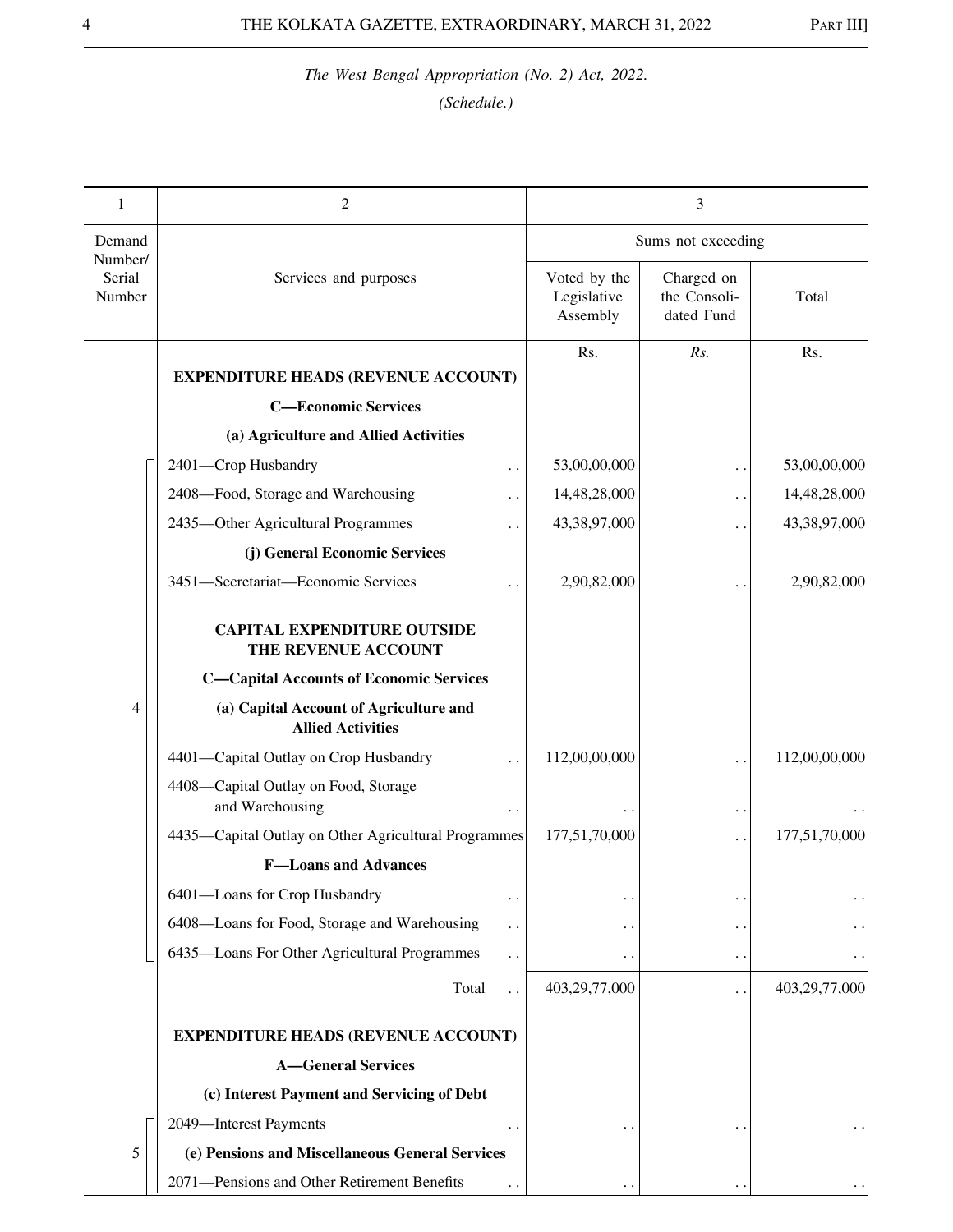| 1                           | 2                                                                  |                      |                                         | 3                                        |                |
|-----------------------------|--------------------------------------------------------------------|----------------------|-----------------------------------------|------------------------------------------|----------------|
| Demand                      |                                                                    |                      |                                         | Sums not exceeding                       |                |
| Number/<br>Serial<br>Number | Services and purposes                                              |                      | Voted by the<br>Legislative<br>Assembly | Charged on<br>the Consoli-<br>dated Fund | Total          |
|                             |                                                                    |                      | Rs.                                     | Rs.                                      | Rs.            |
|                             | <b>B</b> -Social Services                                          |                      |                                         |                                          |                |
|                             | (g) Social Welfare and Nutrition                                   |                      |                                         |                                          |                |
|                             | 2235-Social Security and Welfare                                   |                      | 717,00,00,000                           | . .                                      | 717,00,00,000  |
|                             | 2236-Nutrition                                                     |                      | 9,44,000                                | $\ddot{\phantom{0}}$                     | 9,44,000       |
|                             | <b>C-Economic Services</b>                                         |                      |                                         |                                          |                |
|                             | (a) Agriculture and Allied Activities                              |                      |                                         |                                          |                |
|                             | 2401-Crop Husbandry                                                |                      | 7700,35,83,000                          | . .                                      | 7700,35,83,000 |
|                             | 2402-Soil and Water Conservation                                   | $\ddotsc$            | 182,83,52,000                           | . .                                      | 182,83,52,000  |
|                             | 2415-Agricultural Research and Education                           |                      | 236,19,95,000                           | . .                                      | 236,19,95,000  |
|                             | 2435-Other Agricultural Programmes                                 | $\ddot{\phantom{0}}$ |                                         | $\ddot{\phantom{0}}$                     |                |
|                             | (b) Rural Development                                              |                      |                                         |                                          |                |
|                             | 2501-Special Programmes for Rural Development                      |                      |                                         | $\ddot{\phantom{0}}$                     |                |
|                             | 2515-Other Rural Development Programmes                            |                      | 6,10,00,000                             | $\ddot{\phantom{a}}$                     | 6,10,00,000    |
| 5                           | (c) Special Areas Programmes                                       |                      |                                         |                                          |                |
|                             | 2551-Hill Areas                                                    |                      | 5,35,50,000                             | . .                                      | 5,35,50,000    |
|                             | 2575-Other Special Areas Programmes                                |                      |                                         | $\ddot{\phantom{0}}$                     |                |
|                             | (f) Industry and Minerals                                          |                      |                                         |                                          |                |
|                             | 2851-Village and Small Industries                                  |                      | 95,74,21,000                            |                                          | 95,74,21,000   |
|                             | (j) General Economic Services                                      |                      |                                         |                                          |                |
|                             | 3451-Secretariat-Economic Services                                 |                      | 11,74,99,000                            |                                          | 11,74,99,000   |
|                             | <b>CAPITAL EXPENDITURE OUTSIDE</b><br>THE REVENUE ACCOUNT          |                      |                                         |                                          |                |
|                             | <b>C-Capital Accounts of Economic Services</b>                     |                      |                                         |                                          |                |
|                             | (a) Capital Account of Agriculture and<br><b>Allied Activities</b> |                      |                                         |                                          |                |
|                             | 4401-Capital Outlay on Crop Husbandry                              |                      | 299,96,00,000                           | . .                                      | 299,96,00,000  |
|                             | 4415-Capital Outlay on Agricultural Research<br>and Education      |                      | 55,39,80,000                            |                                          | 55,39,80,000   |
|                             | (c) Capital Account of Special Areas Programme                     |                      |                                         |                                          |                |
|                             | 4575-Capital Outlay on Other Special Areas Programme               |                      |                                         |                                          |                |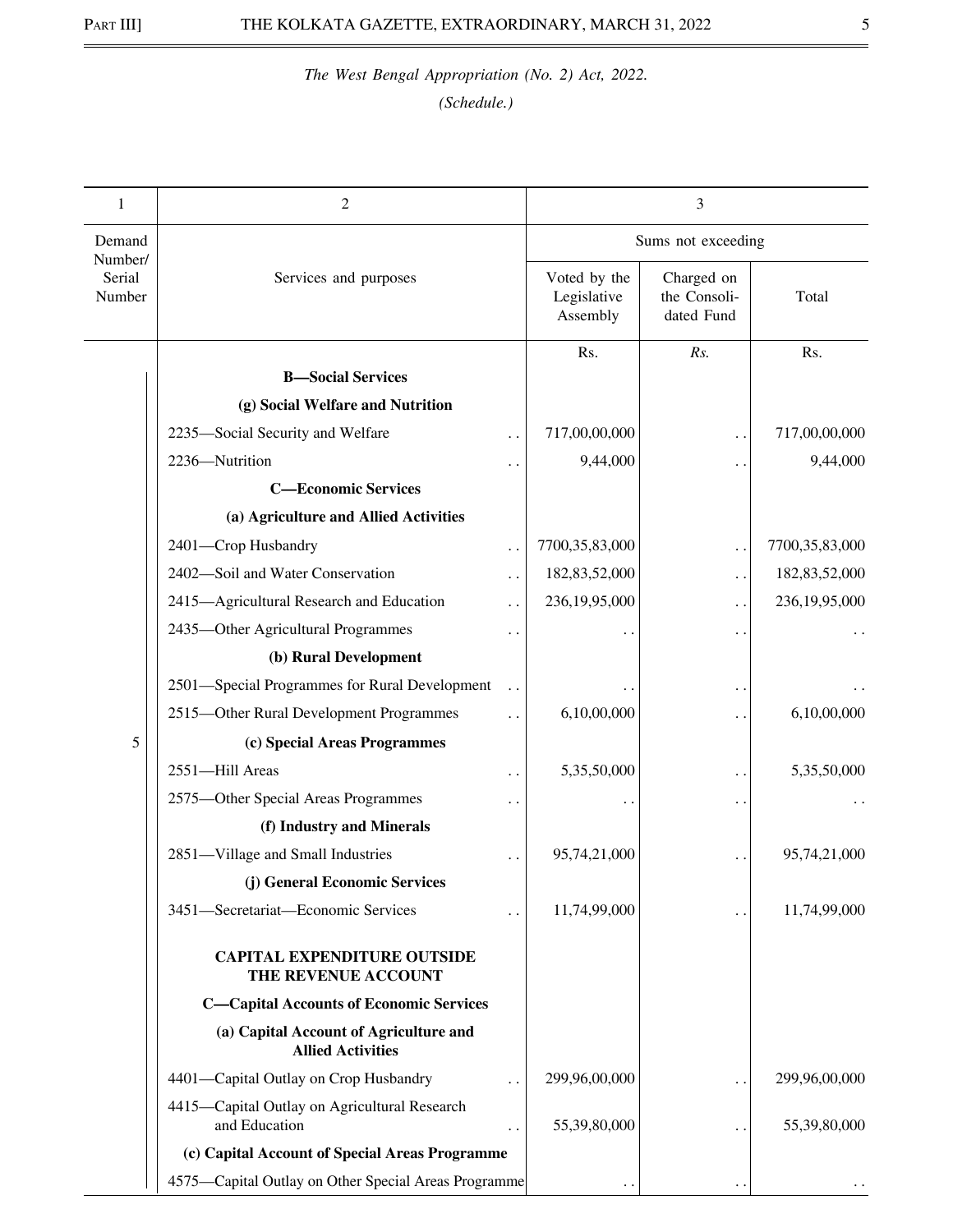| 1                           | 2                                                                           |                                         | 3                                        |                |
|-----------------------------|-----------------------------------------------------------------------------|-----------------------------------------|------------------------------------------|----------------|
| Demand                      |                                                                             |                                         | Sums not exceeding                       |                |
| Number/<br>Serial<br>Number | Services and purposes                                                       | Voted by the<br>Legislative<br>Assembly | Charged on<br>the Consoli-<br>dated Fund | Total          |
|                             | (f) Capital Account of Industry and Minerals                                | Rs.                                     | Rs.                                      | Rs.            |
|                             |                                                                             |                                         |                                          |                |
|                             | 4851-Capital Outlay on Village and Small Industries<br><b>E-Public Debt</b> | 10,50,000                               |                                          | 10,50,000      |
| 5                           |                                                                             |                                         |                                          |                |
|                             | 6004—Loans and Advances from the Central Government                         |                                         |                                          |                |
|                             | <b>F-Loans and Advances</b>                                                 |                                         |                                          |                |
|                             | 6401-Loans for Crop Husbandry                                               |                                         | $\ddot{\phantom{1}}$                     |                |
|                             | Total                                                                       | 9310,89,74,000                          | . .                                      | 9310,89,74,000 |
|                             | <b>EXPENDITURE HEADS (REVENUE ACCOUNT)</b>                                  |                                         |                                          |                |
|                             | <b>A-General Services</b>                                                   |                                         |                                          |                |
|                             | (c) Interest Payment and Servicing of Debt                                  |                                         |                                          |                |
|                             | 2049-Interest Payments                                                      |                                         |                                          |                |
|                             | <b>B-Social Services</b>                                                    |                                         |                                          |                |
|                             | (g) Social Welfare and Nutrition                                            |                                         |                                          |                |
|                             | 2235-Social Security and Welfare                                            | 3,76,000                                |                                          | 3,76,000       |
|                             | <b>C-Economic Services</b>                                                  |                                         |                                          |                |
|                             | (a) Agriculture and Allied Activities                                       |                                         |                                          |                |
|                             | 2401-Crop Husbandry<br>$\ddot{\phantom{0}}$                                 | 58,72,80,000                            | . .                                      | 58,72,80,000   |
| 6                           | 2403-Animal Husbandry<br>$\ddot{\phantom{0}}$                               | 853,42,95,000                           | $\ddot{\phantom{1}}$                     | 853,42,95,000  |
|                             | 2404-Dairy Development<br>$\ddot{\phantom{0}}$                              | 123,42,03,000                           | $\ddot{\phantom{1}}$                     | 123,42,03,000  |
|                             | 2415-Agricultural Research and Education                                    | 37,28,000                               | $\ddot{\phantom{0}}$                     | 37,28,000      |
|                             | (b) Rural Development                                                       |                                         |                                          |                |
|                             | 2515-Other Rural Development Programmes                                     | 25,62,000                               |                                          | 25,62,000      |
|                             | (c) Special Areas Programmes                                                |                                         |                                          |                |
|                             | 2551-Hill Areas                                                             | 5,25,00,000                             | $\ddot{\phantom{0}}$                     | 5,25,00,000    |
|                             | (j) General Economic Services                                               |                                         |                                          |                |
|                             | 3451-Secretariat-Economic Services<br>$\ddotsc$                             | 7,55,17,000                             | $\ddot{\phantom{1}}$                     | 7,55,17,000    |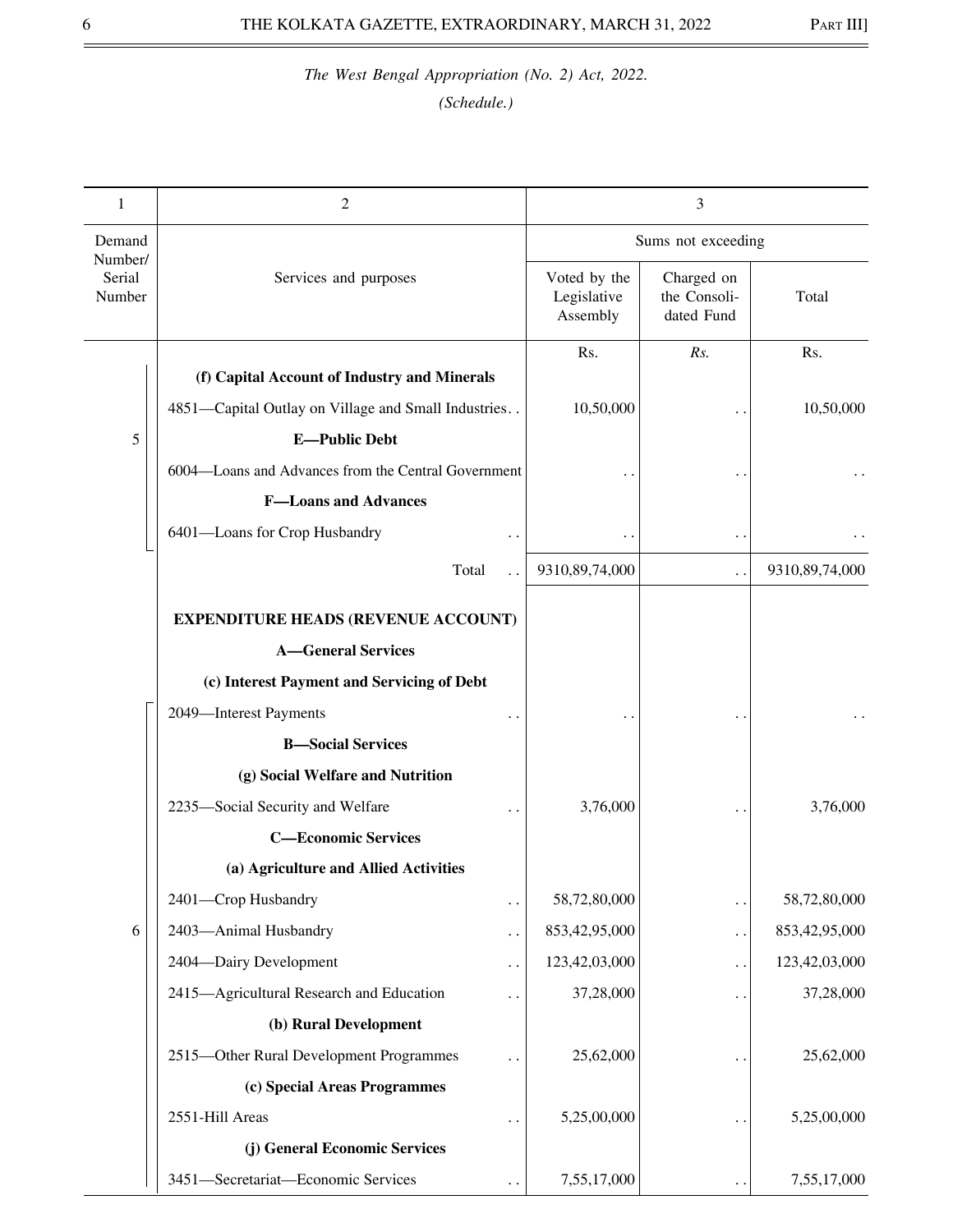| 1                           | 2                                                                                                                 |                                         | 3                                        |                   |
|-----------------------------|-------------------------------------------------------------------------------------------------------------------|-----------------------------------------|------------------------------------------|-------------------|
| Demand                      |                                                                                                                   |                                         | Sums not exceeding                       |                   |
| Number/<br>Serial<br>Number | Services and purposes                                                                                             | Voted by the<br>Legislative<br>Assembly | Charged on<br>the Consoli-<br>dated Fund | Total             |
|                             | <b>CAPITAL EXPENDITURE OUTSIDE</b><br>THE REVENUE ACCOUNT                                                         | Rs.                                     | Rs.                                      | Rs.               |
|                             | <b>C-Capital Accounts of Economic Services</b>                                                                    |                                         |                                          |                   |
|                             | (a) Capital Account of Agriculture and<br><b>Allied Activities</b>                                                |                                         |                                          |                   |
|                             | 4401-Capital Outlay on Crop Husbandry<br>$\ddotsc$                                                                | 11,27,20,000                            | . .                                      | 11,27,20,000      |
| 6                           | 4403-Capital Outlay on Animal Husbandry                                                                           | 150,38,00,000                           | . .                                      | 150,38,00,000     |
|                             | 4404—Capital Outlay on Dairy Development                                                                          | 56,15,00,000                            |                                          | 56,15,00,000      |
|                             | <b>E-Public Debt</b>                                                                                              |                                         |                                          |                   |
|                             | 6003-Internal Debt of the State Government                                                                        |                                         |                                          |                   |
|                             | <b>F-Loans and Advances</b>                                                                                       |                                         |                                          |                   |
|                             | 6403-Loans for Animal Husbandry                                                                                   |                                         | $\ddot{\phantom{a}}$                     |                   |
|                             | Total                                                                                                             | 1266, 84, 81, 000                       | . .                                      | 1266, 84, 81, 000 |
|                             | <b>EXPENDITURE HEADS (REVENUE ACCOUNT)</b>                                                                        |                                         |                                          |                   |
|                             | <b>A-General Services</b>                                                                                         |                                         |                                          |                   |
|                             | (c) Interest Payment and Servicing of Debt                                                                        |                                         |                                          |                   |
|                             | 2049-Interest Payments                                                                                            |                                         |                                          |                   |
|                             | <b>B-Social Services</b>                                                                                          |                                         |                                          |                   |
|                             | (e) Welfare of Scheduled Castes, Scheduled Tribes<br>and Other Backward Classes                                   |                                         |                                          |                   |
|                             | 2225—Welfare of Scheduled Castes, Scheduled Tribes,<br>Other Backward Classes and Minorities                      | 2116,65,44,000                          | . .                                      | 2116,65,44,000    |
|                             | (h) Others                                                                                                        |                                         |                                          |                   |
| 7                           | 2251-Secretariat-Social Services                                                                                  | 7,86,00,000                             | . .                                      | 7,86,00,000       |
|                             | <b>CAPITAL EXPENDITURE OUTSIDE</b><br>THE REVENUE ACCOUNT                                                         |                                         |                                          |                   |
|                             | <b>B-Capital Account of Social Services</b>                                                                       |                                         |                                          |                   |
|                             | (e) Capital Account of Welfare of Scheduled Castes,<br><b>Scheduled Tribes and Other Backward Classes</b>         |                                         |                                          |                   |
|                             | 4225—Capital Outlay on Welfare of Scheduled Castes,<br>Scheduled Tribes, Other Backward Classes<br>and Minorities | 54, 31, 55, 000                         |                                          | 54, 31, 55, 000   |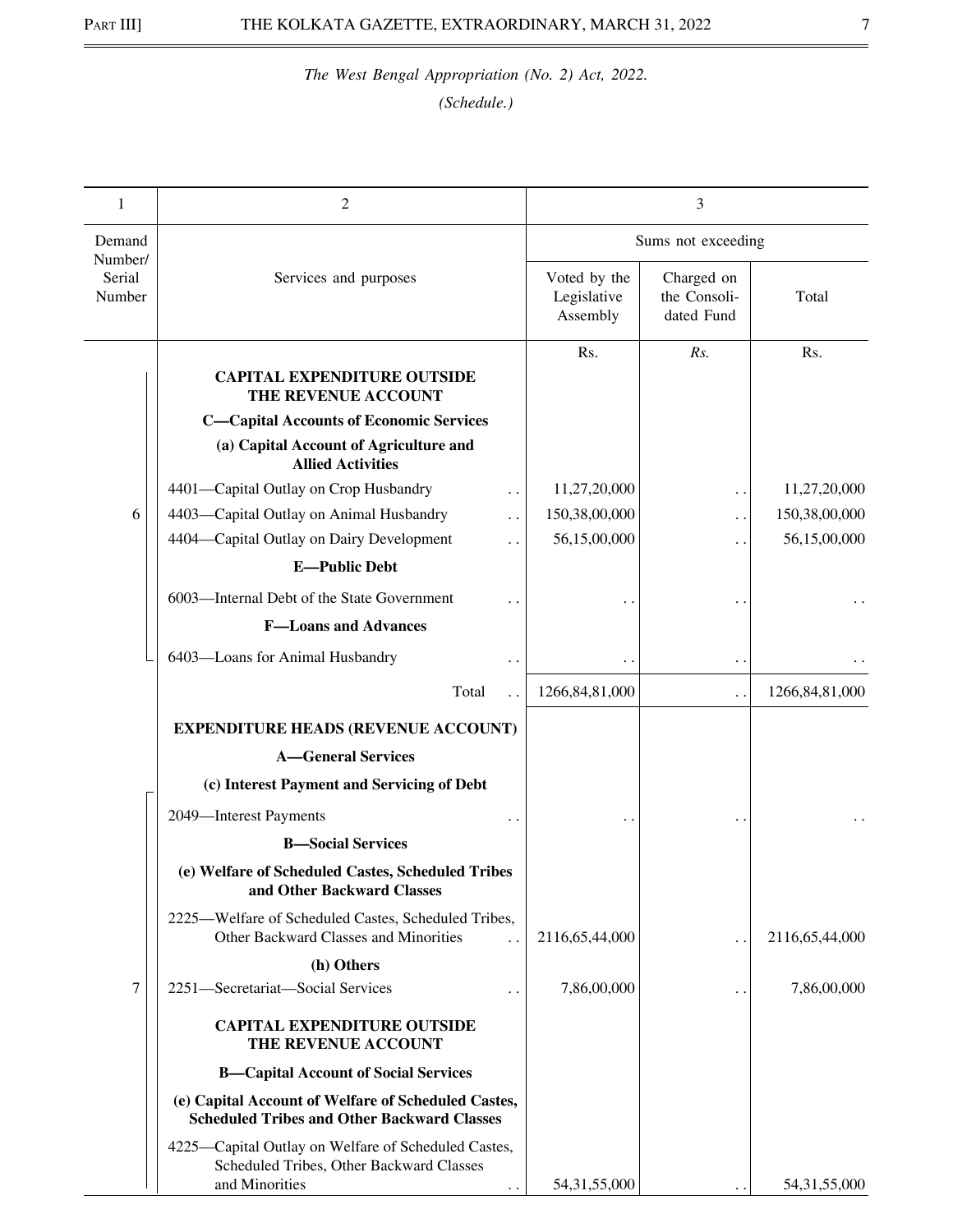*(Schedule.)*

| 1                 | 2                                                                                                         |                                         | 3                                        |                |
|-------------------|-----------------------------------------------------------------------------------------------------------|-----------------------------------------|------------------------------------------|----------------|
| Demand<br>Number/ |                                                                                                           |                                         | Sums not exceeding                       |                |
| Serial<br>Number  | Services and purposes                                                                                     | Voted by the<br>Legislative<br>Assembly | Charged on<br>the Consoli-<br>dated Fund | Total          |
|                   |                                                                                                           | Rs.                                     | Rs.                                      | Rs.            |
|                   | <b>E-Public Debt</b>                                                                                      |                                         |                                          |                |
|                   | 6003—Internal Debt of the State Government                                                                |                                         |                                          |                |
|                   | 6004—Loans and Advances from the Central Government                                                       |                                         |                                          |                |
| 7                 | <b>F-Loans and Advances</b>                                                                               |                                         |                                          |                |
|                   | 6225-Loans for Welfare of Scheduled Castes,<br>Scheduled Tribes, Other Backward Classes<br>and Minorities |                                         |                                          |                |
|                   | Total                                                                                                     | 2178,82,99,000                          | $\ddot{\phantom{0}}$                     | 2178,82,99,000 |
|                   | <b>EXPENDITURE HEADS (REVENUE ACCOUNT)</b>                                                                |                                         |                                          |                |
|                   | <b>A-General Services</b>                                                                                 |                                         |                                          |                |
|                   | (c) Interest Payment and Servicing of Debt                                                                |                                         |                                          |                |
|                   | 2049-Interest Payments                                                                                    |                                         | 59,02,00,000                             | 59,02,00,000   |
|                   | <b>B</b> -Social Services                                                                                 |                                         |                                          |                |
|                   | (c) Water Supply, Sanitation, Housing and<br><b>Urban Development</b>                                     |                                         |                                          |                |
|                   | 2216-Housing                                                                                              | 1,10,63,000                             |                                          | 1,10,63,000    |
|                   | (h) Others                                                                                                |                                         |                                          |                |
|                   | 2250-Other Social Services                                                                                | 2,00,000                                |                                          | 2,00,000       |
|                   | <b>C-Economic Services</b>                                                                                |                                         |                                          |                |
|                   | (a) Agriculture and Allied Activities                                                                     |                                         |                                          |                |
|                   | 2401-Crop Husbandry                                                                                       | 24,07,04,000                            |                                          | 24,07,04,000   |
|                   | 2404-Dairy Development<br>$\ddot{\phantom{0}}$                                                            | 6,62,000                                |                                          | 6,62,000       |
| 8                 | 2425-Co-operation<br>. .                                                                                  | 371,56,08,000                           | 43,000                                   | 371,56,51,000  |
|                   | (b) Rural Development                                                                                     |                                         |                                          |                |
|                   | 2515-Other Rural Development Programmes                                                                   | 17,97,94,000                            |                                          | 17,97,94,000   |
|                   | (j) General Economic Services                                                                             |                                         |                                          |                |
|                   | 3451-Secretariat-Economic Services<br>$\ddot{\phantom{0}}$                                                | 6,21,55,000                             |                                          | 6,21,55,000    |
|                   | <b>CAPITAL EXPENDITURE OUTSIDE</b><br>THE REVENUE ACCOUNT                                                 |                                         |                                          |                |
|                   | <b>B-Capital Account of Social Services</b>                                                               |                                         |                                          |                |
|                   | (c) Capital Account of Water Supply, Sanitation,<br><b>Housing and Urban Development</b>                  |                                         |                                          |                |
|                   | 4216-Capital Outlay on Housing                                                                            |                                         |                                          |                |

 $\overline{a}$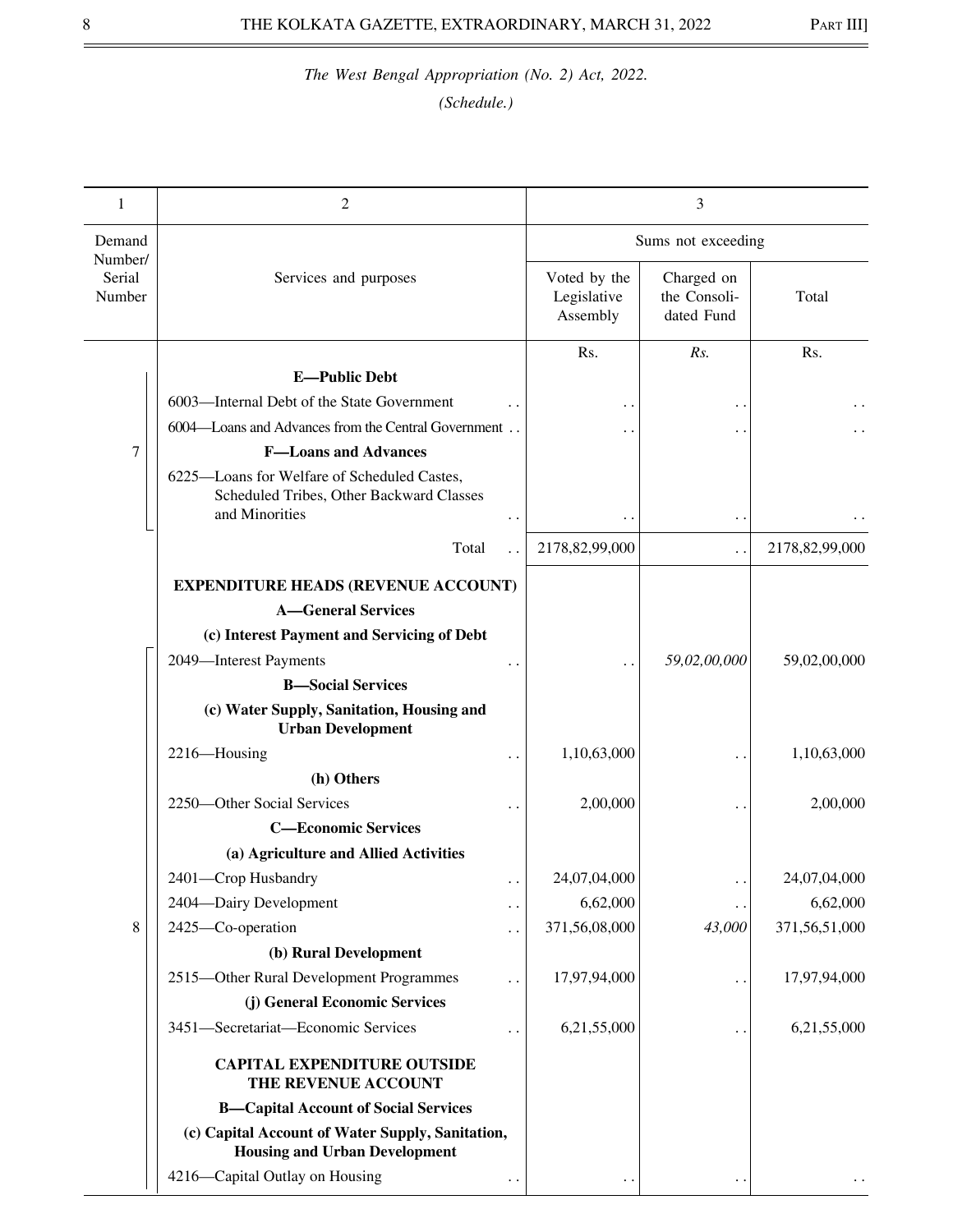| Demand<br>Sums not exceeding<br>Number/<br>Serial<br>Charged on<br>Services and purposes<br>Voted by the<br>Legislative<br>the Consoli-<br>Number<br>Total<br>Assembly<br>dated Fund<br>Rs.<br>Rs.<br>Rs.<br>(h) Capital Account of Other Social Services<br>4250—Capital Outlay on Other Social Services<br><b>C. Capital Accounts of Economic Services</b><br>(a) Capital Account of Agriculture and<br><b>Allied Activities</b><br>4401-Capital Outlay on Crop Husbandry<br>11,98,00,000<br>11,98,00,000<br>8<br>4425-Capital Outlay on Co-operation<br>76,82,00,000<br>76,82,00,000<br>$\ddot{\phantom{0}}$<br><b>E-Public Debt</b><br>3,31,00,000<br>6003-Internal Debt of the State Government<br>3,31,00,000<br>6004—Loans and Advances from the Central Government<br><b>F-Loans and Advances</b><br>6250-Loans for Other Social Services<br>$\cdot$ .<br>6425-Loans for Co-operation<br>20,00,000<br>20,00,000<br>$\ddotsc$<br>$\ddot{\phantom{0}}$<br>510,01,86,000<br>62,33,43,000<br>572,35,29,000<br>Total<br><b>EXPENDITURE HEADS (REVENUE ACCOUNT)</b><br><b>A-General Services</b><br>(d) Administrative Services<br>2052-Secretariat-General Services<br>6,03,59,000<br>6,03,59,000<br><b>C-Economic Services</b><br>(j) General Economic Services<br>3456-Civil Supplies<br>77,72,38,000<br>77,72,38,000<br>. .<br>3475-Other General Economic Services<br>21,95,53,000<br>21,95,53,000<br>. .<br><b>CAPITAL EXPENDITURE OUTSIDE</b><br>10<br>THE REVENUE ACCOUNT<br><b>A-Capital Account of General Services</b><br>4059-Capital Outlay on Public Works<br>9,67,05,000<br>9,67,05,000<br><b>C-Capital Accounts of Economic Services</b><br>(j) Capital Account of General Economic Services<br>5475—Capital Outlay on Other General Economic<br>Services<br>1,05,00,000<br>1,05,00,000<br>$\ddot{\phantom{0}}$<br>. .<br>$\ddot{\phantom{0}}$ | 1 | 2     |               | 3   |               |
|------------------------------------------------------------------------------------------------------------------------------------------------------------------------------------------------------------------------------------------------------------------------------------------------------------------------------------------------------------------------------------------------------------------------------------------------------------------------------------------------------------------------------------------------------------------------------------------------------------------------------------------------------------------------------------------------------------------------------------------------------------------------------------------------------------------------------------------------------------------------------------------------------------------------------------------------------------------------------------------------------------------------------------------------------------------------------------------------------------------------------------------------------------------------------------------------------------------------------------------------------------------------------------------------------------------------------------------------------------------------------------------------------------------------------------------------------------------------------------------------------------------------------------------------------------------------------------------------------------------------------------------------------------------------------------------------------------------------------------------------------------------------------------------------------------------------------------------------------------------|---|-------|---------------|-----|---------------|
|                                                                                                                                                                                                                                                                                                                                                                                                                                                                                                                                                                                                                                                                                                                                                                                                                                                                                                                                                                                                                                                                                                                                                                                                                                                                                                                                                                                                                                                                                                                                                                                                                                                                                                                                                                                                                                                                  |   |       |               |     |               |
|                                                                                                                                                                                                                                                                                                                                                                                                                                                                                                                                                                                                                                                                                                                                                                                                                                                                                                                                                                                                                                                                                                                                                                                                                                                                                                                                                                                                                                                                                                                                                                                                                                                                                                                                                                                                                                                                  |   |       |               |     |               |
|                                                                                                                                                                                                                                                                                                                                                                                                                                                                                                                                                                                                                                                                                                                                                                                                                                                                                                                                                                                                                                                                                                                                                                                                                                                                                                                                                                                                                                                                                                                                                                                                                                                                                                                                                                                                                                                                  |   |       |               |     |               |
|                                                                                                                                                                                                                                                                                                                                                                                                                                                                                                                                                                                                                                                                                                                                                                                                                                                                                                                                                                                                                                                                                                                                                                                                                                                                                                                                                                                                                                                                                                                                                                                                                                                                                                                                                                                                                                                                  |   |       |               |     |               |
|                                                                                                                                                                                                                                                                                                                                                                                                                                                                                                                                                                                                                                                                                                                                                                                                                                                                                                                                                                                                                                                                                                                                                                                                                                                                                                                                                                                                                                                                                                                                                                                                                                                                                                                                                                                                                                                                  |   |       |               |     |               |
|                                                                                                                                                                                                                                                                                                                                                                                                                                                                                                                                                                                                                                                                                                                                                                                                                                                                                                                                                                                                                                                                                                                                                                                                                                                                                                                                                                                                                                                                                                                                                                                                                                                                                                                                                                                                                                                                  |   |       |               |     |               |
|                                                                                                                                                                                                                                                                                                                                                                                                                                                                                                                                                                                                                                                                                                                                                                                                                                                                                                                                                                                                                                                                                                                                                                                                                                                                                                                                                                                                                                                                                                                                                                                                                                                                                                                                                                                                                                                                  |   |       |               |     |               |
|                                                                                                                                                                                                                                                                                                                                                                                                                                                                                                                                                                                                                                                                                                                                                                                                                                                                                                                                                                                                                                                                                                                                                                                                                                                                                                                                                                                                                                                                                                                                                                                                                                                                                                                                                                                                                                                                  |   |       |               |     |               |
|                                                                                                                                                                                                                                                                                                                                                                                                                                                                                                                                                                                                                                                                                                                                                                                                                                                                                                                                                                                                                                                                                                                                                                                                                                                                                                                                                                                                                                                                                                                                                                                                                                                                                                                                                                                                                                                                  |   |       |               |     |               |
|                                                                                                                                                                                                                                                                                                                                                                                                                                                                                                                                                                                                                                                                                                                                                                                                                                                                                                                                                                                                                                                                                                                                                                                                                                                                                                                                                                                                                                                                                                                                                                                                                                                                                                                                                                                                                                                                  |   |       |               |     |               |
|                                                                                                                                                                                                                                                                                                                                                                                                                                                                                                                                                                                                                                                                                                                                                                                                                                                                                                                                                                                                                                                                                                                                                                                                                                                                                                                                                                                                                                                                                                                                                                                                                                                                                                                                                                                                                                                                  |   |       |               |     |               |
|                                                                                                                                                                                                                                                                                                                                                                                                                                                                                                                                                                                                                                                                                                                                                                                                                                                                                                                                                                                                                                                                                                                                                                                                                                                                                                                                                                                                                                                                                                                                                                                                                                                                                                                                                                                                                                                                  |   |       |               |     |               |
|                                                                                                                                                                                                                                                                                                                                                                                                                                                                                                                                                                                                                                                                                                                                                                                                                                                                                                                                                                                                                                                                                                                                                                                                                                                                                                                                                                                                                                                                                                                                                                                                                                                                                                                                                                                                                                                                  |   |       |               |     |               |
|                                                                                                                                                                                                                                                                                                                                                                                                                                                                                                                                                                                                                                                                                                                                                                                                                                                                                                                                                                                                                                                                                                                                                                                                                                                                                                                                                                                                                                                                                                                                                                                                                                                                                                                                                                                                                                                                  |   |       |               |     |               |
|                                                                                                                                                                                                                                                                                                                                                                                                                                                                                                                                                                                                                                                                                                                                                                                                                                                                                                                                                                                                                                                                                                                                                                                                                                                                                                                                                                                                                                                                                                                                                                                                                                                                                                                                                                                                                                                                  |   |       |               |     |               |
|                                                                                                                                                                                                                                                                                                                                                                                                                                                                                                                                                                                                                                                                                                                                                                                                                                                                                                                                                                                                                                                                                                                                                                                                                                                                                                                                                                                                                                                                                                                                                                                                                                                                                                                                                                                                                                                                  |   |       |               |     |               |
|                                                                                                                                                                                                                                                                                                                                                                                                                                                                                                                                                                                                                                                                                                                                                                                                                                                                                                                                                                                                                                                                                                                                                                                                                                                                                                                                                                                                                                                                                                                                                                                                                                                                                                                                                                                                                                                                  |   |       |               |     |               |
|                                                                                                                                                                                                                                                                                                                                                                                                                                                                                                                                                                                                                                                                                                                                                                                                                                                                                                                                                                                                                                                                                                                                                                                                                                                                                                                                                                                                                                                                                                                                                                                                                                                                                                                                                                                                                                                                  |   |       |               |     |               |
|                                                                                                                                                                                                                                                                                                                                                                                                                                                                                                                                                                                                                                                                                                                                                                                                                                                                                                                                                                                                                                                                                                                                                                                                                                                                                                                                                                                                                                                                                                                                                                                                                                                                                                                                                                                                                                                                  |   |       |               |     |               |
|                                                                                                                                                                                                                                                                                                                                                                                                                                                                                                                                                                                                                                                                                                                                                                                                                                                                                                                                                                                                                                                                                                                                                                                                                                                                                                                                                                                                                                                                                                                                                                                                                                                                                                                                                                                                                                                                  |   |       |               |     |               |
|                                                                                                                                                                                                                                                                                                                                                                                                                                                                                                                                                                                                                                                                                                                                                                                                                                                                                                                                                                                                                                                                                                                                                                                                                                                                                                                                                                                                                                                                                                                                                                                                                                                                                                                                                                                                                                                                  |   |       |               |     |               |
|                                                                                                                                                                                                                                                                                                                                                                                                                                                                                                                                                                                                                                                                                                                                                                                                                                                                                                                                                                                                                                                                                                                                                                                                                                                                                                                                                                                                                                                                                                                                                                                                                                                                                                                                                                                                                                                                  |   |       |               |     |               |
|                                                                                                                                                                                                                                                                                                                                                                                                                                                                                                                                                                                                                                                                                                                                                                                                                                                                                                                                                                                                                                                                                                                                                                                                                                                                                                                                                                                                                                                                                                                                                                                                                                                                                                                                                                                                                                                                  |   |       |               |     |               |
|                                                                                                                                                                                                                                                                                                                                                                                                                                                                                                                                                                                                                                                                                                                                                                                                                                                                                                                                                                                                                                                                                                                                                                                                                                                                                                                                                                                                                                                                                                                                                                                                                                                                                                                                                                                                                                                                  |   |       |               |     |               |
|                                                                                                                                                                                                                                                                                                                                                                                                                                                                                                                                                                                                                                                                                                                                                                                                                                                                                                                                                                                                                                                                                                                                                                                                                                                                                                                                                                                                                                                                                                                                                                                                                                                                                                                                                                                                                                                                  |   |       |               |     |               |
|                                                                                                                                                                                                                                                                                                                                                                                                                                                                                                                                                                                                                                                                                                                                                                                                                                                                                                                                                                                                                                                                                                                                                                                                                                                                                                                                                                                                                                                                                                                                                                                                                                                                                                                                                                                                                                                                  |   |       |               |     |               |
|                                                                                                                                                                                                                                                                                                                                                                                                                                                                                                                                                                                                                                                                                                                                                                                                                                                                                                                                                                                                                                                                                                                                                                                                                                                                                                                                                                                                                                                                                                                                                                                                                                                                                                                                                                                                                                                                  |   |       |               |     |               |
|                                                                                                                                                                                                                                                                                                                                                                                                                                                                                                                                                                                                                                                                                                                                                                                                                                                                                                                                                                                                                                                                                                                                                                                                                                                                                                                                                                                                                                                                                                                                                                                                                                                                                                                                                                                                                                                                  |   |       |               |     |               |
|                                                                                                                                                                                                                                                                                                                                                                                                                                                                                                                                                                                                                                                                                                                                                                                                                                                                                                                                                                                                                                                                                                                                                                                                                                                                                                                                                                                                                                                                                                                                                                                                                                                                                                                                                                                                                                                                  |   |       |               |     |               |
|                                                                                                                                                                                                                                                                                                                                                                                                                                                                                                                                                                                                                                                                                                                                                                                                                                                                                                                                                                                                                                                                                                                                                                                                                                                                                                                                                                                                                                                                                                                                                                                                                                                                                                                                                                                                                                                                  |   | Total | 116,43,55,000 | . . | 116,43,55,000 |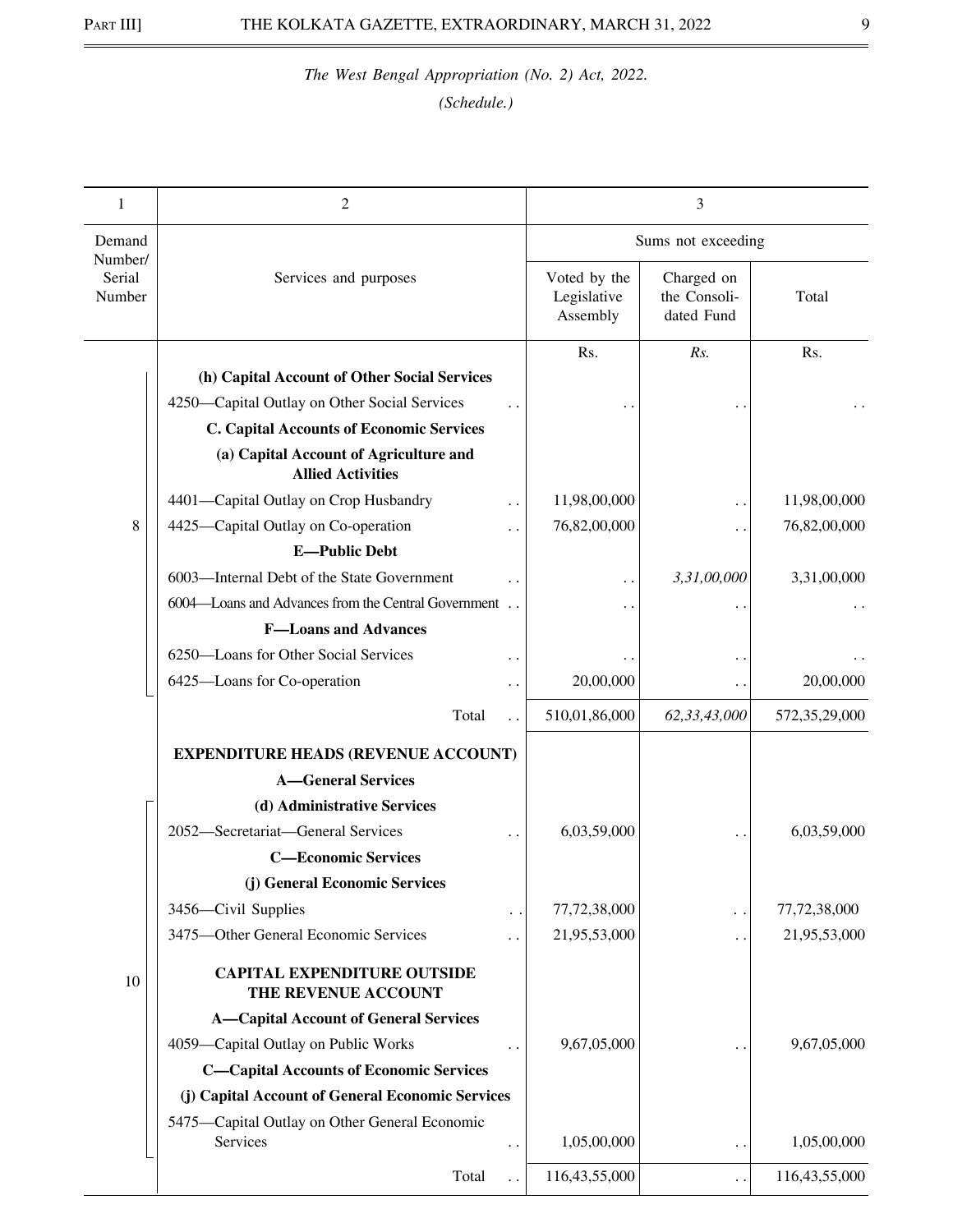| 1                           | 2                                                         |                                         | 3                                        |                |
|-----------------------------|-----------------------------------------------------------|-----------------------------------------|------------------------------------------|----------------|
| Demand                      |                                                           |                                         | Sums not exceeding                       |                |
| Number/<br>Serial<br>Number | Services and purposes                                     | Voted by the<br>Legislative<br>Assembly | Charged on<br>the Consoli-<br>dated Fund | Total          |
|                             |                                                           | Rs.                                     | Rs.                                      | Rs.            |
|                             | <b>EXPENDITURE HEADS (REVENUE ACCOUNT)</b>                |                                         |                                          |                |
|                             | <b>A-General Services</b>                                 |                                         |                                          |                |
|                             | (c) Interest Payment and Servicing of Debt                |                                         |                                          |                |
|                             | 2049-Interest Payments<br>. .                             |                                         | 3,10,00,000                              | 3,10,00,000    |
|                             | <b>B</b> -Social Services                                 |                                         |                                          |                |
|                             | (g) Social Welfare and Nutrition                          |                                         |                                          |                |
|                             | 2235-Social Security and Welfare                          | 13,00,00,000                            |                                          | 13,00,00,000   |
|                             | <b>C-Economic Services</b>                                |                                         |                                          |                |
|                             | (a) Agriculture and Allied Activities                     |                                         |                                          |                |
|                             | 2401-Crop Husbandry                                       | 76,37,000                               |                                          | 76,37,000      |
|                             | (c) Special Areas Programmes                              |                                         |                                          |                |
|                             | 2551-Hill Areas                                           | 52,50,000                               |                                          | 52,50,000      |
|                             | (f) Industry and Minerals                                 |                                         |                                          |                |
|                             | 2851-Village and Small Industries                         | 542,98,36,000                           | $\ddot{\phantom{0}}$                     | 542,98,36,000  |
|                             | (j) General Economic Services                             |                                         |                                          |                |
| 11                          | 3451-Secretariat-Economic Services                        | 9,08,70,000                             |                                          | 9,08,70,000    |
|                             | <b>CAPITAL EXPENDITURE OUTSIDE</b><br>THE REVENUE ACCOUNT |                                         |                                          |                |
|                             | <b>C-Capital Accounts of Economic Services</b>            |                                         |                                          |                |
|                             | (f) Capital Account of Industry and Minerals              |                                         |                                          |                |
|                             | 4851-Capital Outlay on Village and Small Industries       | 476,71,60,000                           |                                          | 476,71,60,000  |
|                             | <b>E-Public Debt</b>                                      |                                         |                                          |                |
|                             | 6003-Internal Debt of the State Government                |                                         | 8,00,00,000                              | 8,00,00,000    |
|                             | 6004-Loans and Advances from the Central<br>Government.   |                                         |                                          |                |
|                             | <b>F-Loans and Advances</b>                               |                                         |                                          |                |
|                             | 6851-Loans for Village and Small Industries<br>. .        | 2,34,10,000                             | . .                                      | 2,34,10,000    |
|                             | 6860-Loans for Consumer Industries<br>. .                 | 103,50,00,000                           | $\cdot$ .                                | 103,50,00,000  |
|                             | Total                                                     | 1148,91,63,000                          | 11,10,00,000                             | 1160,01,63,000 |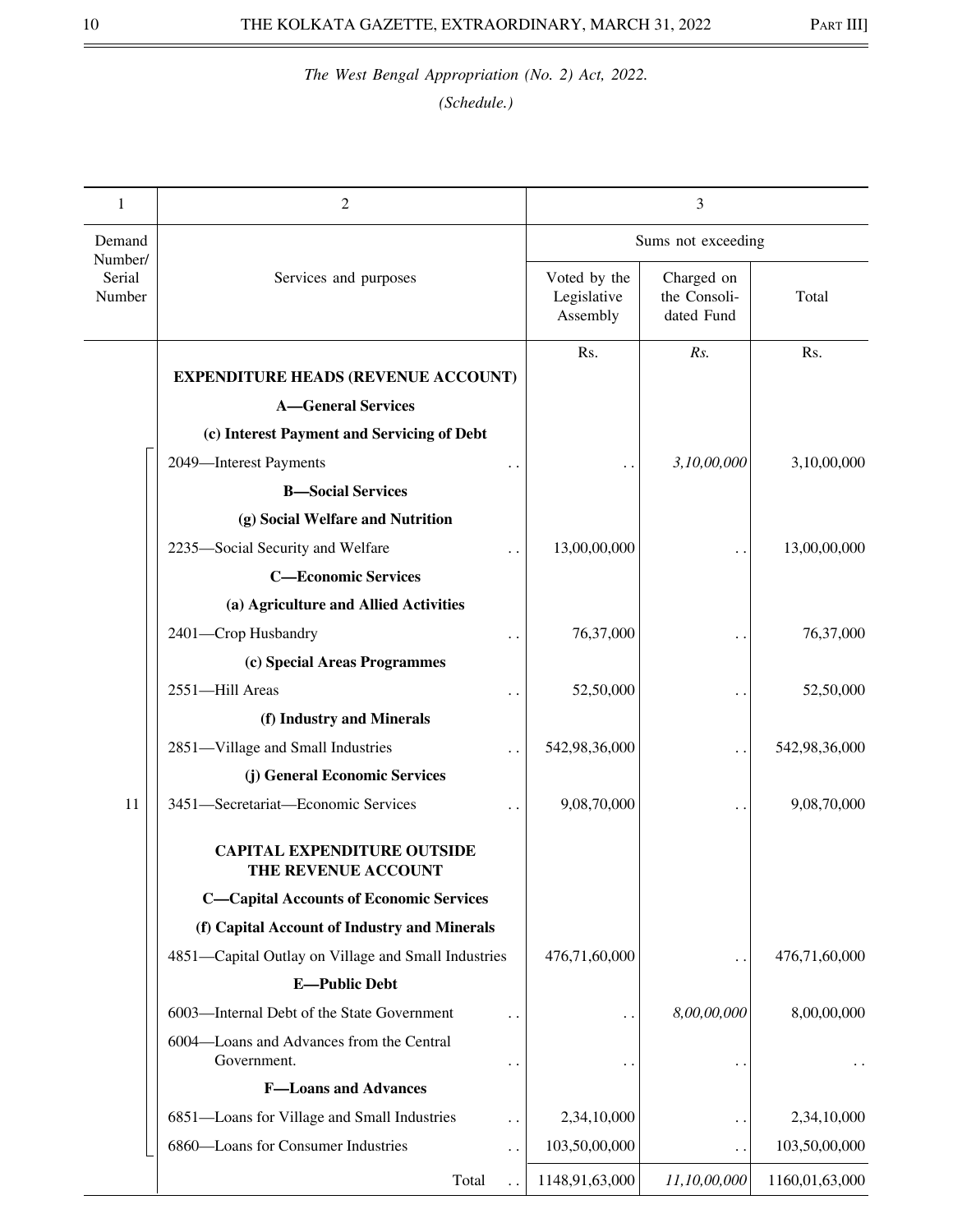| 1                           | 2                                                            |                                         | 3                                        |                      |
|-----------------------------|--------------------------------------------------------------|-----------------------------------------|------------------------------------------|----------------------|
| Demand                      |                                                              |                                         | Sums not exceeding                       |                      |
| Number/<br>Serial<br>Number | Services and purposes                                        | Voted by the<br>Legislative<br>Assembly | Charged on<br>the Consoli-<br>dated Fund | Total                |
|                             |                                                              | Rs.                                     | Rs.                                      | Rs.                  |
|                             | <b>EXPENDITURE HEADS (REVENUE ACCOUNT)</b>                   |                                         |                                          |                      |
|                             | <b>B</b> -Social Services                                    |                                         |                                          |                      |
|                             | (a) Education, Sports, Art and Culture                       |                                         |                                          |                      |
|                             | 2202-General Education<br>$\ddot{\phantom{0}}$               | 136, 19, 07, 000                        | . .                                      | 136, 19, 07, 000     |
|                             | 2205-Art and Culture                                         | 175, 12, 62, 000                        | $\ddot{\phantom{0}}$                     | 175, 12, 62, 000     |
|                             | (g) Social Welfare and Nutrition                             |                                         |                                          |                      |
|                             | 2235-Social Security and Welfare                             | 40,60,56,000                            | $\ddot{\phantom{0}}$                     | 40,60,56,000         |
|                             | (h) Others                                                   |                                         |                                          |                      |
|                             | 2251-Secretariat-Social Services                             | 4,58,49,000                             |                                          | 4,58,49,000          |
|                             | <b>C-Economic Services</b>                                   |                                         |                                          |                      |
|                             | (b) Rural Development                                        |                                         |                                          |                      |
|                             | 2515-Other Rural Development Programmes                      | 16,53,92,000                            | . .                                      | 16,53,92,000         |
|                             | (c) Special Areas Programmes                                 |                                         |                                          |                      |
| 14                          | 2551-Hill Areas                                              |                                         | $\ddot{\phantom{1}}$                     |                      |
|                             | (j) General Economic Services                                |                                         |                                          |                      |
|                             | 3454–Census, Surveys and Statistics                          |                                         |                                          | $\ddot{\phantom{0}}$ |
|                             | <b>CAPITAL EXPENDITURE OUTSIDE</b><br>THE REVENUE ACCOUNT    |                                         |                                          |                      |
|                             | <b>B-Capital Account of Social Services</b>                  |                                         |                                          |                      |
|                             | (a) Capital Account of Education, Sports, Art<br>and Culture |                                         |                                          |                      |
|                             | 4202-Capital Outlay on Education, Sports, Art<br>and Culture | 11,96,80,000                            |                                          | 11,96,80,000         |
|                             | (g) Capital Account of Social Welfare and Nutrition          |                                         |                                          |                      |
|                             | 4235—Capital Outlay on Social Security and Welfare           | 2,40,00,000                             | $\ddot{\phantom{1}}$                     | 2,40,00,000          |
|                             | Total                                                        | 387,41,46,000                           | . .                                      | 387,41,46,000        |
|                             | <b>EXPENDITURE HEADS (REVENUE ACCOUNT)</b>                   |                                         |                                          |                      |
|                             | <b>B-Social Services</b>                                     |                                         |                                          |                      |
|                             | (a) Education, Sports, Art and Culture                       |                                         |                                          |                      |
|                             | 2202-General Education                                       | 34864,80,68,000                         |                                          | 34864,80,68,000      |
|                             | 2204-Sports and Youth Services                               | 14, 18, 12, 000                         | . .                                      | 14, 18, 12, 000      |
| 15                          | (h) Others                                                   |                                         |                                          |                      |
|                             | 2251-Secretariat-Social Services                             | 10,38,63,000                            |                                          | 10,38,63,000         |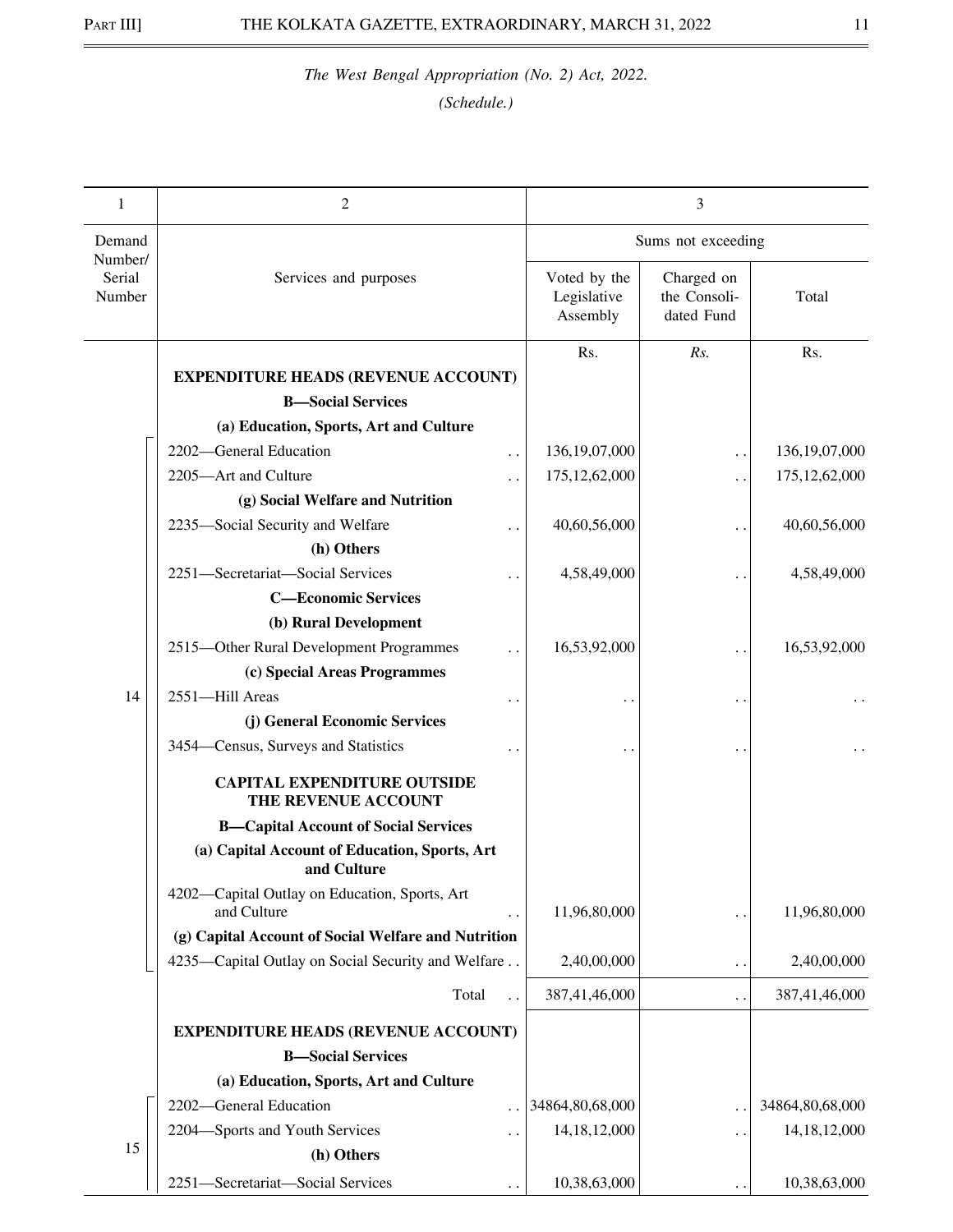| 1                           | $\mathfrak{2}$                                                       |                                         | 3                                        |                 |
|-----------------------------|----------------------------------------------------------------------|-----------------------------------------|------------------------------------------|-----------------|
| Demand                      |                                                                      |                                         | Sums not exceeding                       |                 |
| Number/<br>Serial<br>Number | Services and purposes                                                | Voted by the<br>Legislative<br>Assembly | Charged on<br>the Consoli-<br>dated Fund | Total           |
|                             | <b>C-Economic Services</b>                                           | Rs.                                     | Rs.                                      | Rs.             |
|                             |                                                                      |                                         |                                          |                 |
|                             | (c) Special Areas Programmes<br>2551-Hill Areas                      | 5,25,00,000                             |                                          | 5,25,00,000     |
|                             | <b>CAPITAL EXPENDITURE OUTSIDE</b><br>THE REVENUE ACCOUNT            |                                         |                                          |                 |
|                             | <b>B-Capital Account of Social Services</b>                          |                                         |                                          |                 |
| 15                          | (a) Capital Account of Education, Sports, Art<br>and Culture         |                                         |                                          |                 |
|                             | 4202-Capital Outlay on Education, Sports, Art<br>and Culture         | 312,10,00,000                           |                                          | 312,10,00,000   |
|                             | <b>C-Capital Accounts of Economic Services</b>                       |                                         |                                          |                 |
|                             | (c) Capital Account of Special Areas Programme                       |                                         |                                          |                 |
|                             | 4575-Capital Outlay on Other Special Areas<br>Programme<br>$\ddotsc$ |                                         | $\cdot$ .                                |                 |
|                             | Total                                                                | 35206,72,43,000                         | $\ddotsc$                                | 35206,72,43,000 |
|                             | <b>EXPENDITURE HEADS (REVENUE ACCOUNT)</b>                           |                                         |                                          |                 |
|                             | <b>B-Social Services</b>                                             |                                         |                                          |                 |
|                             | (c) Water Supply, Sanitation, Housing<br>and Urban Development       |                                         |                                          |                 |
|                             | 2215-Water Supply and Sanitation<br>$\ddot{\phantom{0}}$             | 7,52,36,000                             |                                          | 7,52,36,000     |
|                             | (h) Others                                                           |                                         |                                          |                 |
|                             | 2251-Secretariat-Social Services<br>$\ddot{\phantom{0}}$             | 4,62,30,000                             | $\ddot{\phantom{1}}$                     | 4,62,30,000     |
|                             | <b>C-Economic Services</b>                                           |                                         |                                          |                 |
|                             | (i) Science, Technology and Environment                              |                                         |                                          |                 |
| 16                          | 3425-Other Scientific Research<br>$\ddot{\phantom{0}}$               | 23,74,000                               | $\ddot{\phantom{1}}$                     | 23,74,000       |
|                             | 3435-Ecology & Environment<br>. .                                    | 81,84,28,000                            | $\ddot{\phantom{0}}$                     | 81,84,28,000    |
|                             | <b>CAPITAL EXPENDITURE OUTSIDE</b><br>THE REVENUE ACCOUNT            |                                         |                                          |                 |
|                             | <b>A-Capital Account of General Services</b>                         |                                         |                                          |                 |
|                             | 4059-Capital Outlay on Public Works<br>$\ddot{\phantom{0}}$          | 4,77,50,000                             | $\ddot{\phantom{0}}$                     | 4,77,50,000     |
|                             | Total                                                                | 99,00,18,000                            | $\ddotsc$                                | 99,00,18,000    |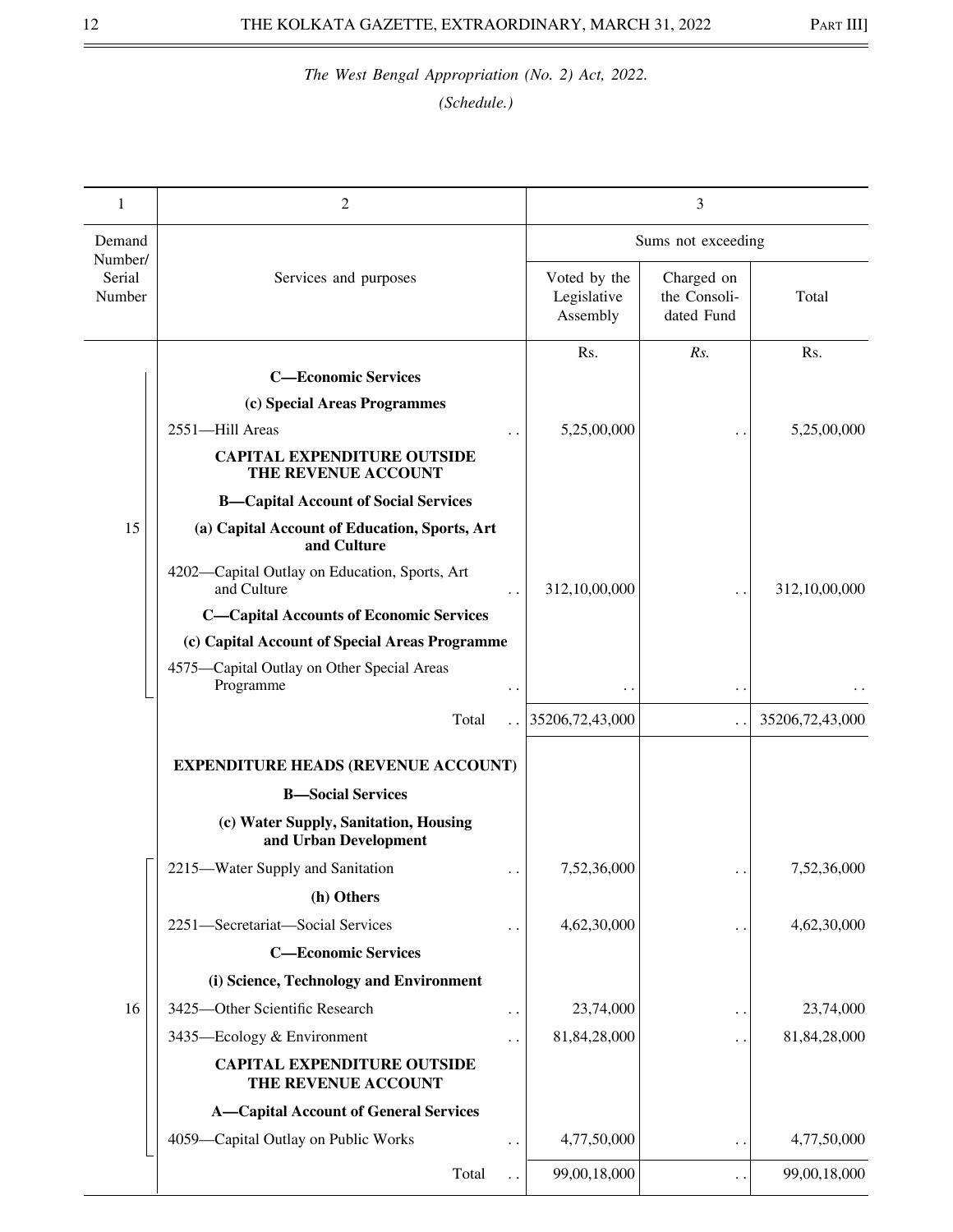| 1                           | $\mathfrak{2}$                                                |                      |                                         | 3                                        |                  |
|-----------------------------|---------------------------------------------------------------|----------------------|-----------------------------------------|------------------------------------------|------------------|
| Demand                      |                                                               |                      |                                         | Sums not exceeding                       |                  |
| Number/<br>Serial<br>Number | Services and purposes                                         |                      | Voted by the<br>Legislative<br>Assembly | Charged on<br>the Consoli-<br>dated Fund | Total            |
|                             |                                                               |                      | Rs.                                     | Rs.                                      | Rs.              |
|                             | <b>EXPENDITURE HEADS (REVENUE ACCOUNT)</b>                    |                      |                                         |                                          |                  |
|                             | <b>A-General Services</b>                                     |                      |                                         |                                          |                  |
|                             | (a) Organs of State                                           |                      |                                         |                                          |                  |
|                             | 2014-Administration of Justice                                |                      | 8,21,99,000                             |                                          | 8,21,99,000      |
|                             | (b) Fiscal Services                                           |                      |                                         |                                          |                  |
|                             | 2020—Collection of Taxes on Income and Expenditure            |                      | 6,58,62,000                             | . .                                      | 6,58,62,000      |
|                             | 2029-Land Revenue                                             | . .                  | 64,04,000                               | $\ddot{\phantom{1}}$                     | 64,04,000        |
|                             | 2030—Stamps and Registration                                  |                      | 196,06,88,000                           | $\ddot{\phantom{0}}$                     | 196,06,88,000    |
|                             | 2035—Collection of Other Taxes on Property and                |                      |                                         |                                          |                  |
|                             | <b>Capital Transactions</b>                                   | $\ddot{\phantom{1}}$ | 67,92,000                               | $\ddotsc$                                | 67,92,000        |
|                             | 2039-State Excise                                             | $\ddot{\phantom{0}}$ | 166,57,77,000                           | $\ddot{\phantom{0}}$                     | 166,57,77,000    |
|                             | 2040-Taxes on Sales, Trades etc.                              |                      | 96,10,03,000                            | $\ddot{\phantom{1}}$                     | 96,10,03,000     |
|                             | 2043-Collection Charges Under State Goods and<br>Services Tax |                      | 231,31,90,000                           | $\ddot{\phantom{0}}$                     | 231,31,90,000    |
|                             | 2045-Other Taxes and Duties on Commodities<br>and Services    | $\ddot{\phantom{a}}$ | 2,48,03,000                             | $\ddot{\phantom{0}}$                     | 2,48,03,000      |
|                             | 2047-Other Fiscal Services                                    | . .                  | 8,21,06,000                             |                                          | 8,21,06,000      |
|                             | (c) Interest Payment and Servicing of Debt                    |                      |                                         |                                          |                  |
|                             | 2048—Appropriation for Reduction or Avoidance of Debt         |                      | $\ddot{\phantom{0}}$                    | 200,00,00,000                            | 200,00,00,000    |
| 18                          | 2049-Interest Payments                                        |                      |                                         | .  38993, 30, 82, 000                    | 38993,30,82,000  |
|                             | (d) Administrative Services                                   |                      |                                         |                                          |                  |
|                             | 2051-Public Service Commission                                | $\ddot{\phantom{0}}$ | $\ddot{\phantom{0}}$                    | 37,74,15,000                             | 37,74,15,000     |
|                             | 2052-Secretariat-General Services                             | $\ddot{\phantom{0}}$ | 545,31,67,000                           | $\ddot{\phantom{0}}$                     | 545, 31, 67, 000 |
|                             | 2054—Treasury and Accounts Administration                     | $\ddot{\phantom{0}}$ | 196,12,66,000                           | $\ddot{\phantom{0}}$                     | 196, 12, 66, 000 |
|                             | 2058—Stationery and Printing                                  | $\ddot{\phantom{0}}$ | 22,55,000                               | . .                                      | 22,55,000        |
|                             | 2059-Public Works                                             | . .                  |                                         | $\cdot$ .                                |                  |
|                             | 2070-Other Administrative Services                            | . .                  | 3,32,83,000                             | $\ddot{\phantom{0}}$                     | 3,32,83,000      |
|                             | (e) Pensions and Miscellaneous General Services               |                      |                                         |                                          |                  |
|                             | 2071-Pensions and Other Retirement Benefits                   | $\ddot{\phantom{0}}$ | 23026, 36, 15, 000                      | 9,89,67,000                              | 23036,25,82,000  |
|                             | 2075-Miscellaneous General Services                           | $\ddot{\phantom{0}}$ | 187, 18, 76, 000                        |                                          | 187, 18, 76, 000 |
|                             | <b>B-Social Services</b>                                      |                      |                                         |                                          |                  |
|                             | (g) Social Welfare and Nutrition                              |                      |                                         |                                          |                  |
|                             | 2235-Social Security and Welfare                              |                      | 64,28,61,000                            | $\ddot{\phantom{0}}$                     | 64,28,61,000     |
|                             | (h) Others                                                    |                      |                                         |                                          |                  |
|                             | 2250-Other Social Services                                    |                      | 13,24,96,000                            |                                          | 13,24,96,000     |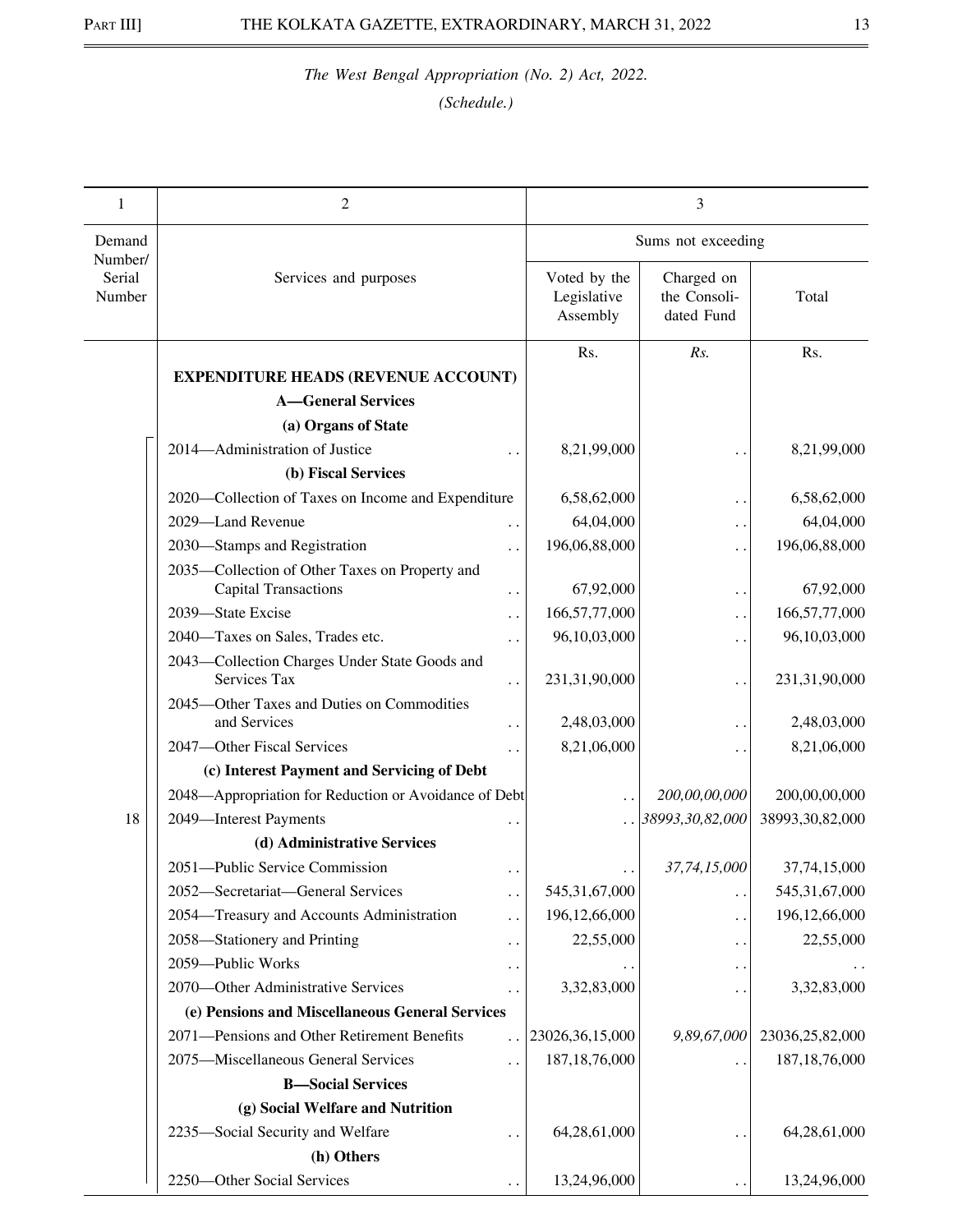| 1                           | 2                                                                                        |                                         | 3                                        |                                                  |
|-----------------------------|------------------------------------------------------------------------------------------|-----------------------------------------|------------------------------------------|--------------------------------------------------|
| Demand                      |                                                                                          |                                         | Sums not exceeding                       |                                                  |
| Number/<br>Serial<br>Number | Services and purposes                                                                    | Voted by the<br>Legislative<br>Assembly | Charged on<br>the Consoli-<br>dated Fund | Total                                            |
|                             |                                                                                          | Rs.                                     | Rs.                                      | Rs.                                              |
|                             | <b>C-Economic Services</b>                                                               |                                         |                                          |                                                  |
|                             | (f) Industry and Minerals                                                                |                                         |                                          |                                                  |
|                             | 2852-Industries                                                                          |                                         |                                          |                                                  |
|                             | (g) Transport                                                                            |                                         |                                          |                                                  |
|                             | 3054—Roads and Bridges                                                                   |                                         | $\ddot{\phantom{0}}$                     |                                                  |
|                             | (j) General Economic Services                                                            |                                         |                                          |                                                  |
|                             | 3454–Census, Surveys and Statistics                                                      |                                         | $\ddot{\phantom{1}}$                     |                                                  |
|                             | 3475-Other General Economic Services                                                     | 10,31,000                               |                                          | 10,31,000                                        |
|                             | <b>D-Grants-in-aid and Contributions</b>                                                 |                                         |                                          |                                                  |
|                             | 3604—Compensation and Assignments to Local Bodies<br>and Panchayati Raj Institutions     |                                         |                                          |                                                  |
| 18                          | <b>CAPITAL EXPENDITURE OUTSIDE</b><br>THE REVENUE ACCOUNT                                |                                         |                                          |                                                  |
|                             | <b>A-Capital Account of General Services</b>                                             |                                         |                                          |                                                  |
|                             | 4059-Capital Outlay on Public Works                                                      | 15,77,10,000                            | . .                                      | 15,77,10,000                                     |
|                             | 4070—Capital Outlay on Other Administrative Services                                     | 5,00,000                                |                                          | 5,00,000                                         |
|                             | <b>B-Capital Account of Social Services</b>                                              |                                         |                                          |                                                  |
|                             | (c) Capital Account of Water Supply, Sanitation,<br><b>Housing and Urban Development</b> |                                         |                                          |                                                  |
|                             | 4216-Capital Outlay on Housing                                                           |                                         |                                          |                                                  |
|                             | <b>C-Capital Accounts of Economic Services</b>                                           |                                         |                                          |                                                  |
|                             | (f) Capital Account of Industry and Minerals                                             |                                         |                                          |                                                  |
|                             | 4885-Other Capital Outlay on Industries and Minerals                                     | 5,25,00,000                             |                                          | 5,25,00,000                                      |
|                             | (j) Capital Account of General Economic Services                                         |                                         |                                          |                                                  |
|                             | 5465—Investments in General Financial and Trading                                        |                                         |                                          |                                                  |
|                             | Institutions                                                                             | 29,40,00,000                            | . .                                      | 29,40,00,000                                     |
|                             | <b>E-Public Debt</b>                                                                     |                                         |                                          |                                                  |
|                             | 6003—Internal Debt of the State Government                                               |                                         | $\ldots$ 58488,91,48,000                 | 58488,91,48,000                                  |
|                             | 6004-Loans and Advances from the Central                                                 |                                         |                                          |                                                  |
|                             | Government<br>$\cdot$ .                                                                  |                                         | 1869,31,69,000                           | 1869, 31, 69, 000                                |
|                             | <b>F-Loans and Advances</b>                                                              |                                         |                                          |                                                  |
|                             | 6885-Other Loans to Industries and Minerals<br>$\cdot$ .                                 |                                         | . .                                      |                                                  |
|                             | 7610-Loans to Government Servants etc.                                                   | 12,00,00,000                            |                                          | 12,00,00,000                                     |
|                             | 7615-Miscellaneous Loans<br>$\ddot{\phantom{0}}$                                         |                                         | $\ddotsc$                                |                                                  |
|                             | <b>H-Transfer to Contingency Fund</b>                                                    |                                         |                                          |                                                  |
|                             | 7999—Appropriation to the Contingency Fund                                               |                                         | $\bullet$ .                              |                                                  |
|                             | Total                                                                                    |                                         |                                          | 24815,53,84,000 99599,17,81,000 124414,71,65,000 |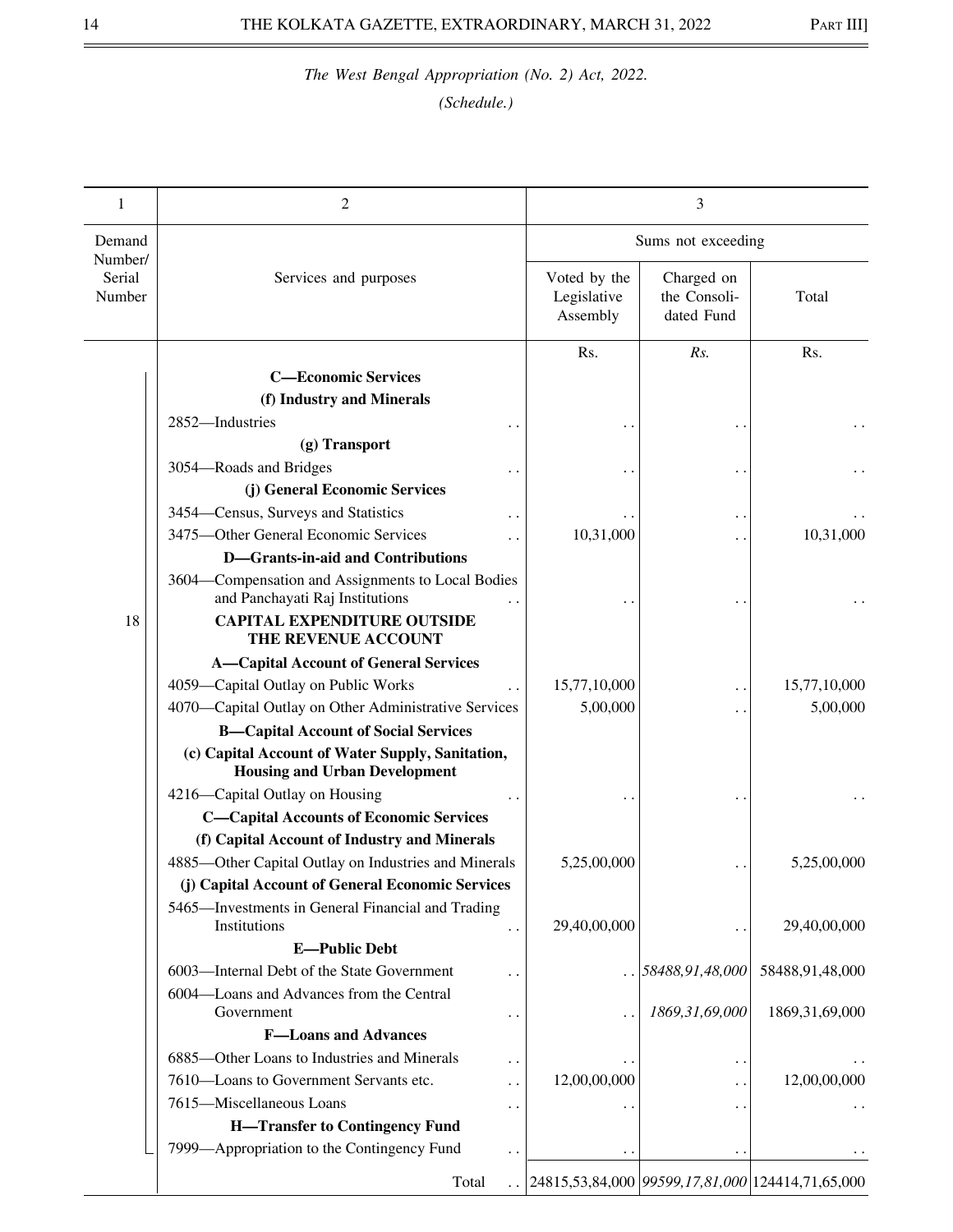| 1                           | 2                                                         |                                         | 3                                        |               |
|-----------------------------|-----------------------------------------------------------|-----------------------------------------|------------------------------------------|---------------|
| Demand                      |                                                           |                                         | Sums not exceeding                       |               |
| Number/<br>Serial<br>Number | Services and purposes                                     | Voted by the<br>Legislative<br>Assembly | Charged on<br>the Consoli-<br>dated Fund | Total         |
|                             | <b>EXPENDITURE HEADS (REVENUE ACCOUNT)</b>                | Rs.                                     | Rs.                                      | Rs.           |
|                             | <b>A</b> —General Services                                |                                         |                                          |               |
|                             | (c) Interest Payment and Servicing of Debt                |                                         |                                          |               |
|                             | 2049-Interest Payments                                    |                                         |                                          |               |
|                             | (d) Administrative Services                               |                                         |                                          |               |
|                             | 2052-Secretariat-General Services                         | 2,91,66,000                             | . .                                      | 2,91,66,000   |
|                             | 2059-Public Works                                         | 10,25,000                               | $\ddot{\phantom{0}}$                     | 10,25,000     |
|                             | 2070—Other Administrative Services                        | 315,26,14,000                           | $\ddot{\phantom{0}}$                     | 315,26,14,000 |
| 19                          | <b>CAPITAL EXPENDITURE OUTSIDE</b><br>THE REVENUE ACCOUNT |                                         |                                          |               |
|                             | <b>A-Capital Account of General Services</b>              |                                         |                                          |               |
|                             | 4059-Capital Outlay on Public Works                       | 128,41,25,000                           | . .                                      | 128,41,25,000 |
|                             | 4070-Capital Outlay on Other Administrative Services      | 1,86,25,000                             | $\cdot$                                  | 1,86,25,000   |
|                             | <b>E-Public Debt</b>                                      |                                         |                                          |               |
|                             | 6003-Internal Debt of the State Government                |                                         | $\ddot{\phantom{1}}$                     |               |
|                             | Total                                                     | 448,55,55,000                           | . .                                      | 448,55,55,000 |
|                             | <b>EXPENDITURE HEADS (REVENUE ACCOUNT)</b>                |                                         |                                          |               |
|                             | <b>A-General Services</b>                                 |                                         |                                          |               |
|                             | (c) Interest Payment and Servicing of Debt                |                                         |                                          |               |
|                             | 2049-Interest Payments                                    |                                         | 3,60,00,000                              | 3,60,00,000   |
|                             | <b>B-Social Services</b>                                  |                                         |                                          |               |
|                             | (g) Social Welfare and Nutrition                          |                                         |                                          |               |
|                             | 2235-Social Security and Welfare<br>$\ddotsc$             | 35,00,00,000                            | . .                                      | 35,00,00,000  |
| 20                          | <b>C-Economic Services</b>                                |                                         |                                          |               |
|                             | (a) Agriculture and Allied Activities                     |                                         |                                          |               |
|                             | 2401-Crop Husbandry<br>. .                                | 9,00,00,000                             |                                          | 9,00,00,000   |
|                             | 2405-Fisheries                                            | 330,36,60,000                           | . .                                      | 330,36,60,000 |
|                             | 2415-Agricultural Research and Education                  | 9,01,21,000                             | $\ddot{\phantom{0}}$                     | 9,01,21,000   |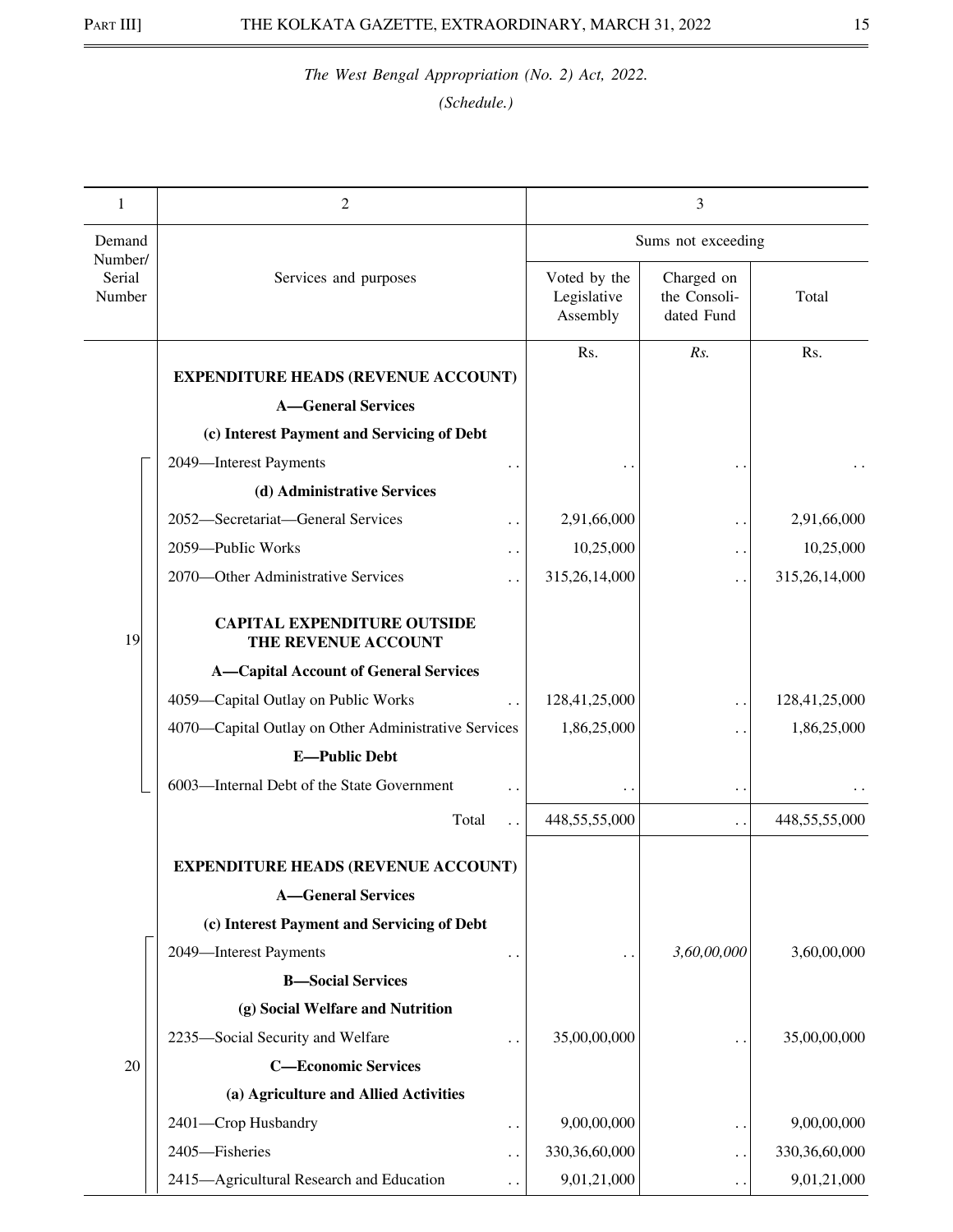| 1                           | 2                                                                  |                                         | 3                                        |                  |
|-----------------------------|--------------------------------------------------------------------|-----------------------------------------|------------------------------------------|------------------|
| Demand                      |                                                                    | Sums not exceeding                      |                                          |                  |
| Number/<br>Serial<br>Number | Services and purposes                                              | Voted by the<br>Legislative<br>Assembly | Charged on<br>the Consoli-<br>dated Fund | Total            |
|                             |                                                                    | Rs.                                     | Rs.                                      | Rs.              |
|                             | (b) Rural Development                                              |                                         |                                          |                  |
|                             | 2515-Other Rural Development Programmes                            | 17,20,48,000                            |                                          | 17,20,48,000     |
|                             | (c) Special Areas Programmes                                       |                                         |                                          |                  |
|                             | 2551-Hill Areas                                                    | 45,00,000                               |                                          | 45,00,000        |
|                             | (j) General Economic Services                                      |                                         |                                          |                  |
| 20                          | 3451-Secretariat-Economic Services                                 | 6,12,37,000                             |                                          | 6,12,37,000      |
|                             | <b>CAPITAL EXPENDITURE OUTSIDE THE</b><br><b>REVENUE ACCOUNT</b>   |                                         |                                          |                  |
|                             | <b>C-Capital Accounts of Economic Services</b>                     |                                         |                                          |                  |
|                             | (a) Capital Account of Agriculture and<br><b>Allied Activities</b> |                                         |                                          |                  |
|                             | 4401-Capital Outlay on Crop Husbandry                              | 16,00,00,000                            | $\ddot{\phantom{1}}$                     | 16,00,00,000     |
|                             | 4405-Capital Outlay on Fisheries                                   | 54,97,50,000                            |                                          | 54,97,50,000     |
|                             | <b>E-Public Debt</b>                                               |                                         |                                          |                  |
|                             | 6003-Internal Debt of the State Government                         |                                         | 6,00,00,000                              | 6,00,00,000      |
|                             | <b>F-Loans and Advances</b>                                        |                                         |                                          |                  |
|                             | 6405-Loans for Fisheries                                           | 7,01,60,000                             |                                          | 7,01,60,000      |
|                             | Total                                                              | 485, 14, 76, 000                        | 9,60,00,000                              | 494,74,76,000    |
|                             | <b>EXPENDITURE HEADS (REVENUE ACCOUNT)</b>                         |                                         |                                          |                  |
|                             | <b>A-General Services</b>                                          |                                         |                                          |                  |
|                             | (d) Administrative Services                                        |                                         |                                          |                  |
|                             | 2052-Secretariat-General Services                                  | 58,64,28,000                            |                                          | 58,64,28,000     |
|                             | <b>B-Social Services</b>                                           |                                         |                                          |                  |
|                             | (g) Social Welfare and Nutrition                                   |                                         |                                          |                  |
| 21                          | 2235-Social Security and Welfare                                   | 8475,45,81,000                          | . .                                      | 8475,45,81,000   |
|                             | <b>C-Economic Services</b>                                         |                                         |                                          |                  |
|                             | (a) Agriculture and Allied Activities                              |                                         |                                          |                  |
|                             | 2408-Food, Storage and Warehousing                                 | 238, 33, 33, 000                        |                                          | 238, 33, 33, 000 |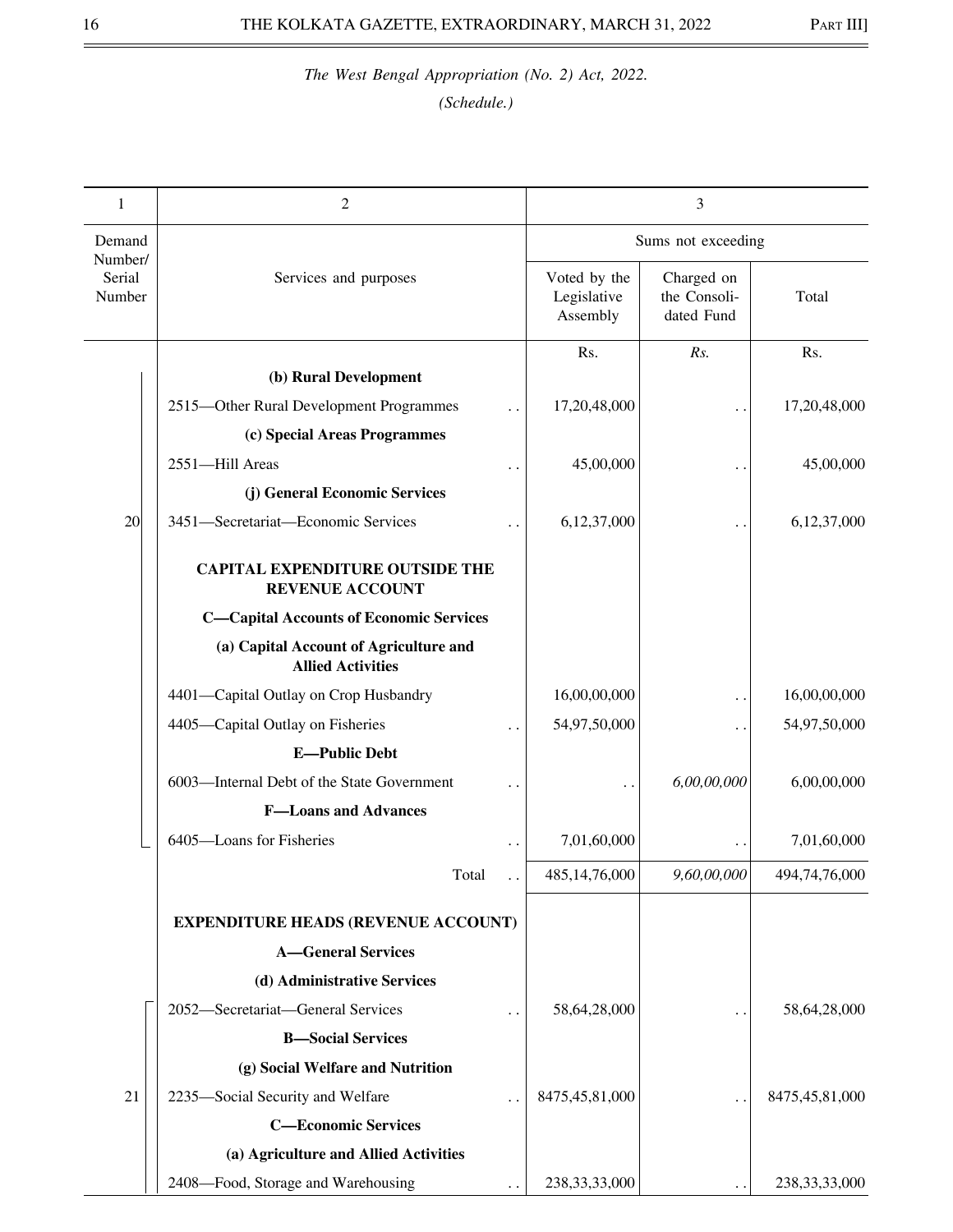| 1                           | 2                                                                  |                                         | 3                                        |                |
|-----------------------------|--------------------------------------------------------------------|-----------------------------------------|------------------------------------------|----------------|
| Demand                      |                                                                    |                                         | Sums not exceeding                       |                |
| Number/<br>Serial<br>Number | Services and purposes                                              | Voted by the<br>Legislative<br>Assembly | Charged on<br>the Consoli-<br>dated Fund | Total          |
|                             |                                                                    | Rs.                                     | Rs.                                      | Rs.            |
|                             | (j) General Economic Services                                      |                                         |                                          |                |
|                             | 3456-Civil Supplies                                                | 113,26,95,000                           |                                          | 113,26,95,000  |
|                             | <b>CAPITAL EXPENDITURE OUTSIDE THE</b><br><b>REVENUE ACCOUNT</b>   |                                         |                                          |                |
|                             | <b>A-Capital Account of General Services</b>                       |                                         |                                          |                |
| 21                          | 4059-Capital Outlay on Public Works                                |                                         |                                          |                |
|                             | <b>C-Capital Accounts of Economic Services</b>                     |                                         |                                          |                |
|                             | (a) Capital Account of Agriculture and<br><b>Allied Activities</b> |                                         |                                          |                |
|                             | 4408-Capital Outlay on Food, Storage and<br>Warehousing            | 170,77,20,000                           | 52,50,000                                | 171,29,70,000  |
|                             | <b>F-Loans and Advances</b>                                        |                                         |                                          |                |
|                             | 6408-Loans for Food, Storage and Warehousing                       |                                         |                                          |                |
|                             | Total                                                              | 9056,47,57,000                          | 52,50,000                                | 9057,00,07,000 |
|                             | <b>EXPENDITURE HEADS (REVENUE ACCOUNT)</b>                         |                                         |                                          |                |
|                             | <b>A-General Services</b>                                          |                                         |                                          |                |
|                             | (c) Interest Payment and Servicing of Debt                         |                                         |                                          |                |
|                             | 2049-Interest Payments                                             |                                         |                                          |                |
|                             | <b>C-Economic Services</b>                                         |                                         |                                          |                |
|                             | (a) Agriculture and Allied Activities                              |                                         |                                          |                |
|                             | 2401-Crop Husbandry<br>$\ddot{\phantom{0}}$                        | 156,91,56,000                           | . .                                      | 156,91,56,000  |
|                             | 2408-Food, Storage and Warehousing                                 | 1,48,68,000                             | . .                                      | 1,48,68,000    |
|                             | (c) Special Areas Programmes                                       |                                         |                                          |                |
| 22                          | 2551-Hill Areas                                                    | 21,38,28,000                            | . .                                      | 21,38,28,000   |
|                             | (f) Industry and Minerals                                          |                                         |                                          |                |
|                             | 2851-Village and Small Industries<br>$\ddot{\phantom{0}}$          |                                         | $\ddot{\phantom{0}}$                     |                |
|                             | 2852-Industries                                                    | 10,50,00,000                            | $\ddot{\phantom{1}}$                     | 10,50,00,000   |
|                             | (j) General Economic Services                                      |                                         |                                          |                |
|                             | 3451-Secretariat-Economic Services                                 | 6,40,88,000                             |                                          | 6,40,88,000    |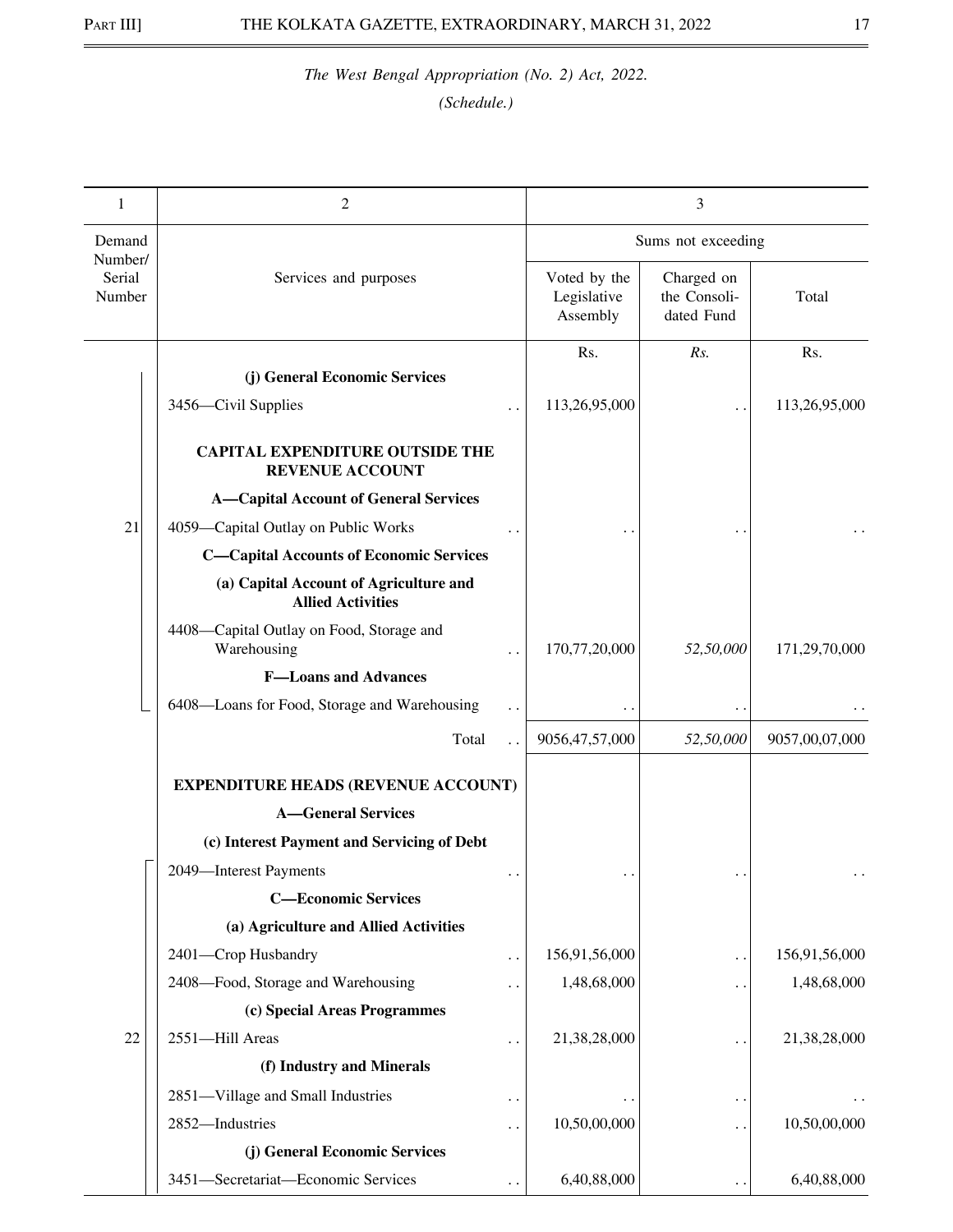| 1                           | 2                                                                  |                      | 3                                       |                                          |               |
|-----------------------------|--------------------------------------------------------------------|----------------------|-----------------------------------------|------------------------------------------|---------------|
| Demand                      |                                                                    |                      | Sums not exceeding                      |                                          |               |
| Number/<br>Serial<br>Number | Services and purposes                                              |                      | Voted by the<br>Legislative<br>Assembly | Charged on<br>the Consoli-<br>dated Fund | Total         |
|                             | <b>CAPITAL EXPENDITURE OUTSIDE THE</b><br><b>REVENUE ACCOUNT</b>   |                      | Rs.                                     | Rs.                                      | Rs.           |
|                             | <b>C-Capital Accounts of Economic Services</b>                     |                      |                                         |                                          |               |
|                             | (a) Capital Account of Agriculture and<br><b>Allied Activities</b> |                      |                                         |                                          |               |
| 22                          | 4401-Capital Outlay on Crop Husbandry                              |                      | 21,00,00,000                            |                                          | 21,00,00,000  |
|                             | (f) Capital Account of Industry and Minerals                       |                      |                                         |                                          |               |
|                             | 4860—Capital Outlay on Consumer Industries                         |                      | 10,50,00,000                            |                                          | 10,50,00,000  |
|                             | <b>E-Public Debt</b>                                               |                      |                                         |                                          |               |
|                             | 6003—Internal Debt of the State Government                         |                      |                                         |                                          |               |
|                             | <b>F-Loans and Advances</b>                                        |                      |                                         |                                          |               |
|                             | 6401-Loans for Crop Husbandry                                      |                      |                                         |                                          |               |
|                             | 6860-Loans for Consumer Industries                                 | $\ddot{\phantom{0}}$ |                                         | $\ddot{\phantom{1}}$                     |               |
|                             | Total                                                              | $\ddot{\phantom{0}}$ | 228,19,40,000                           | $\ddot{\phantom{0}}$                     | 228,19,40,000 |
|                             | <b>EXPENDITURE HEADS (REVENUE ACCOUNT)</b>                         |                      |                                         |                                          |               |
|                             | <b>A-General Services</b>                                          |                      |                                         |                                          |               |
|                             | (c) Interest Payment and Servicing of Debt                         |                      |                                         |                                          |               |
|                             | 2049-Interest Payments                                             |                      |                                         |                                          |               |
|                             | <b>C-Economic Services</b>                                         |                      |                                         |                                          |               |
|                             | (a) Agriculture and Allied Activities                              |                      |                                         |                                          |               |
|                             | 2401-Crop Husbandry                                                | $\ddot{\phantom{0}}$ |                                         |                                          |               |
|                             | 2402-Soil and Water Conservation                                   | . .                  | 10,73,75,000                            | $\ddot{\phantom{0}}$                     | 10,73,75,000  |
| 23                          | 2406-Forestry and Wild Life                                        | . .                  | 785,74,53,000                           | $\ddot{\phantom{0}}$                     | 785,74,53,000 |
|                             | 2415-Agricultural Research and Education                           | . .                  | 2,95,89,000                             | $\ddot{\phantom{0}}$                     | 2,95,89,000   |
|                             | (c) Special Areas Programmes                                       |                      |                                         |                                          |               |
|                             | 2551-Hill Areas                                                    |                      | 1,29,43,000                             |                                          | 1,29,43,000   |
|                             | (j) General Economic Services                                      |                      |                                         |                                          |               |
|                             | 3451-Secretariat-Economic Services                                 |                      | 5,19,27,000                             |                                          | 5,19,27,000   |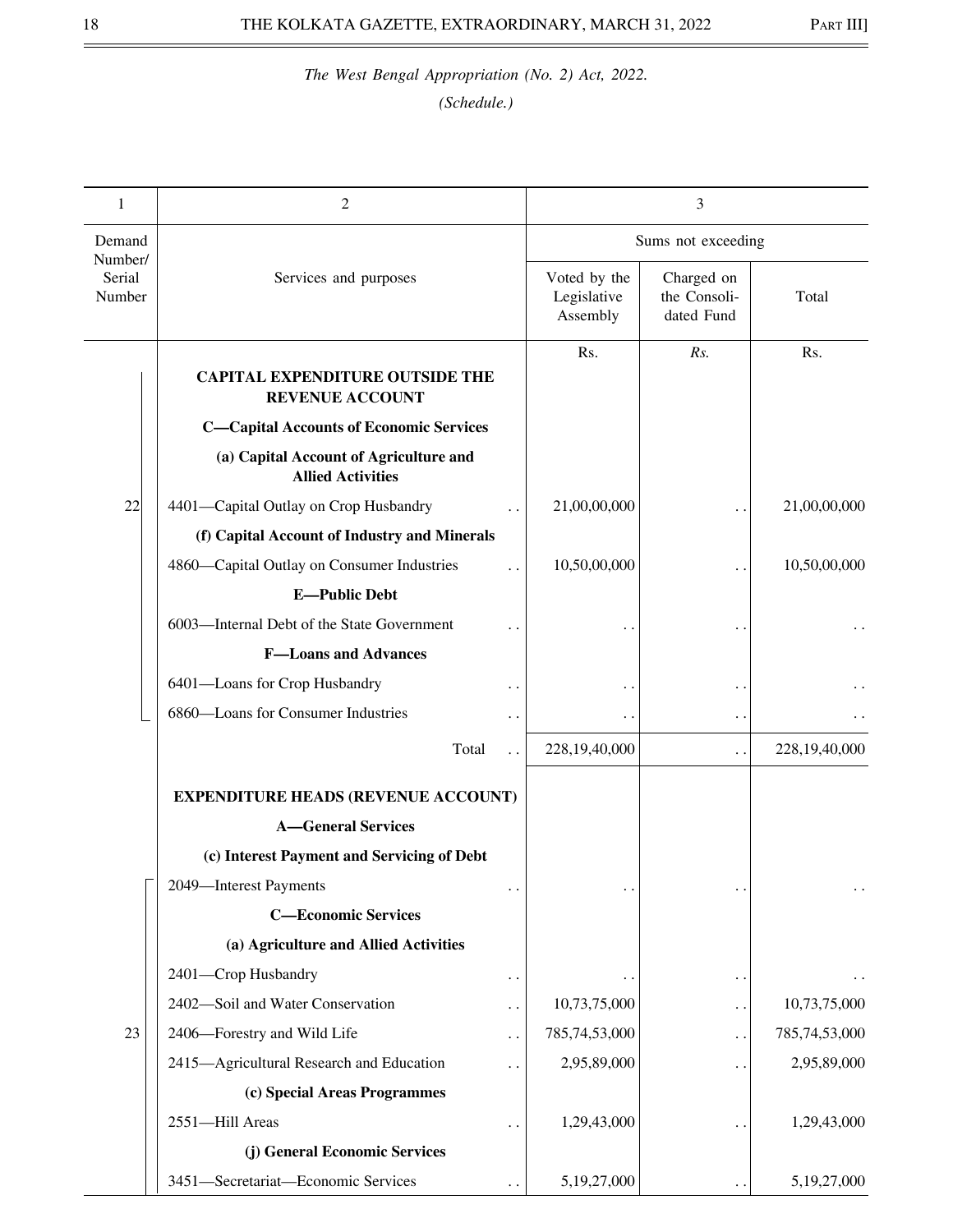| 1                 | 2                                                                  |                                         | 3                                        |                   |  |
|-------------------|--------------------------------------------------------------------|-----------------------------------------|------------------------------------------|-------------------|--|
| Demand<br>Number/ |                                                                    | Sums not exceeding                      |                                          |                   |  |
| Serial<br>Number  | Services and purposes                                              | Voted by the<br>Legislative<br>Assembly | Charged on<br>the Consoli-<br>dated Fund | Total             |  |
|                   | <b>CAPITAL EXPENDITURE OUTSIDE</b><br>THE REVENUE ACCOUNT          | Rs.                                     | Rs.                                      | Rs.               |  |
|                   | <b>C-Capital Accounts of Economic Services</b>                     |                                         |                                          |                   |  |
|                   | (a) Capital Account of Agriculture and<br><b>Allied Activities</b> |                                         |                                          |                   |  |
|                   | 4401-Capital Outlay on Crop Husbandry                              |                                         | $\ddot{\phantom{1}}$                     |                   |  |
|                   | 4402-Capital Outlay on Soil and Water Conservation                 | 25,00,000                               | $\ddot{\phantom{0}}$                     | 25,00,000         |  |
| 23                | 4406-Capital Outlay on Forestry and Wild Life                      | 111,59,52,000                           | . .                                      | 111,59,52,000     |  |
|                   | 4415-Capital Outlay on Agricultural Research and<br>Education.     |                                         |                                          |                   |  |
|                   | (d) Capital Account of Irrigation and Flood Control                |                                         |                                          |                   |  |
|                   | 4702-Capital Outlay on Minor Irrigation                            | 50,70,00,000                            |                                          | 50,70,00,000      |  |
|                   | <b>E-Public Debt</b>                                               |                                         |                                          |                   |  |
|                   | 6004-Loans and Advances from the Central<br>Government.            |                                         |                                          |                   |  |
|                   | <b>F-Loans and Advances</b>                                        |                                         |                                          |                   |  |
|                   | 6406-Loans for Forestry and Wild Life                              |                                         | $\ddot{\phantom{1}}$                     |                   |  |
|                   | Total                                                              | 968,47,39,000                           | . .                                      | 968,47,39,000     |  |
|                   | <b>EXPENDITURE HEADS (REVENUE ACCOUNT)</b>                         |                                         |                                          |                   |  |
|                   | <b>A-General Services</b>                                          |                                         |                                          |                   |  |
|                   | (c) Interest Payment and Servicing of Debt                         |                                         |                                          |                   |  |
|                   | 2049-Interest Payments<br>$\ddotsc$                                | $\ddot{\phantom{0}}$                    | . .                                      | $\ddotsc$         |  |
|                   | (d) Administrative Services                                        |                                         |                                          |                   |  |
|                   | 2051-Public Service Commission                                     | 3,27,98,000                             |                                          | 3,27,98,000       |  |
| 24                | <b>B</b> -Social Services                                          |                                         |                                          |                   |  |
|                   | (b) Health and Family Welfare                                      |                                         |                                          |                   |  |
|                   | 2210-Medical and Public Health                                     | 13689,76,20,000                         |                                          | 13689,76,20,000   |  |
|                   | 2211-Family Welfare                                                | 1606, 36, 92, 000                       |                                          | 1606, 36, 92, 000 |  |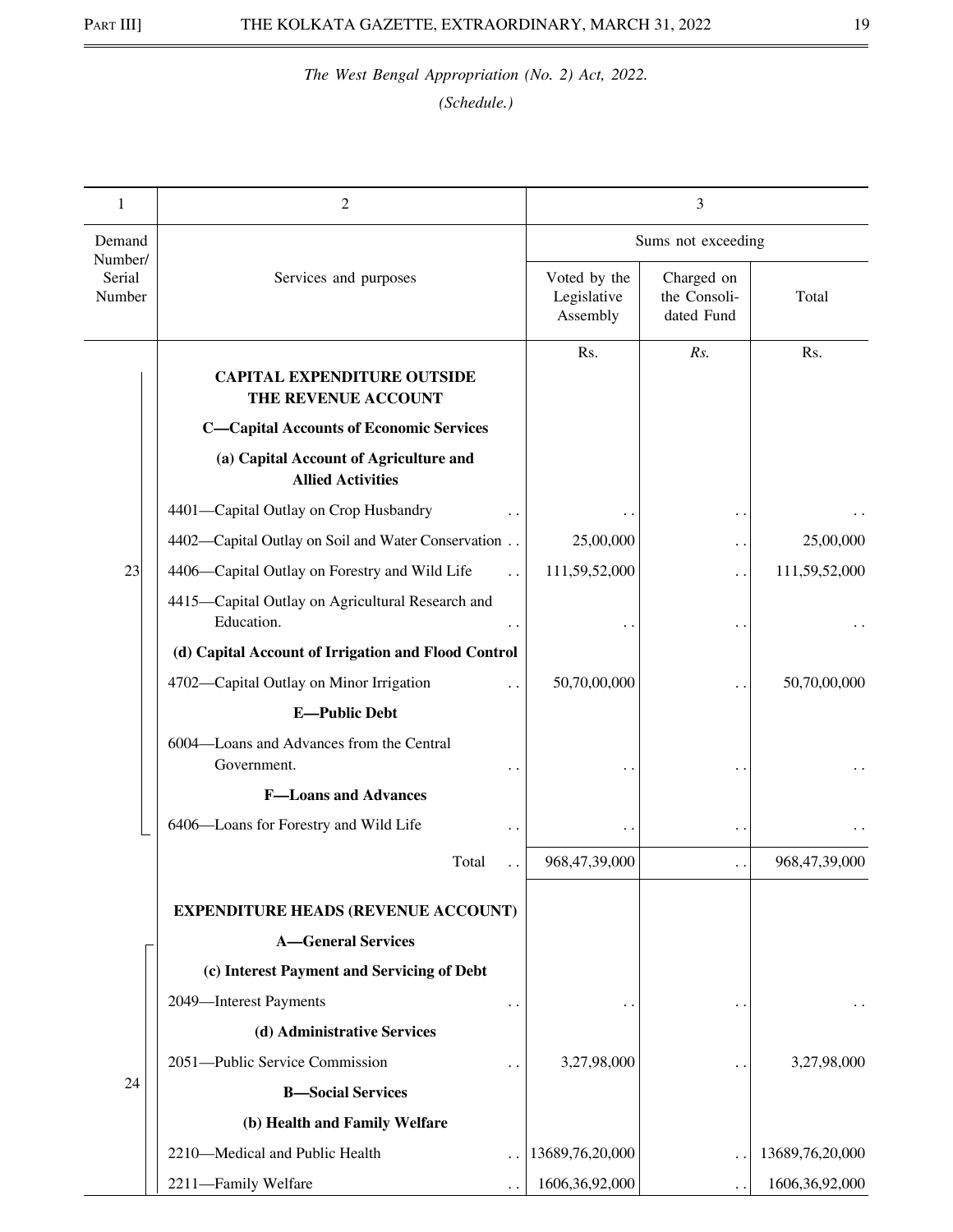| 1                           | 2                                                         |                      |                                         | 3                                        |                 |
|-----------------------------|-----------------------------------------------------------|----------------------|-----------------------------------------|------------------------------------------|-----------------|
| Demand                      |                                                           |                      |                                         | Sums not exceeding                       |                 |
| Number/<br>Serial<br>Number | Services and purposes                                     |                      | Voted by the<br>Legislative<br>Assembly | Charged on<br>the Consoli-<br>dated Fund | Total           |
|                             |                                                           |                      | Rs.                                     | Rs.                                      | Rs.             |
|                             | (g) Social Welfare and Nutrition                          |                      |                                         |                                          |                 |
|                             | 2235-Social Security and Welfare                          | . .                  | 11,02,50,000                            | . .                                      | 11,02,50,000    |
|                             | 2236-Nutrition                                            |                      | 5,06,000                                | $\cdot$ .                                | 5,06,000        |
|                             | (h) Others                                                |                      |                                         |                                          |                 |
|                             | 2250-Other Social Services                                |                      | 3,71,000                                | . .                                      | 3,71,000        |
|                             | 2251-Secretariat-Social Services                          | $\ddot{\phantom{0}}$ | 22,65,24,000                            | . .                                      | 22,65,24,000    |
|                             | <b>C-Economic Services</b>                                |                      |                                         |                                          |                 |
|                             | (b) Rural Development                                     |                      |                                         |                                          |                 |
|                             | 2515-Other Rural Development Programmes                   |                      | 4,86,82,000                             |                                          | 4,86,82,000     |
| 24                          | (c) Special Areas Programmes                              |                      |                                         |                                          |                 |
|                             | 2551-Hill Areas                                           |                      | 1,80,000                                |                                          | 1,80,000        |
|                             | <b>CAPITAL EXPENDITURE OUTSIDE</b><br>THE REVENUE ACCOUNT |                      |                                         |                                          |                 |
|                             | <b>A-Capital Account of General Services</b>              |                      |                                         |                                          |                 |
|                             | 4059-Capital Outlay on Public Works                       |                      |                                         |                                          |                 |
|                             | <b>B-Capital Account of Social Services</b>               |                      |                                         |                                          |                 |
|                             | (b) Capital Account of Health and Family Welfare          |                      |                                         |                                          |                 |
|                             | 4210-Capital Outlay on Medical and Public Health          | $\ddot{\phantom{0}}$ | 2263,48,98,000                          | $\ddot{\phantom{0}}$                     | 2263,48,98,000  |
|                             | 4211-Capital Outlay on Family Welfare                     | . .                  |                                         | $\ddot{\phantom{1}}$                     |                 |
|                             | <b>F-Loans and Advances</b>                               |                      |                                         |                                          |                 |
|                             | 6210-Loans for Medical and Public Health                  | . .                  | 50,00,000                               | $\ddot{\phantom{0}}$                     | 50,00,000       |
|                             | 6211-Loans for Family Welfare                             | . .                  |                                         | $\ddot{\phantom{0}}$                     |                 |
|                             | Total                                                     |                      | 17602,05,21,000                         | $\ddot{\phantom{0}}$                     | 17602,05,21,000 |
|                             |                                                           |                      |                                         |                                          |                 |
|                             | <b>EXPENDITURE HEADS (REVENUE ACCOUNT)</b>                |                      |                                         |                                          |                 |
|                             | <b>A-General Services</b>                                 |                      |                                         |                                          |                 |
|                             | (c) Interest Payment and Servicing of Debt                |                      |                                         |                                          |                 |
|                             | 2049-Interest Payments                                    |                      |                                         |                                          |                 |
|                             | (d) Administrative Services                               |                      |                                         |                                          |                 |
| 25                          | 2052-Secretariat-General Services                         | . .                  | 9,89,10,000                             |                                          | 9,89,10,000     |
|                             | 2059-Public Works                                         |                      | 687,05,62,000                           | 9,70,55,000                              | 696,76,17,000   |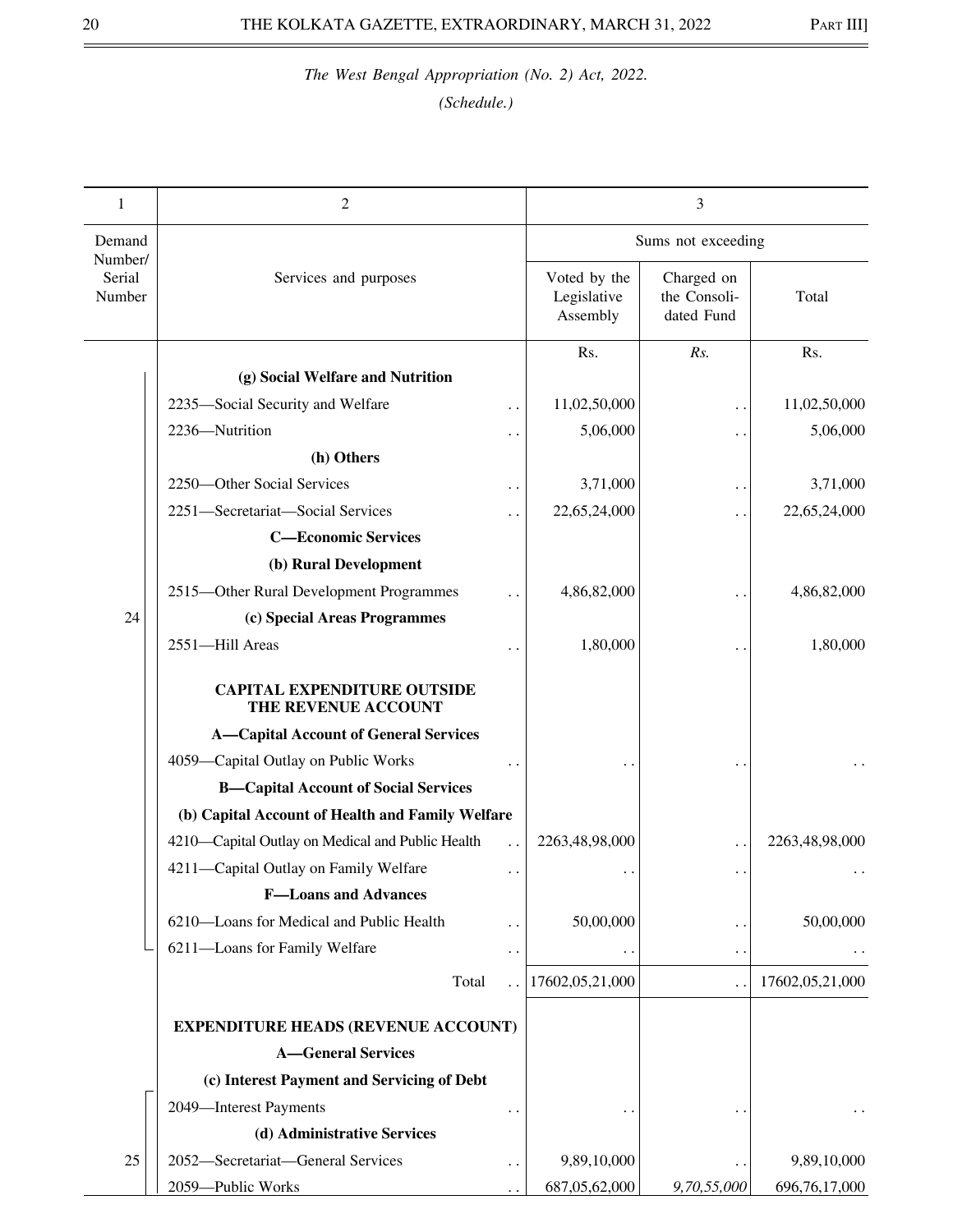| 1                           | 2                                                                                        |                                         | 3                                        |                  |
|-----------------------------|------------------------------------------------------------------------------------------|-----------------------------------------|------------------------------------------|------------------|
| Demand                      |                                                                                          |                                         | Sums not exceeding                       |                  |
| Number/<br>Serial<br>Number | Services and purposes                                                                    | Voted by the<br>Legislative<br>Assembly | Charged on<br>the Consoli-<br>dated Fund | Total            |
|                             |                                                                                          | Rs.                                     | Rs.                                      | Rs.              |
|                             | (e) Pensions and Miscellaneous General Services                                          |                                         |                                          |                  |
|                             | 2075-Miscellaneous General Services                                                      |                                         |                                          |                  |
|                             | <b>B</b> -Social Services                                                                |                                         |                                          |                  |
|                             | (a) Education, Sports, Art and Culture                                                   |                                         |                                          |                  |
|                             | 2205-Art and Culture                                                                     | 31,53,000                               |                                          | 31,53,000        |
|                             | (c) Water Supply, Sanitation, Housing and<br><b>Urban Development</b>                    |                                         |                                          |                  |
|                             | 2216-Housing                                                                             | 28,89,00,000                            |                                          | 28,89,00,000     |
|                             | (h) Others                                                                               |                                         |                                          |                  |
|                             | 2250-Other Social Services                                                               | 11,70,00,000                            |                                          | 11,70,00,000     |
|                             | <b>C-Economic Services</b>                                                               |                                         |                                          |                  |
|                             | (c) Special Areas Programmes                                                             |                                         |                                          |                  |
| 25                          | 2551-Hill Areas                                                                          |                                         |                                          |                  |
|                             | (g) Transport                                                                            |                                         |                                          |                  |
|                             | 3054-Roads and Bridges                                                                   | 1537,58,16,000                          | 1,19,000                                 | 1537,59,35,000   |
|                             | (j) General Economic Services                                                            |                                         |                                          |                  |
|                             | 3451-Secretariat-Economic Services                                                       | 6,42,70,000                             |                                          | 6,42,70,000      |
|                             | <b>CAPITAL EXPENDITURE OUTSIDE</b><br>THE REVENUE ACCOUNT                                |                                         |                                          |                  |
|                             | <b>A-Capital Account of General Services</b>                                             |                                         |                                          |                  |
|                             | 4059-Capital Outlay on Public Works                                                      | 164, 20, 95, 000                        |                                          | 164, 20, 95, 000 |
|                             | <b>B-Capital Account of Social Services</b>                                              |                                         |                                          |                  |
|                             | (a) Capital Account of Education, Sports,<br><b>Art and Culture</b>                      |                                         |                                          |                  |
|                             | 4202-Capital Outlay on Education, Sports,<br>Art and Culture.                            |                                         |                                          |                  |
|                             | (c) Capital Account of Water Supply, Sanitation,<br><b>Housing and Urban Development</b> |                                         |                                          |                  |
|                             | 4216-Capital Outlay on Housing                                                           |                                         |                                          |                  |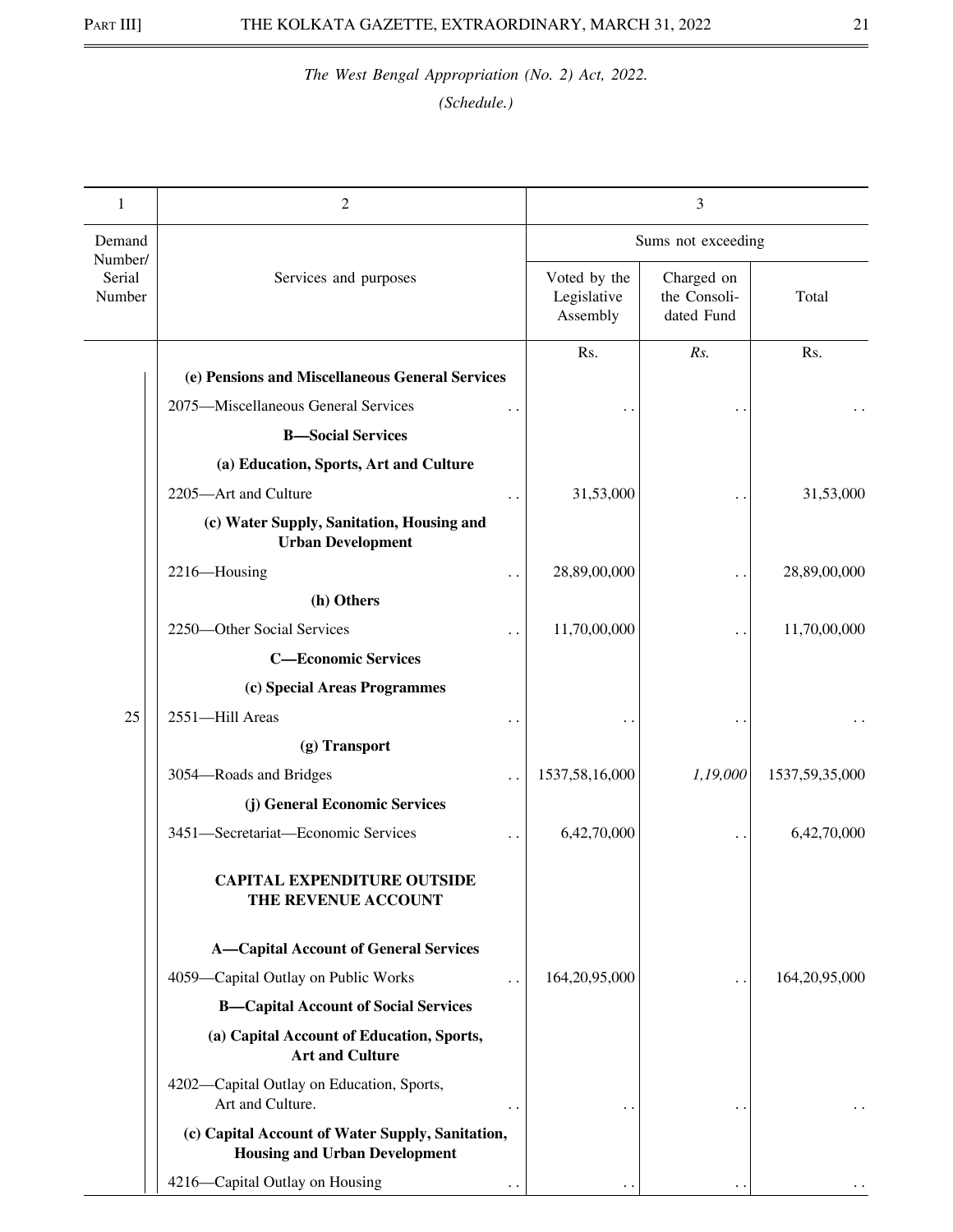| 1                           | 2                                                                     |                                         | 3                                        |                |
|-----------------------------|-----------------------------------------------------------------------|-----------------------------------------|------------------------------------------|----------------|
| Demand                      |                                                                       |                                         | Sums not exceeding                       |                |
| Number/<br>Serial<br>Number | Services and purposes                                                 | Voted by the<br>Legislative<br>Assembly | Charged on<br>the Consoli-<br>dated Fund | Total          |
|                             | (g) Capital Account of Social Welfare and Nutrition                   | Rs.                                     | Rs.                                      | Rs.            |
|                             |                                                                       |                                         |                                          |                |
|                             | 4235-Capital Outlay on Social Security and Welfare                    |                                         |                                          |                |
|                             | <b>C-Capital Accounts of Economic Services</b>                        |                                         |                                          |                |
|                             | (d) Capital Account of Irrigation and Flood Control                   |                                         |                                          |                |
|                             | 4702—Capital Outlay on Minor Irrigation                               |                                         |                                          |                |
|                             | (f) Capital Account of Industry and Minerals                          |                                         |                                          |                |
| 25                          | 4858—Capital Outlay on Engineering Industries                         |                                         |                                          |                |
|                             | (g) Capital Account of Transport                                      |                                         |                                          |                |
|                             | 5054-Capital Outlay on Roads and Bridges                              | 4687,13,40,000                          |                                          | 4687,13,40,000 |
|                             | <b>E-Public Debt</b>                                                  |                                         |                                          |                |
|                             | 6004-Loans and Advances from the<br>Central Government.               |                                         |                                          |                |
|                             | <b>F-Loans and Advances</b>                                           |                                         |                                          |                |
|                             | 7075-Loans for Other Transport Services<br>$\ddot{\phantom{0}}$       | 16,05,00,000                            |                                          | 16,05,00,000   |
|                             | Total                                                                 | 7149,25,46,000                          | 9,71,74,000                              | 7158,97,20,000 |
|                             | <b>EXPENDITURE HEADS (REVENUE ACCOUNT)</b>                            |                                         |                                          |                |
|                             | <b>A-General Services</b>                                             |                                         |                                          |                |
|                             | (c) Interest Payment and Servicing of Debt                            |                                         |                                          |                |
|                             | 2049-Interest Payments                                                |                                         | 80,000                                   | 80,000         |
|                             | <b>B-Social Services</b>                                              |                                         |                                          |                |
|                             | (c) Water Supply, Sanitation, Housing and<br><b>Urban Development</b> |                                         |                                          |                |
|                             | 2216-Housing<br>. .                                                   | 164,76,13,000                           | . .                                      | 164,76,13,000  |
|                             | 2217-Urban Development                                                |                                         | $\ddot{\phantom{0}}$                     |                |
| 28                          | (h) Others                                                            |                                         |                                          |                |
|                             | 2251-Secretariat-Social Services                                      | 7,17,08,000                             |                                          | 7,17,08,000    |
|                             | <b>C-Economic Services</b>                                            |                                         |                                          |                |
|                             | (f) Industry and Minerals                                             |                                         |                                          |                |
|                             | 2852-Industries                                                       | 10,37,84,000                            |                                          | 10,37,84,000   |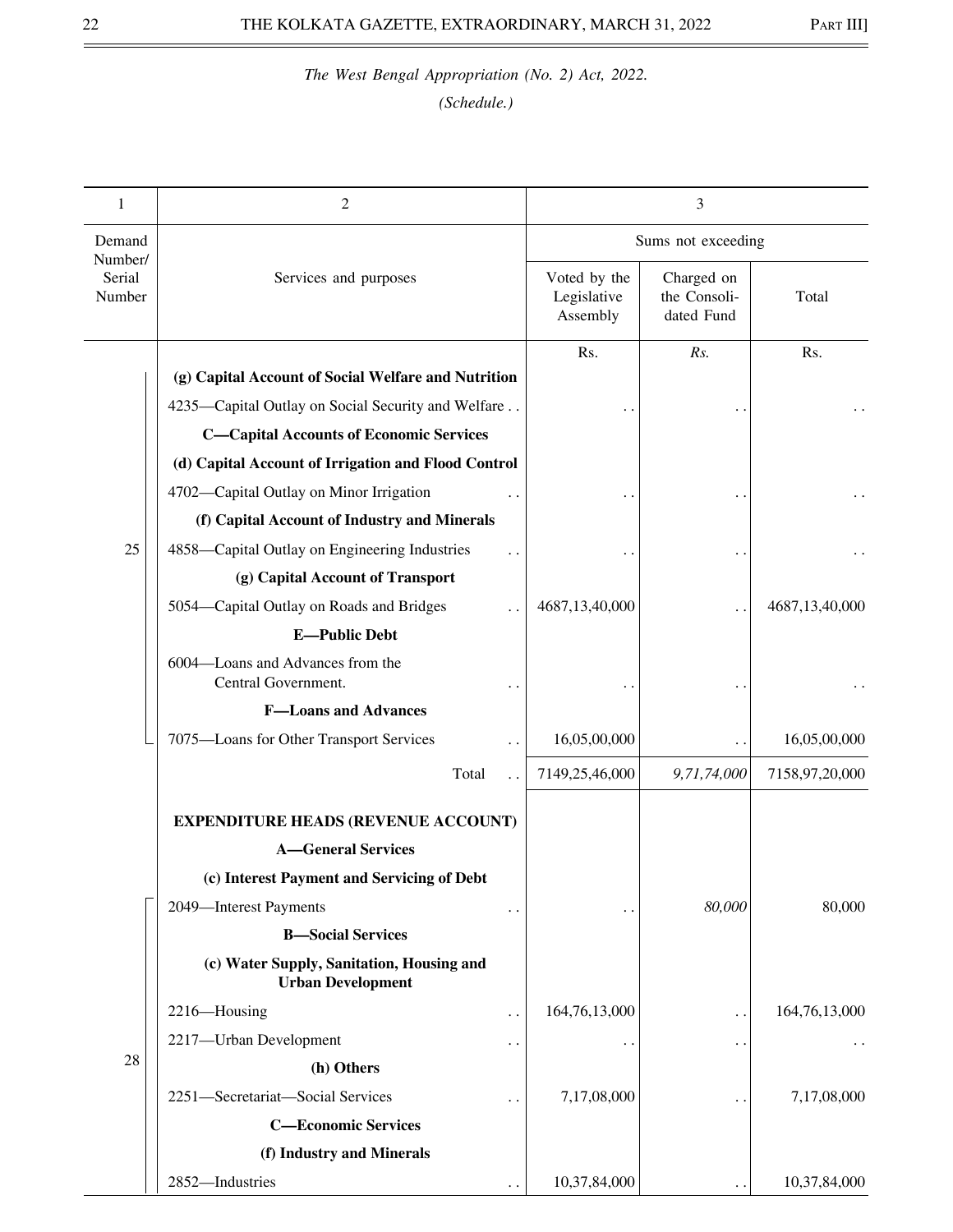| 1                 | 2                                                                                        |                                         | 3                                        |                  |  |
|-------------------|------------------------------------------------------------------------------------------|-----------------------------------------|------------------------------------------|------------------|--|
| Demand<br>Number/ |                                                                                          | Sums not exceeding                      |                                          |                  |  |
| Serial<br>Number  | Services and purposes                                                                    | Voted by the<br>Legislative<br>Assembly | Charged on<br>the Consoli-<br>dated Fund | Total            |  |
|                   | <b>CAPITAL EXPENDITURE OUTSIDE</b><br>THE REVENUE ACCOUNT                                | Rs.                                     | Rs.                                      | Rs.              |  |
|                   | <b>B-Capital Account of Social Services</b>                                              |                                         |                                          |                  |  |
|                   | (b) Capital Account of Health and Family Welfare                                         |                                         |                                          |                  |  |
|                   | 4210—Capital Outlay on Medical and Public Health                                         | 20,00,00,000                            |                                          | 20,00,00,000     |  |
|                   | (c) Capital Account of Water Supply, Sanitation,<br><b>Housing and Urban Development</b> |                                         |                                          |                  |  |
|                   | 4216-Capital Outlay on Housing                                                           | 67, 62, 85, 000                         |                                          | 67, 62, 85, 000  |  |
| 28                | <b>C-Capital Accounts of Economic Services</b>                                           |                                         |                                          |                  |  |
|                   | (j) Capital Account of General Economic Services                                         |                                         |                                          |                  |  |
|                   | 5452-Capital Outlay on Tourism                                                           | 1,00,00,000                             |                                          | 1,00,00,000      |  |
|                   | <b>E-Public Debt</b>                                                                     |                                         |                                          |                  |  |
|                   | 6003-Internal Debt of the State Government                                               |                                         | 17,00,000                                | 17,00,000        |  |
|                   | 6004-Loans and Advances from the<br><b>Central Government</b>                            |                                         |                                          |                  |  |
|                   | <b>F-Loans and Advances</b>                                                              |                                         |                                          |                  |  |
|                   | 6216-Loans for Housing                                                                   |                                         |                                          |                  |  |
|                   | Total                                                                                    | 270,93,90,000                           | 17,80,000                                | 271,11,70,000    |  |
|                   | <b>EXPENDITURE HEADS (REVENUE ACCOUNT)</b>                                               |                                         |                                          |                  |  |
|                   | <b>A-General Services</b>                                                                |                                         |                                          |                  |  |
|                   | (d) Administrative Services                                                              |                                         |                                          |                  |  |
|                   | 2059-Public Works                                                                        | 20,37,000                               |                                          | 20,37,000        |  |
|                   | <b>B-Social Services</b>                                                                 |                                         |                                          |                  |  |
|                   | (a) Education, Sports, Art and Culture                                                   |                                         |                                          |                  |  |
|                   | 2202-General Education<br>. .                                                            | 2,08,23,000                             | $\ddot{\phantom{0}}$                     | 2,08,23,000      |  |
| 30                | 2203-Technical Education<br>. .                                                          |                                         | $\cdot$ .                                |                  |  |
|                   | 2205-Art and Culture                                                                     | 204,53,32,000                           | . .                                      | 204,53,32,000    |  |
|                   | (d) Information and Broadcasting                                                         |                                         |                                          |                  |  |
|                   | 2220-Information and Publicity                                                           | 201, 11, 25, 000                        |                                          | 201, 11, 25, 000 |  |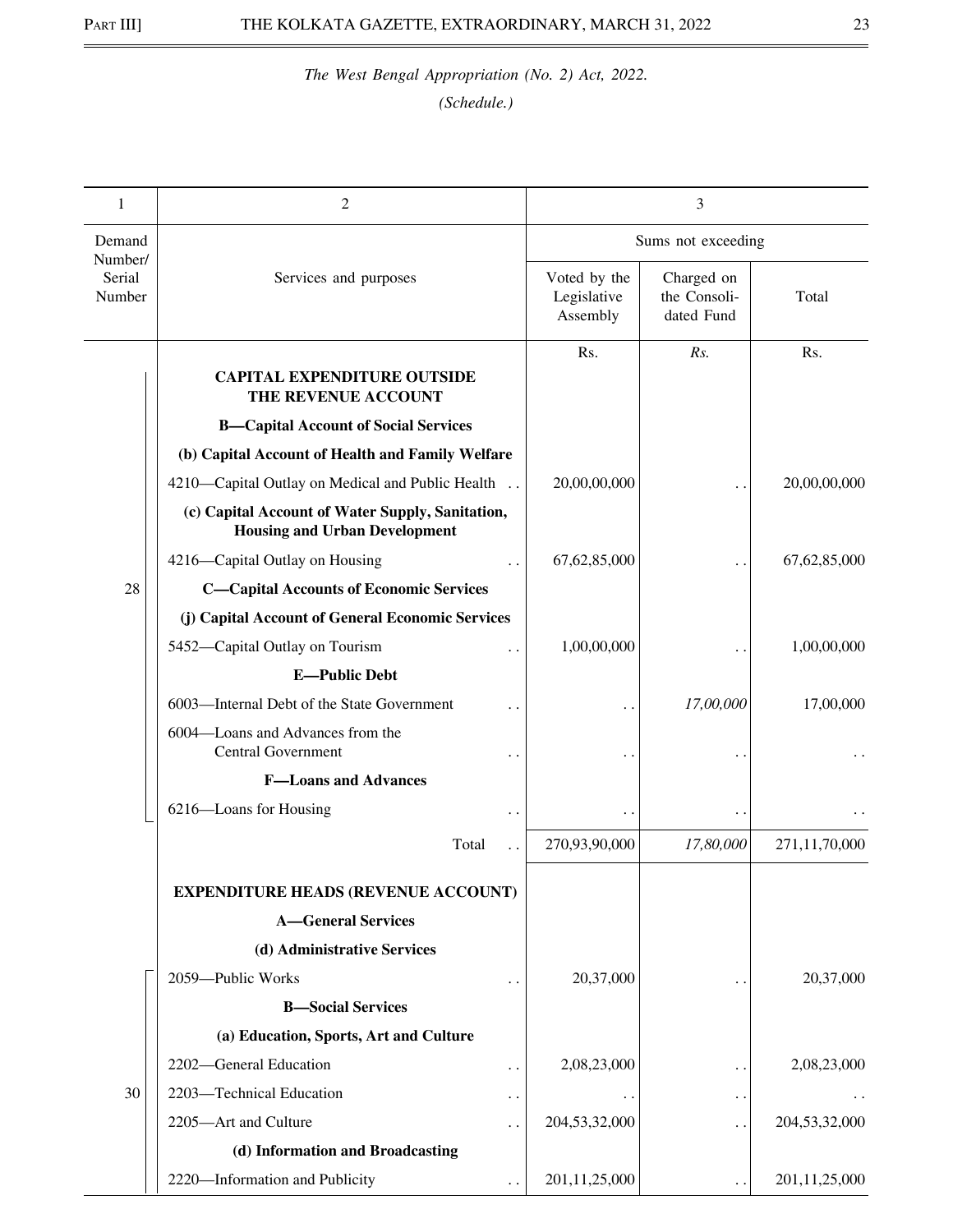| 1                           | 2                                                                   |                      |                                         | 3                                        |                  |
|-----------------------------|---------------------------------------------------------------------|----------------------|-----------------------------------------|------------------------------------------|------------------|
| Demand                      |                                                                     |                      |                                         | Sums not exceeding                       |                  |
| Number/<br>Serial<br>Number | Services and purposes                                               |                      | Voted by the<br>Legislative<br>Assembly | Charged on<br>the Consoli-<br>dated Fund | Total            |
|                             | (g) Social Welfare and Nutrition                                    |                      | Rs.                                     | Rs.                                      | Rs.              |
|                             | 2235-Social Security and Welfare                                    | $\ddot{\phantom{0}}$ | 314,13,36,000                           |                                          | 314,13,36,000    |
|                             | (h) Others                                                          |                      |                                         |                                          |                  |
|                             | 2250-Other Social Services                                          | $\ddot{\phantom{0}}$ | 1,05,45,000                             |                                          | 1,05,45,000      |
|                             | 2251-Secretariat-Social Services                                    |                      | 10,52,23,000                            | $\ddot{\phantom{0}}$                     | 10,52,23,000     |
|                             | <b>C-Economic Services</b>                                          |                      |                                         |                                          |                  |
|                             | (c) Special Areas Programmes                                        |                      |                                         |                                          |                  |
| 30                          | 2551-Hill Areas                                                     |                      |                                         |                                          |                  |
|                             | <b>CAPITAL EXPENDITURE OUTSIDE THE</b><br><b>REVENUE ACCOUNT</b>    |                      |                                         |                                          |                  |
|                             | <b>A-Capital Account of General Services</b>                        |                      |                                         |                                          |                  |
|                             | 4059-Capital Outlay on Public Works                                 | $\ddot{\phantom{0}}$ | 21,52,50,000                            |                                          | 21,52,50,000     |
|                             | <b>B-Capital Account of Social Services</b>                         |                      |                                         |                                          |                  |
|                             | (a) Capital Account of Education, Sports,<br><b>Art and Culture</b> |                      |                                         |                                          |                  |
|                             | 4202-Capital Outlay on Education, Sports,<br>Art and Culture        | $\cdot$ .            | 36,75,00,000                            | $\ddot{\phantom{1}}$                     | 36,75,00,000     |
|                             | (d) Capital Account of Information and Broadcasting                 |                      |                                         |                                          |                  |
|                             | 4220—Capital Outlay on Information and Publicity                    | $\ddot{\phantom{a}}$ | 35,70,00,000                            | $\ddot{\phantom{a}}$                     | 35,70,00,000     |
|                             | (h) Capital Account of Other Social Services                        |                      |                                         |                                          |                  |
|                             | 4250-Capital Outlay on Other Social Services                        | $\ddotsc$            |                                         |                                          |                  |
|                             | <b>F-Loans and Advances</b>                                         |                      |                                         |                                          |                  |
|                             | 6220-Loans for Information and Publicity                            | $\ddot{\phantom{0}}$ | 2,00,00,000                             | $\ddot{\phantom{0}}$                     | 2,00,00,000      |
|                             | 6875-Loans for Other Industries                                     | $\ddotsc$            | 6,80,50,000                             | . .                                      | 6,80,50,000      |
|                             | Total                                                               |                      | 836, 42, 21, 000                        | $\ddot{\phantom{1}}$                     | 836, 42, 21, 000 |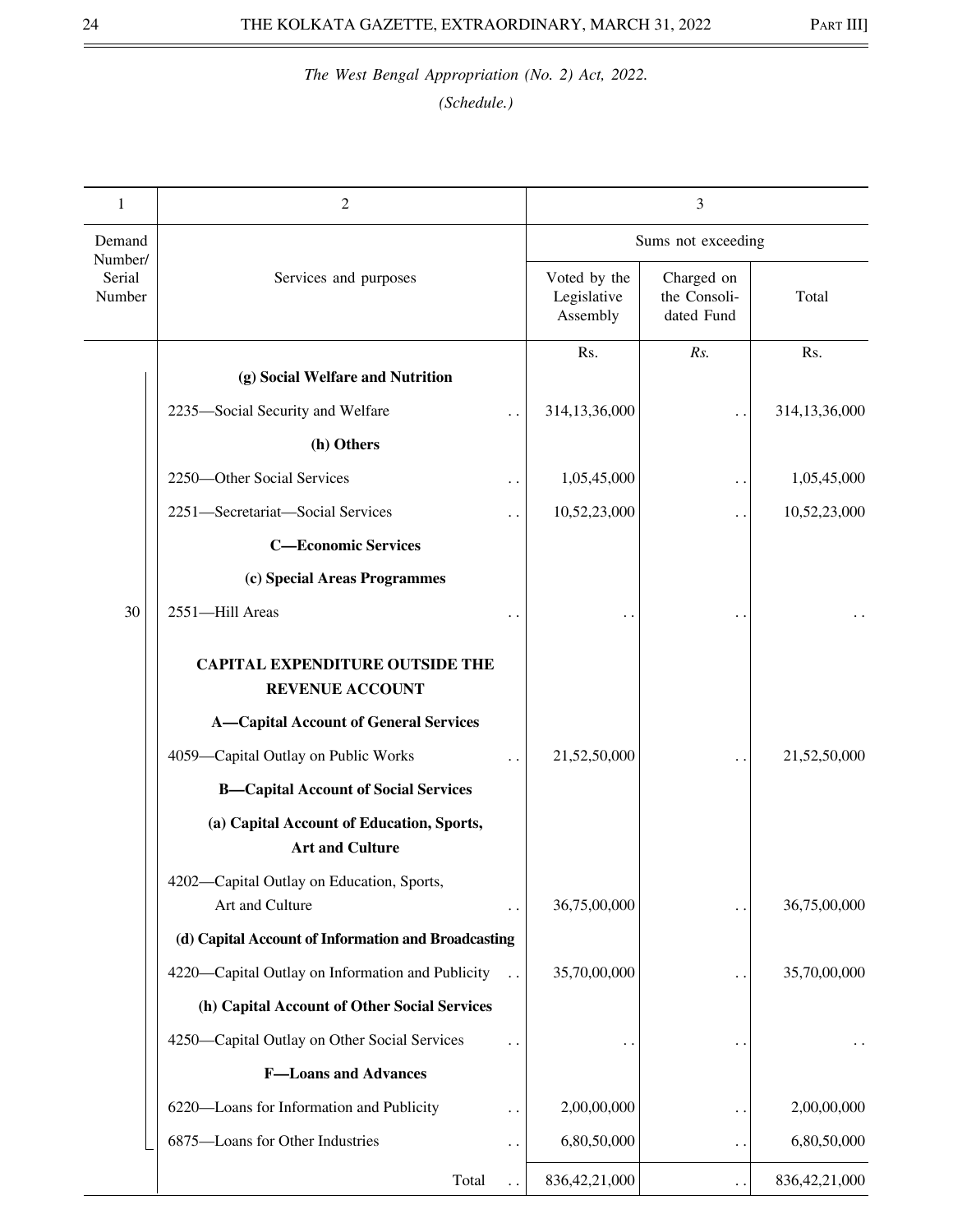| 1                           | 2                                                                             |                                         | 3                                        |               |
|-----------------------------|-------------------------------------------------------------------------------|-----------------------------------------|------------------------------------------|---------------|
| Demand                      |                                                                               |                                         | Sums not exceeding                       |               |
| Number/<br>Serial<br>Number | Services and purposes                                                         | Voted by the<br>Legislative<br>Assembly | Charged on<br>the Consoli-<br>dated Fund | Total         |
|                             |                                                                               | Rs.                                     | Rs.                                      | Rs.           |
|                             | <b>EXPENDITURE HEADS (REVENUE ACCOUNT)</b>                                    |                                         |                                          |               |
|                             | <b>B</b> -Social Services                                                     |                                         |                                          |               |
|                             | (h) Others                                                                    |                                         |                                          |               |
|                             | 2251-Secretariat-Social Services                                              | 221,07,31,000                           |                                          | 221,07,31,000 |
|                             | <b>C-Economic Services</b>                                                    |                                         |                                          |               |
|                             | (f) Industry and Minerals                                                     |                                         |                                          |               |
|                             | 2852-Industries                                                               |                                         |                                          |               |
|                             | <b>CAPITAL EXPENDITURE OUTSIDE THE</b><br><b>REVENUE ACCOUNT</b>              |                                         |                                          |               |
|                             | <b>A-Capital Account of General Services</b>                                  |                                         |                                          |               |
| 31                          | 4070—Capital Outlay on Other Administrative<br>Services.                      |                                         |                                          |               |
|                             | <b>C-Capital Accounts of Economic Services</b>                                |                                         |                                          |               |
|                             | (f) Capital Account of Industry and Minerals                                  |                                         |                                          |               |
|                             | 4859-Capital Outlay on Telecommunication and<br><b>Electronics Industries</b> | 20,00,00,000                            |                                          | 20,00,00,000  |
|                             | <b>F-Loans and Advances</b>                                                   |                                         |                                          |               |
|                             | 6859-Loans for Telecommunication and<br><b>Electronics Industries</b>         |                                         | . .                                      |               |
|                             | Total                                                                         | 241,07,31,000                           |                                          | 241,07,31,000 |
|                             | <b>EXPENDITURE HEADS (REVENUE ACCOUNT)</b>                                    |                                         |                                          |               |
|                             | <b>A-General Services</b>                                                     |                                         |                                          |               |
|                             | (c) Interest Payment and Servicing of Debt                                    |                                         |                                          |               |
|                             | 2049-Interest Payments                                                        |                                         | 14,25,000                                | 14,25,000     |
|                             | $\ddot{\phantom{0}}$                                                          |                                         |                                          |               |
|                             | <b>B-Social Services</b><br>(h) Others                                        |                                         |                                          |               |
| 32                          | 2250-Other Social Services                                                    |                                         |                                          |               |
|                             | <b>C-Economic Services</b>                                                    | 14,00,00,000                            | . .                                      | 14,00,00,000  |
|                             |                                                                               |                                         |                                          |               |
|                             | (c) Special Areas Programmes                                                  |                                         |                                          |               |
|                             | 2551-Hill Areas                                                               |                                         |                                          |               |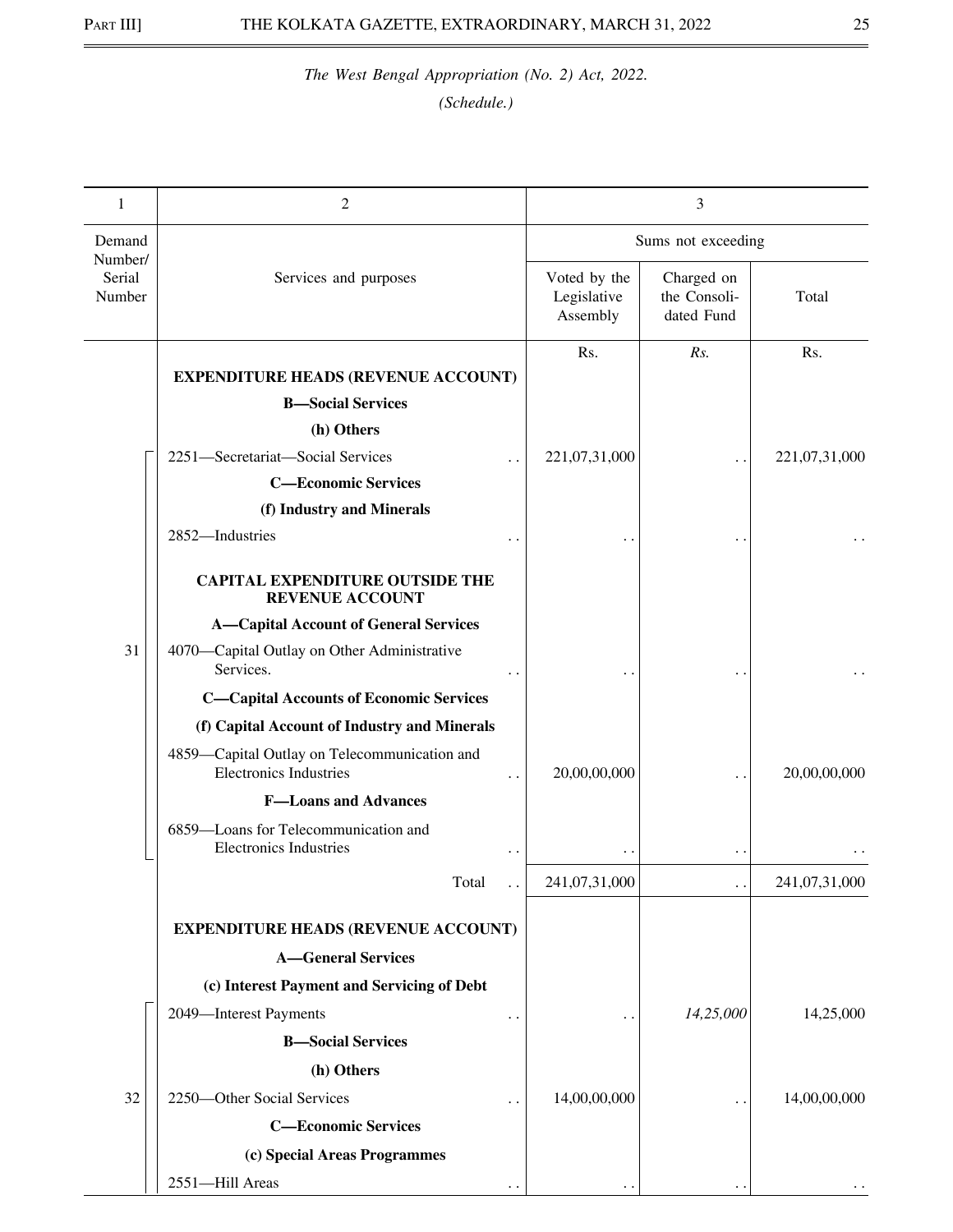| 1                           | 2                                                                |                                         |                                          | 3                    |                |
|-----------------------------|------------------------------------------------------------------|-----------------------------------------|------------------------------------------|----------------------|----------------|
| Demand                      |                                                                  |                                         |                                          | Sums not exceeding   |                |
| Number/<br>Serial<br>Number | Services and purposes                                            | Voted by the<br>Legislative<br>Assembly | Charged on<br>the Consoli-<br>dated Fund | Total                |                |
|                             | (d) Irrigation and Flood Control                                 |                                         | Rs.                                      | Rs.                  | Rs.            |
|                             | 2700-Major Irrigation                                            |                                         | 333,66,98,000                            |                      | 333,66,98,000  |
|                             | 2701-Medium Irrigation                                           | . .                                     | 63,05,17,000                             | $\ddot{\phantom{0}}$ | 63,05,17,000   |
|                             | 2711-Flood Control and Drainage                                  | . .                                     | 543,49,49,000                            | . .                  | 543,49,49,000  |
|                             | (j) General Economic Services                                    |                                         |                                          | . .                  |                |
|                             | 3451-Secretariat-Economic Services                               |                                         | 8,73,71,000                              |                      | 8,73,71 000    |
|                             | <b>CAPITAL EXPENDITURE OUTSIDE THE</b><br><b>REVENUE ACCOUNT</b> |                                         |                                          |                      |                |
| 32                          | <b>C-Capital Accounts of Economic Services</b>                   |                                         |                                          |                      |                |
|                             | (d) Capital Account of Irrigation and Flood Control              |                                         |                                          |                      |                |
|                             | 4700-Capital Outlay on Major Irrigation                          |                                         | 1374,61,00,000                           | $\ddot{\phantom{0}}$ | 1374,61,00,000 |
|                             | 4701—Capital Outlay on Major and Medium Irrigation               |                                         | 60,00,00,000                             | . .                  | 60,00,00,000   |
|                             | 4702-Capital Outlay on Minor Irrigation                          | $\ddot{\phantom{0}}$                    |                                          | . .                  |                |
|                             | 4711-Capital Outlay on Flood Control Projects                    | $\ddot{\phantom{0}}$                    | 1402,07,50,000                           | $\ddot{\phantom{1}}$ | 1402,07,50,000 |
|                             | <b>E-Public Debt</b>                                             |                                         |                                          |                      |                |
|                             | 6004-Loans and Advances from the<br><b>Central Government</b>    |                                         |                                          | 30,00,000            | 30,00,000      |
|                             | Total                                                            |                                         | 3799,63,85,000                           | 44,25,000            | 3800,08,10,000 |
|                             | <b>EXPENDITURE HEADS (REVENUE ACCOUNT)</b>                       |                                         |                                          |                      |                |
|                             | <b>A-General Services</b>                                        |                                         |                                          |                      |                |
|                             | (d) Administrative Services                                      |                                         |                                          |                      |                |
|                             | 2052-Secretariat-General Services                                | . .                                     | 3,79,34,000                              | $\ddot{\phantom{0}}$ | 3,79,34,000    |
|                             | 2056-Jails                                                       |                                         | 312,09,48,000                            | . .                  | 312,09,48,000  |
|                             | 2058—Stationery and Printing                                     | . .                                     | 3,28,09,000                              | $\ddot{\phantom{0}}$ | 3,28,09,000    |
| 33                          | 2059-Public Works                                                | . .                                     | 60,000                                   | . .                  | 60,000         |
|                             | <b>B-Social Services</b>                                         |                                         |                                          |                      |                |
|                             | (a) Education, Sports, Art and Culture                           |                                         |                                          |                      |                |
|                             | 2202-General Education                                           |                                         |                                          |                      |                |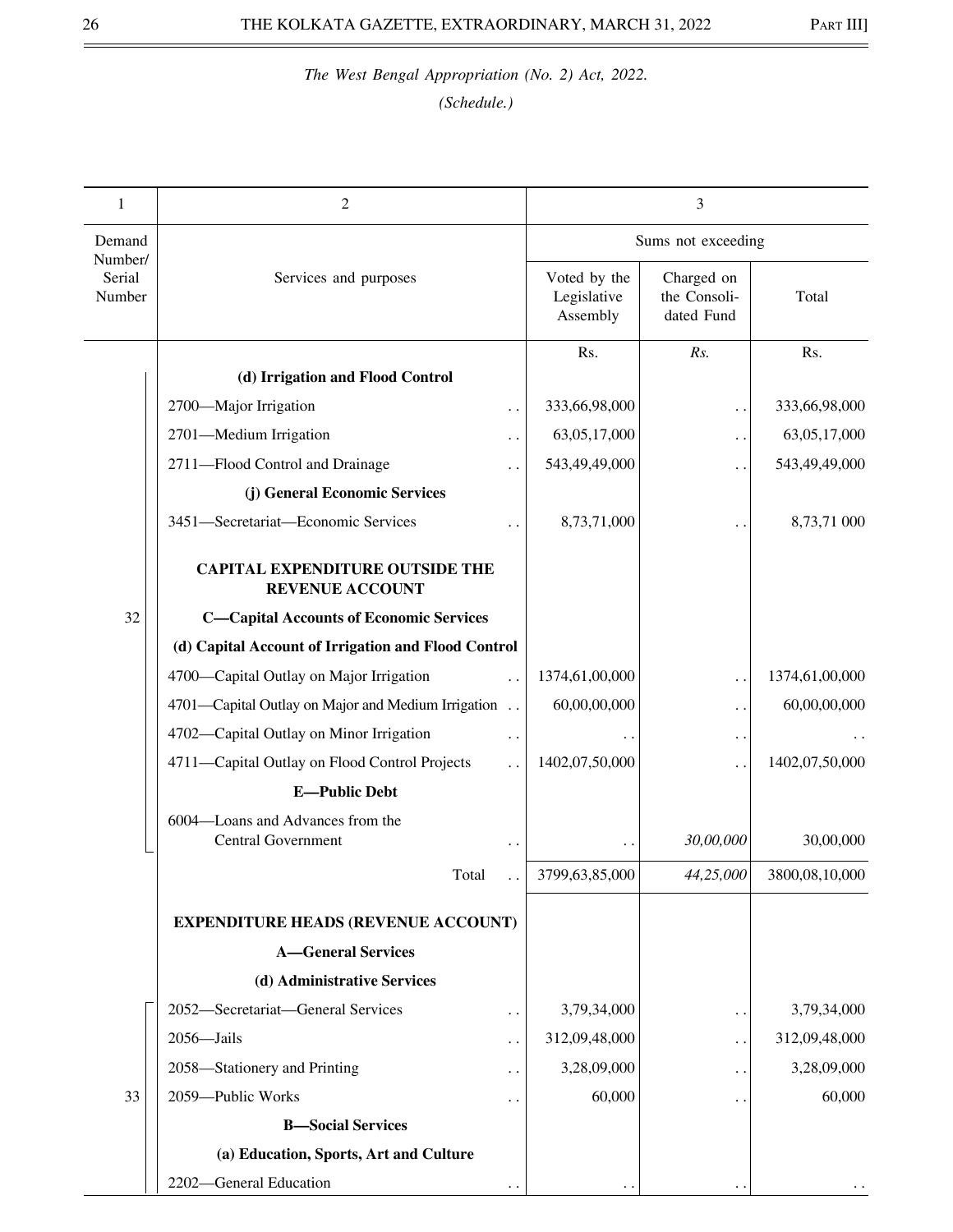| 1                           | 2                                                                                        |                                         |                                          | 3                  |                  |
|-----------------------------|------------------------------------------------------------------------------------------|-----------------------------------------|------------------------------------------|--------------------|------------------|
| Demand                      |                                                                                          |                                         |                                          | Sums not exceeding |                  |
| Number/<br>Serial<br>Number | Services and purposes                                                                    | Voted by the<br>Legislative<br>Assembly | Charged on<br>the Consoli-<br>dated Fund | Total              |                  |
|                             | (g) Social Welfare and Nutrition                                                         |                                         | Rs.                                      | Rs.                | Rs.              |
|                             | 2235-Social Security and Welfare                                                         |                                         | 3,00,000                                 |                    | 3,00,000         |
|                             | <b>CAPITAL EXPENDITURE OUTSIDE THE</b><br><b>REVENUE ACCOUNT</b>                         |                                         |                                          |                    |                  |
|                             | <b>A-Capital Account of General Services</b>                                             |                                         |                                          |                    |                  |
| 33                          | 4059-Capital Outlay on Public Works                                                      |                                         | 28,34,50,000                             | $\cdot$ .          | 28,34,50,000     |
|                             | 4070—Capital Outlay on Other Administrative<br>Services                                  |                                         | 6,30,00,000                              |                    | 6,30,00,000      |
|                             | <b>B-Capital Account of Social Services</b>                                              |                                         |                                          |                    |                  |
|                             | (c) Capital Account of Water Supply, Sanitation,<br><b>Housing and Urban Development</b> |                                         |                                          |                    |                  |
|                             | 4216-Capital Outlay on Housing                                                           |                                         | 6,82,50,000                              | . .                | 6,82,50,000      |
|                             | Total                                                                                    |                                         | 360,67,51,000                            | . .                | 360, 67, 51, 000 |
|                             | <b>EXPENDITURE HEADS (REVENUE ACCOUNT)</b>                                               |                                         |                                          |                    |                  |
|                             | <b>A-General Services</b>                                                                |                                         |                                          |                    |                  |
|                             | (a) Organs of State                                                                      |                                         |                                          |                    |                  |
|                             | 2014-Administration of Justice                                                           |                                         | 674, 14, 37, 000                         | 315,53,73,000      | 989,68,10,000    |
|                             | (b) Fiscal Services                                                                      |                                         |                                          |                    |                  |
|                             | 2029-Land Revenue                                                                        | $\ddot{\phantom{0}}$                    | 2,43,92,000                              | . .                | 2,43,92,000      |
|                             | (d) Administrative Services                                                              |                                         |                                          |                    |                  |
|                             | 2052-Secretariat-General Services                                                        | $\ddot{\phantom{0}}$                    | 10,76,04,000                             | . .                | 10,76,04,000     |
|                             | 2059-Public Works                                                                        | $\ddot{\phantom{0}}$                    | 26,25,00,000                             | . .                | 26,25,00,000     |
| 34                          | 2070-Other Administrative Services                                                       |                                         | 7,31,91,000                              | . .                | 7,31,91,000      |
|                             | <b>B</b> -Social Services                                                                |                                         |                                          |                    |                  |
|                             | (c) Water Supply, Sanitation, Housing and<br><b>Urban Development</b>                    |                                         |                                          |                    |                  |
|                             | 2216-Housing                                                                             | $\ddot{\phantom{0}}$                    | 3,00,00,000                              | . .                | 3,00,00,000      |
|                             | (g) Social Welfare and Nutrition                                                         |                                         |                                          |                    |                  |
|                             | 2235-Social Security and Welfare                                                         | $\ddot{\phantom{1}}$                    | 11,85,00,000                             | . .                | 11,85,00,000     |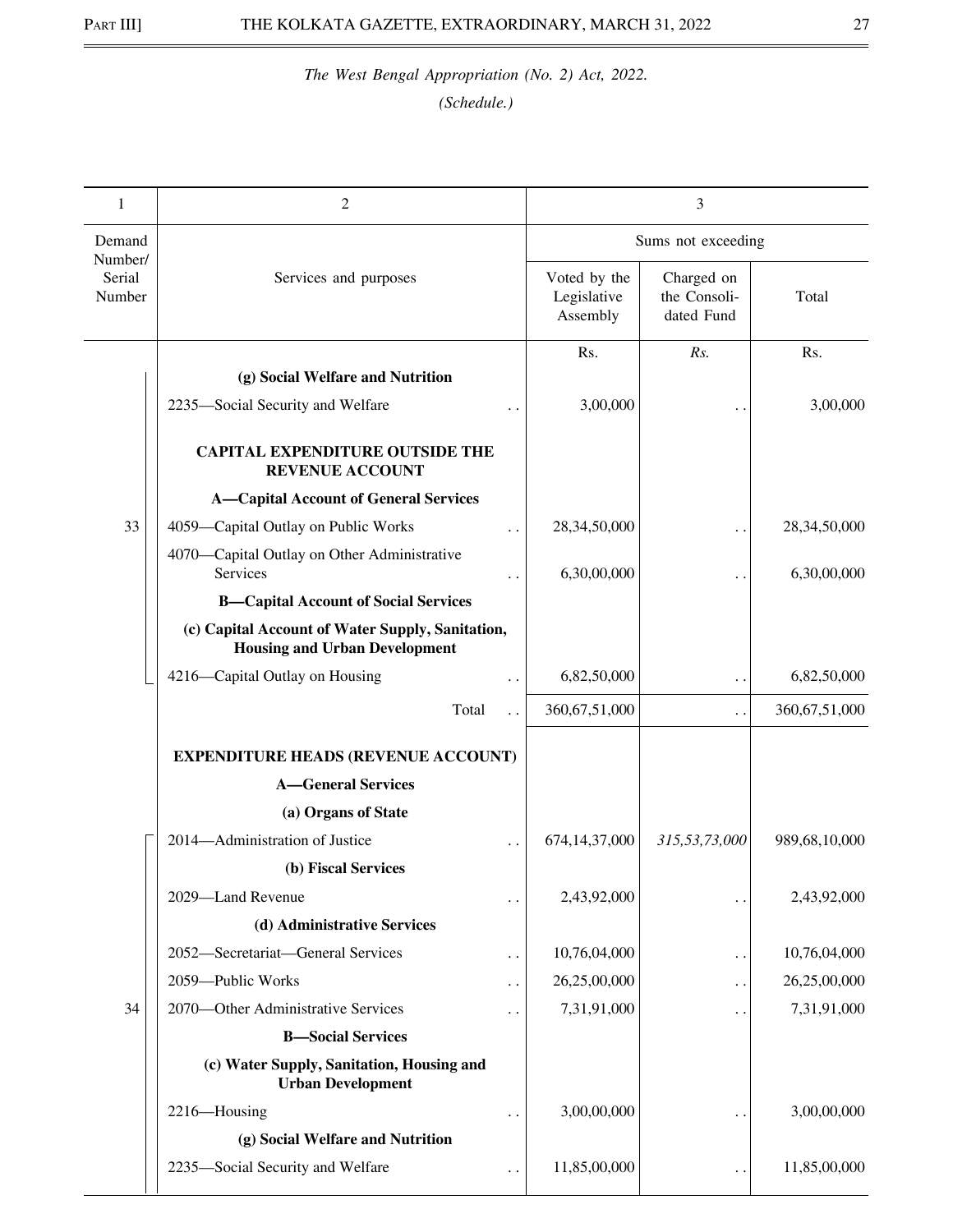| 1                           | $\overline{2}$                                                                           | 3                                       |                                          |                   |
|-----------------------------|------------------------------------------------------------------------------------------|-----------------------------------------|------------------------------------------|-------------------|
| Demand                      |                                                                                          | Sums not exceeding                      |                                          |                   |
| Number/<br>Serial<br>Number | Services and purposes                                                                    | Voted by the<br>Legislative<br>Assembly | Charged on<br>the Consoli-<br>dated Fund | Total             |
|                             | <b>C-Economic Services</b>                                                               | Rs.                                     | Rs.                                      | Rs.               |
|                             | (j) General Economic Services                                                            |                                         |                                          |                   |
|                             | 3454–Census, Surveys and Statistics                                                      |                                         |                                          |                   |
|                             | <b>CAPITAL EXPENDITURE OUTSIDE THE</b><br><b>REVENUE ACCOUNT</b>                         |                                         |                                          |                   |
| 34                          | <b>A-Capital Account of General Services</b>                                             |                                         |                                          |                   |
|                             | 4059-Capital Outlay on Public Works                                                      | 127,75,00,000                           |                                          | 127,75,00,000     |
|                             | 4070—Capital Outlay on Other Administrative Services                                     | 15,30,000                               | 15,30,000                                | 30,60,000         |
|                             | <b>B-Capital Account of Social Services</b>                                              |                                         |                                          |                   |
|                             | (c) Capital Account of Water Supply, Sanitation,<br><b>Housing and Urban Development</b> |                                         |                                          |                   |
|                             | 4216-Capital Outlay on Housing                                                           | 30,00,00,000                            | $\ddot{\phantom{0}}$                     | 30,00,00,000      |
|                             | Total                                                                                    | 893,66,54,000                           | 315,69,03,000                            | 1209, 35, 57, 000 |
|                             | <b>EXPENDITURE HEADS (REVENUE ACCOUNT)</b>                                               |                                         |                                          |                   |
|                             | <b>A</b> —General Services                                                               |                                         |                                          |                   |
|                             | (a) Organs of State                                                                      |                                         |                                          |                   |
|                             | 2014-Administration of Justice<br>$\ddot{\phantom{0}}$                                   | 2,13,69,000                             |                                          | 2,13,69,000       |
|                             | <b>B-Social Services</b>                                                                 |                                         |                                          |                   |
|                             | (b) Health and Family Welfare                                                            |                                         |                                          |                   |
|                             | 2210-Medical and Public Health<br>$\ddot{\phantom{0}}$                                   | 231,47,70,000                           | $\ddot{\phantom{0}}$                     | 231,47,70,000     |
|                             | (c) Water Supply, Sanitation, Housing and<br><b>Urban Development</b>                    |                                         |                                          |                   |
| 35                          | 2215-Water Supply and Sanitation<br>. .                                                  | $\ddot{\phantom{0}}$                    | $\ddot{\phantom{1}}$                     |                   |
|                             | 2216-Housing                                                                             |                                         |                                          |                   |
|                             | (f) Labour and Labour Welfare                                                            |                                         |                                          |                   |
|                             | 2230-Labour and Employment                                                               | 160, 17, 26, 000                        |                                          | 160, 17, 26, 000  |
|                             | (g) Social Welfare and Nutrition                                                         |                                         |                                          |                   |
|                             | 2235-Social Security and Welfare                                                         | 668, 10, 57, 000                        |                                          | 668, 10, 57, 000  |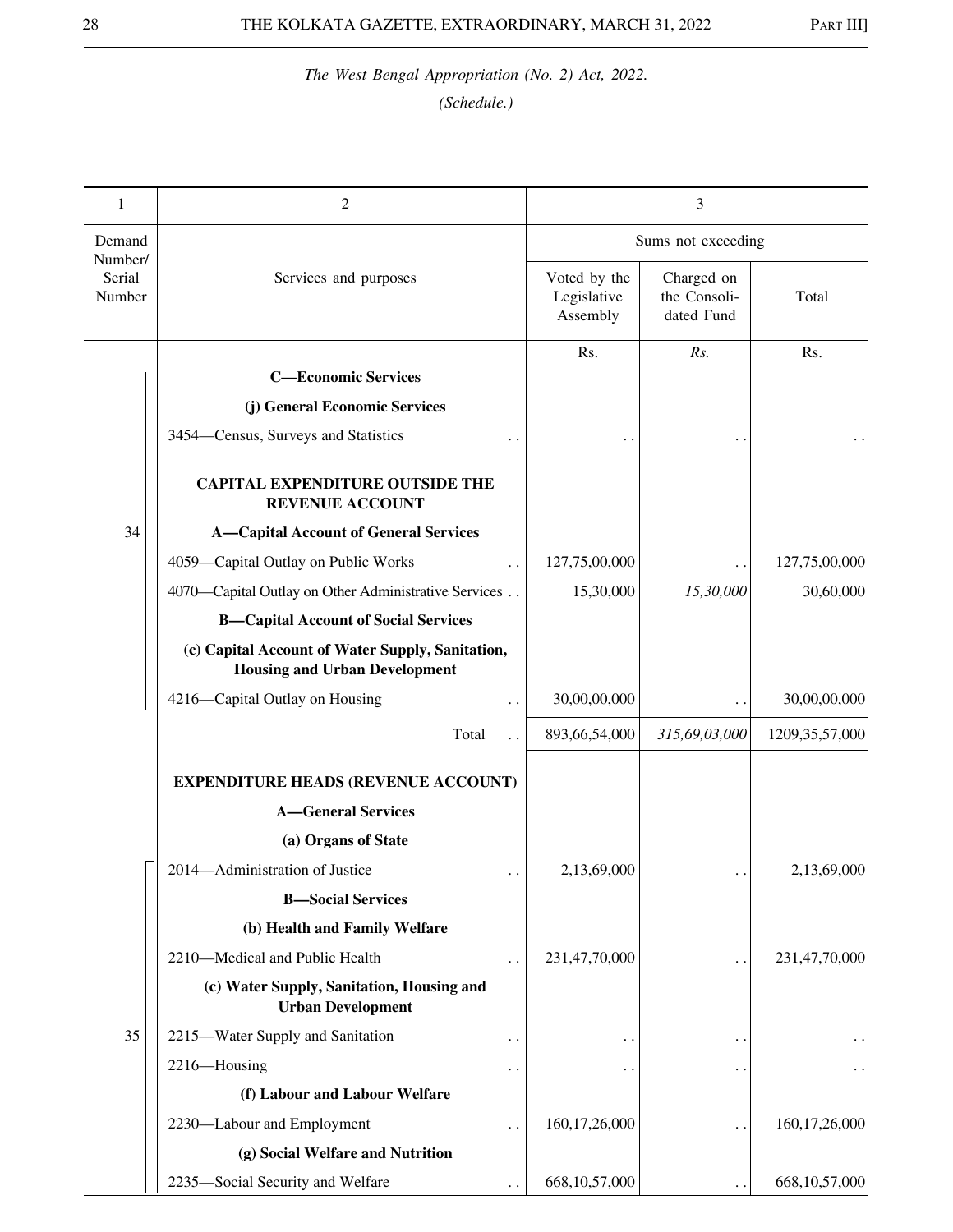| 1                           | 2                                                                |                                         | 3                                        |                |  |
|-----------------------------|------------------------------------------------------------------|-----------------------------------------|------------------------------------------|----------------|--|
| Demand                      |                                                                  |                                         | Sums not exceeding                       |                |  |
| Number/<br>Serial<br>Number | Services and purposes                                            | Voted by the<br>Legislative<br>Assembly | Charged on<br>the Consoli-<br>dated Fund | Total          |  |
|                             | (h) Others                                                       | Rs.                                     | Rs.                                      | Rs.            |  |
|                             | 2251-Secretariat-Social Services                                 | 11,48,94,000                            |                                          | 11,48,94,000   |  |
|                             | <b>CAPITAL EXPENDITURE OUTSIDE THE</b><br><b>REVENUE ACCOUNT</b> |                                         |                                          |                |  |
| 35                          | <b>B-Capital Account of Social Services</b>                      |                                         |                                          |                |  |
|                             | (b) Capital Account of Health and Family Welfare                 |                                         |                                          |                |  |
|                             | 4210-Capital Outlay on Medical and Public Health                 |                                         |                                          |                |  |
|                             | (h) Capital Account of Other Social Services                     |                                         |                                          |                |  |
|                             | 4250-Capital Outlay on Other Social Services                     | 24,55,00,000                            | . .                                      | 24,55,00,000   |  |
|                             | Total                                                            | 1097, 93, 16, 000                       | . .                                      | 1097,93,16,000 |  |
|                             | <b>EXPENDITURE HEADS (REVENUE ACCOUNT)</b>                       |                                         |                                          |                |  |
|                             | <b>A-General Services</b>                                        |                                         |                                          |                |  |
|                             | (a) Organs of State                                              |                                         |                                          |                |  |
|                             | 2014—Administration of Justice                                   | 3,49,86,000                             | . .                                      | 3,49,86,000    |  |
|                             | (d) Administrative Services                                      |                                         |                                          |                |  |
|                             | 2052-Secretariat-General Services                                | 10,88,31,000                            | . .                                      | 10,88,31,000   |  |
| 37                          | 2070-Other Administrative Services                               | 1,44,72,000                             | $\ddot{\phantom{0}}$                     | 1,44,72,000    |  |
|                             | —Economic Services                                               |                                         |                                          |                |  |
|                             | (j) General Economic Services                                    |                                         |                                          |                |  |
|                             | 3454–Census, Surveys and Statistics                              | 1,17,02,000                             | . .                                      | 1,17,02,000    |  |
|                             | Total                                                            | 16,99,91,000                            | $\ddotsc$                                | 16,99,91,000   |  |
|                             | <b>EXPENDITURE HEADS (REVENUE ACCOUNT)</b>                       |                                         |                                          |                |  |
|                             | <b>A-General Services</b>                                        |                                         |                                          |                |  |
|                             | (d) Administrative Services                                      |                                         |                                          |                |  |
|                             | 2052-Secretariat-General Services                                | 95,86,000                               |                                          | 95,86,000      |  |
|                             | <b>B</b> -Social Services                                        |                                         |                                          |                |  |
| 38                          | (a) Education, Sports, Art and Culture                           |                                         |                                          |                |  |
|                             | 2202-General Education                                           |                                         |                                          |                |  |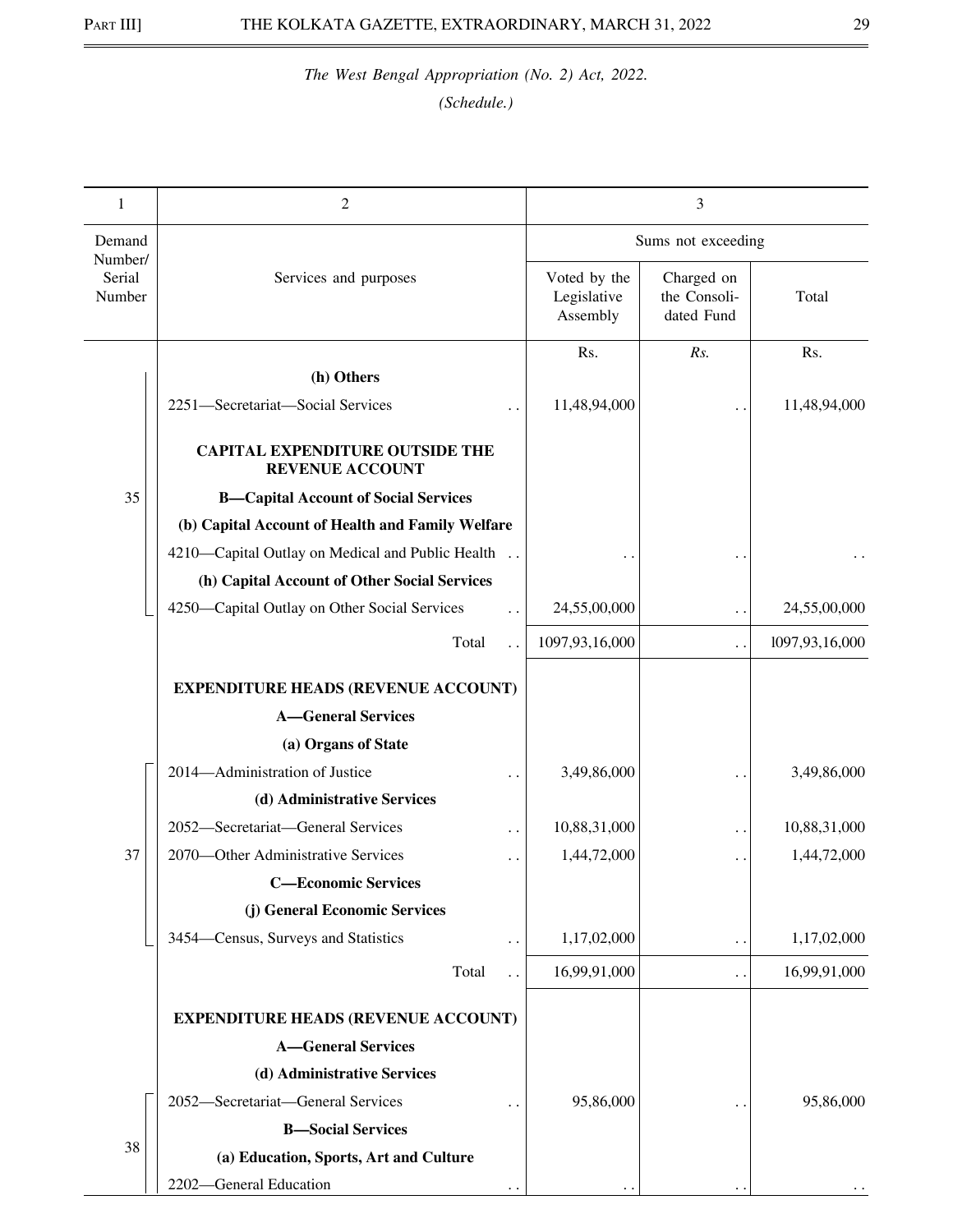| 1                           | 2                                                                                                                                         | 3                                       |                                          |                   |
|-----------------------------|-------------------------------------------------------------------------------------------------------------------------------------------|-----------------------------------------|------------------------------------------|-------------------|
| Demand                      |                                                                                                                                           |                                         | Sums not exceeding                       |                   |
| Number/<br>Serial<br>Number | Services and purposes                                                                                                                     | Voted by the<br>Legislative<br>Assembly | Charged on<br>the Consoli-<br>dated Fund | Total             |
|                             |                                                                                                                                           | Rs.                                     | Rs.                                      | Rs.               |
|                             | 2204-Sports and Youth Services                                                                                                            | 5,00,00,000                             |                                          | 5,00,00,000       |
|                             | (e) Welfare of Scheduled Castes, Scheduled Tribes<br>and Other Backward Classes                                                           |                                         |                                          |                   |
|                             | 2225—Welfare of Scheduled Castes, Scheduled Tribes,<br>Other Backward Classes and Minorities                                              | 2013,44,26,000                          |                                          | 2013,44,26,000    |
|                             | (g) Social Welfare and Nutrition                                                                                                          |                                         |                                          |                   |
|                             | 2235-Social Security and Welfare                                                                                                          | 602,00,93,000                           | . .                                      | 602,00,93,000     |
|                             | (h) Others                                                                                                                                |                                         |                                          |                   |
|                             | 2250-Other Social Services                                                                                                                | 144,66,52,000                           | $\ddot{\phantom{0}}$                     | 144,66,52,000     |
|                             | 2251-Secretariat-Social Services                                                                                                          | 6,22,64,000                             | . .                                      | 6,22,64,000       |
|                             | <b>C-Economic Services</b>                                                                                                                |                                         |                                          |                   |
|                             | (b) Rural Development                                                                                                                     |                                         |                                          |                   |
| 38                          | 2515-Other Rural Development Programmes                                                                                                   | 100,00,00,000                           |                                          | 100,00,00,000     |
|                             | <b>CAPITAL EXPENDITURE OUTSIDE</b><br>THE REVENUE ACCOUNT                                                                                 |                                         |                                          |                   |
|                             | <b>B-Capital Account of Social Services</b>                                                                                               |                                         |                                          |                   |
|                             | (a) Capital Account of Education, Sports,<br><b>Art and Culture</b>                                                                       |                                         |                                          |                   |
|                             | 4202-Capital Outlay on Education, Sports, Art<br>and Culture.                                                                             |                                         |                                          | $\ddotsc$         |
|                             | (c) Capital Account of Water Supply, Sanitation,<br><b>Housing and Urban Development</b>                                                  |                                         |                                          |                   |
|                             | 4216—Capital Outlay on Housing                                                                                                            |                                         |                                          |                   |
|                             | (e) Capital Account of Welfare of Scheduled Castes,<br><b>Scheduled Tribes and Other Backward Classes</b>                                 |                                         |                                          |                   |
|                             | 4225—Capital Outlay on Welfare of Scheduled Castes,<br>Scheduled Tribes, Other Backward Classes<br>and Minorities<br>$\ddot{\phantom{0}}$ | 1310, 12, 50, 000                       | . .                                      | 1310, 12, 50, 000 |
|                             | (g) Capital Account of Social Welfare and Nutrition                                                                                       |                                         |                                          |                   |
|                             | 4235—Capital Outlay on Social Security and Welfare                                                                                        | 644,00,00,000                           |                                          | 644,00,00,000     |
|                             | (h) Capital Account of Other Social Services                                                                                              |                                         |                                          |                   |
|                             | 4250—Capital Outlay on Other Social Services                                                                                              | 56,70,00,000                            |                                          | 56,70,00,000      |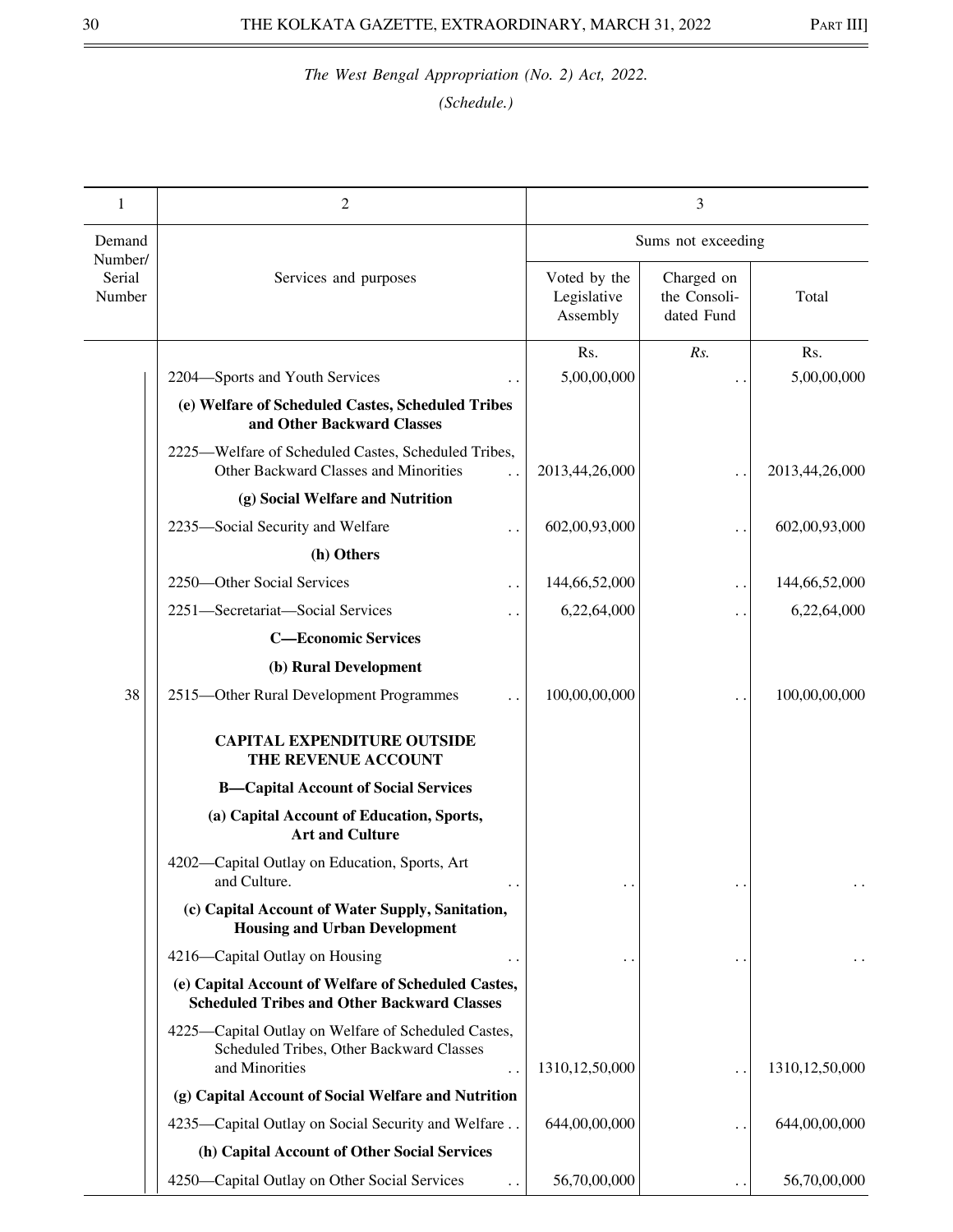| 1                           | 2                                                                                       |                      |                                         | 3                                        |                |
|-----------------------------|-----------------------------------------------------------------------------------------|----------------------|-----------------------------------------|------------------------------------------|----------------|
| Demand                      |                                                                                         |                      |                                         | Sums not exceeding                       |                |
| Number/<br>Serial<br>Number | Services and purposes                                                                   |                      | Voted by the<br>Legislative<br>Assembly | Charged on<br>the Consoli-<br>dated Fund | Total          |
|                             | <b>F-Loans and Advances</b>                                                             |                      | Rs.                                     | Rs.                                      | Rs.            |
| 38                          | 6225-Loans for Welfare of Scheduled Castes,<br>Scheduled Tribes, Other Backward Classes |                      |                                         |                                          |                |
|                             | and Minorities                                                                          | . .                  | 126,00,00,000                           | . .                                      | 126,00,00,000  |
|                             | Total                                                                                   |                      | 5009,12,71,000                          | . .                                      | 5009,12,71,000 |
|                             | <b>EXPENDITURE HEADS (REVENUE ACCOUNT)</b>                                              |                      |                                         |                                          |                |
|                             | <b>A-General Services</b>                                                               |                      |                                         |                                          |                |
|                             | (a) Organs of State                                                                     |                      |                                         |                                          |                |
|                             | 2015-Elections                                                                          |                      | 11,01,20,000                            |                                          | 11,01,20,000   |
|                             | (c) Interest Payment and Servicing of Debt                                              |                      |                                         |                                          |                |
|                             | 2049-Interest Payments                                                                  |                      |                                         | 17,00,00,000                             | 17,00,00,000   |
|                             | <b>B</b> -Social Services                                                               |                      |                                         |                                          |                |
|                             | (c) Water Supply, Sanitation, Housing and<br><b>Urban Development</b>                   |                      |                                         |                                          |                |
|                             | 2216-Housing                                                                            | . .                  |                                         | $\ddot{\phantom{0}}$                     |                |
|                             | 2217-Urban Development                                                                  | . .                  | 30,70,000                               | $\ddot{\phantom{0}}$                     | 30,70,000      |
|                             | (g) Social Welfare and Nutrition                                                        |                      |                                         |                                          |                |
|                             | 2235-Social Security and Welfare                                                        | $\ddot{\phantom{0}}$ | 3136,53,90,000                          | . .                                      | 3136,53,90,000 |
|                             | <b>C-Economic Services</b>                                                              |                      |                                         |                                          |                |
| 40                          | (a) Agriculture and Allied Activities                                                   |                      |                                         |                                          |                |
|                             | 2401-Crop Husbandry                                                                     | . .                  | 32,00,00,000                            | $\ddot{\phantom{1}}$                     | 32,00,00,000   |
|                             | (b) Rural Development                                                                   |                      |                                         |                                          |                |
|                             | 2501-Special Programmes for Rural Development                                           | $\ddot{\phantom{0}}$ | 507,05,00,000                           | . .                                      | 507,05,00,000  |
|                             | 2505-Rural Employment                                                                   | $\ddotsc$            | 9678,81,96,000                          | $\ddot{\phantom{0}}$                     | 9678,81,96,000 |
|                             | 2515-Other Rural Development Programmes                                                 |                      | 8996,44,50,000                          | . .                                      | 8996,44,50,000 |
|                             | (c) Special Areas Programmes                                                            |                      |                                         |                                          |                |
|                             | 2551-Hill Areas                                                                         | $\ddot{\phantom{0}}$ |                                         | $\cdot$ .                                |                |
|                             | 2575-Other Special Areas Programmes                                                     |                      | 88,13,47,000                            | . .                                      | 88,13,47,000   |
|                             | (j) General Economic Services                                                           |                      |                                         |                                          |                |
|                             | 3451-Secretariat-Economic Services                                                      | . .                  | 16,64,40,000                            | . .                                      | 16,64,40,000   |
|                             | 3454–Census, Surveys and Statistics                                                     | . .                  |                                         | $\ddot{\phantom{0}}$                     |                |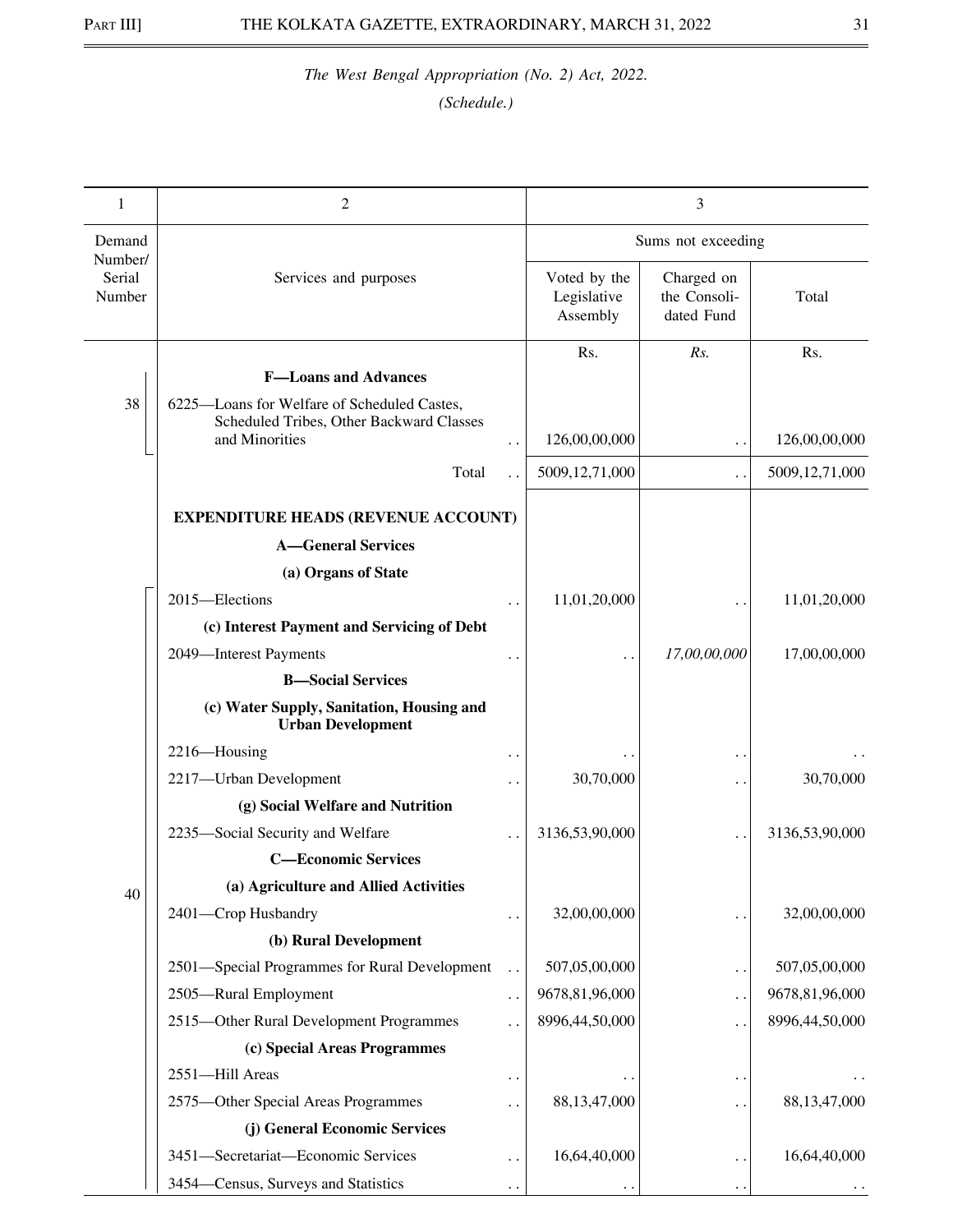| 1                 | 2                                                                  |                                         | 3                                        |                    |
|-------------------|--------------------------------------------------------------------|-----------------------------------------|------------------------------------------|--------------------|
| Demand<br>Number/ |                                                                    |                                         | Sums not exceeding                       |                    |
| Serial<br>Number  | Services and purposes                                              | Voted by the<br>Legislative<br>Assembly | Charged on<br>the Consoli-<br>dated Fund | Total              |
|                   | D-Grants-in-aid and contributions                                  | Rs.                                     | Rs.                                      | Rs.                |
|                   | 3604-Compensation and Assignments to Local Bodies                  |                                         |                                          |                    |
|                   | and Panchayati Raj Institutions                                    | 1,14,81,000                             |                                          | 1,14,81,000        |
|                   | <b>CAPITAL EXPENDITURE OUTSIDE</b><br>THE REVENUE ACCOUNT          |                                         |                                          |                    |
|                   | <b>A-Capital Account of General Services</b>                       |                                         |                                          |                    |
|                   | 4059-Capital Outlay on Public Works                                | 2,10,000                                |                                          | 2,10,000           |
|                   | <b>C-Capital Accounts of Economic Services</b>                     |                                         |                                          |                    |
|                   | (a) Capital Account of Agriculture and<br><b>Allied Activities</b> |                                         |                                          |                    |
| 40                | 4401-Capital Outlay on Crop Husbandry                              |                                         |                                          |                    |
|                   | (b) Capital Account of Rural Development                           |                                         |                                          |                    |
|                   | 4515-Capital Outlay on Other Rural Development<br>Programmes       | 2702,25,50,000                          |                                          | 2702,25,50,000     |
|                   | (d) Capital Account of Irrigation and Flood Control                |                                         |                                          |                    |
|                   | 4702-Capital Outlay on Minor Irrigation                            |                                         |                                          |                    |
|                   | (g) Capital Account of Transport                                   |                                         |                                          |                    |
|                   | 5054—Capital Outlay on Roads and Bridges                           |                                         |                                          |                    |
|                   | <b>E-Public Debt</b>                                               |                                         |                                          |                    |
|                   | 6003-Internal Debt of the State Government                         |                                         |                                          |                    |
|                   | <b>F-Loans and Advances</b>                                        |                                         |                                          |                    |
|                   | 6515-Loans for Other Rural Development Programmes                  |                                         |                                          |                    |
|                   | 6575-Loans for Other Special Areas Programmes                      |                                         | $\bullet$                                |                    |
|                   | Total                                                              | 25170,37,54,000                         | 17,00,00,000                             | 25187, 37, 54, 000 |
|                   | <b>EXPENDITURE HEADS (REVENUE ACCOUNT)</b>                         |                                         |                                          |                    |
|                   | <b>A-General Services</b>                                          |                                         |                                          |                    |
|                   | (d) Administrative Services                                        |                                         |                                          |                    |
|                   | 2052-Secretariat-General Services<br>. .                           | 3,86,02,000                             | $\cdot$ .                                | 3,86,02,000        |
| 41                | 2059-Public Works<br>. .                                           |                                         | $\cdot$ .                                |                    |
|                   | 2070-Other Administrative Services                                 | 16,50,00,000                            |                                          | 16,50,00,000       |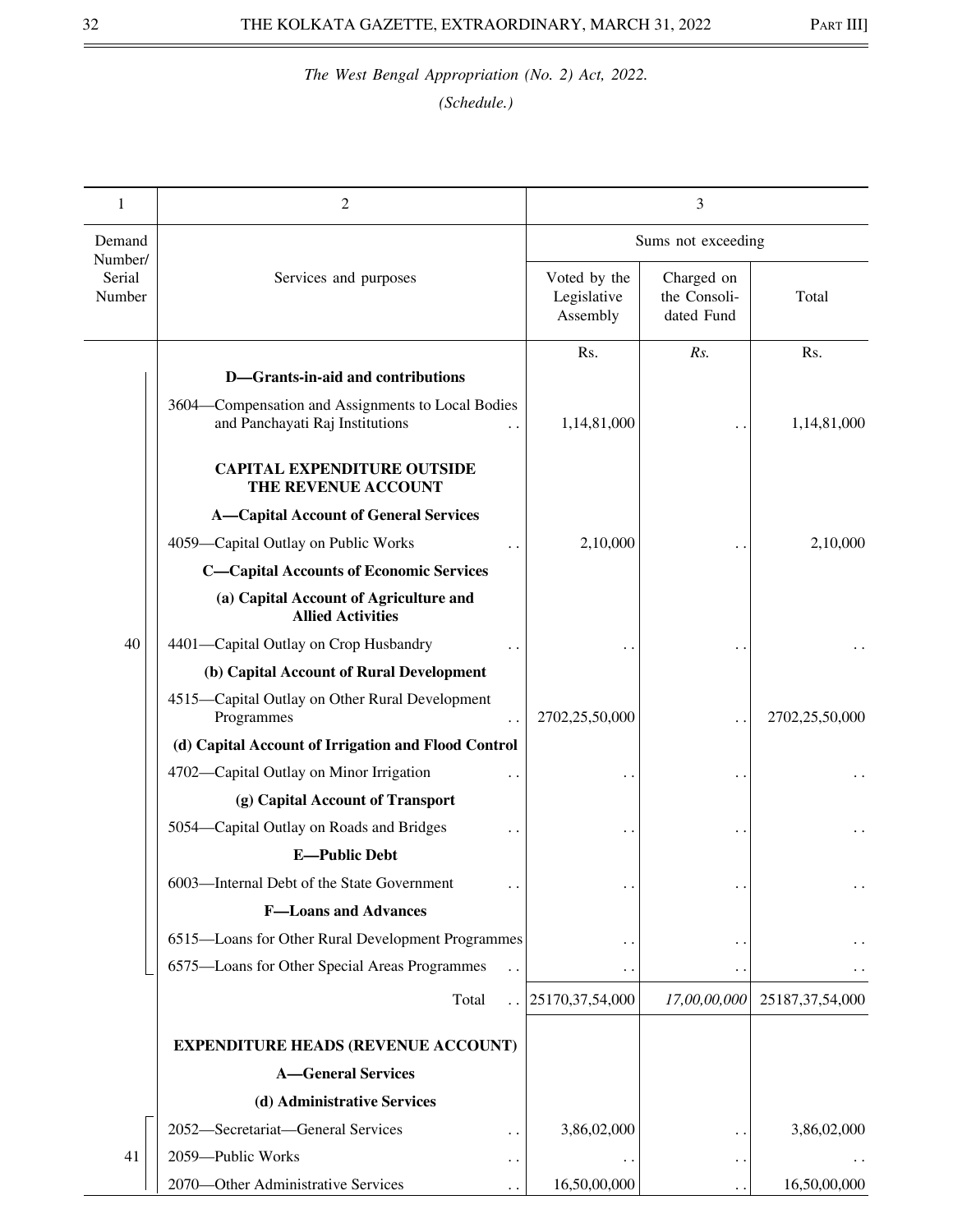| 1                           | $\mathfrak{2}$                                                                           |                                         | 3                                        |               |
|-----------------------------|------------------------------------------------------------------------------------------|-----------------------------------------|------------------------------------------|---------------|
| Demand                      |                                                                                          |                                         | Sums not exceeding                       |               |
| Number/<br>Serial<br>Number | Services and purposes                                                                    | Voted by the<br>Legislative<br>Assembly | Charged on<br>the Consoli-<br>dated Fund | Total         |
|                             | <b>CAPITAL EXPENDITURE OUTSIDE</b><br>THE REVENUE ACCOUNT                                | Rs.                                     | Rs.                                      | Rs.           |
|                             | <b>A-Capital Account of General Services</b>                                             |                                         |                                          |               |
| 41                          | 4059-Capital Outlay on Public Works                                                      |                                         |                                          |               |
|                             | <b>B-Capital Account of Social Services</b>                                              |                                         |                                          |               |
|                             | (c) Capital Account of Water Supply, Sanitation,<br><b>Housing and Urban Development</b> |                                         |                                          |               |
|                             | 4216-Capital Outlay on Housing                                                           |                                         | . .                                      |               |
|                             | Total<br>$\ddot{\phantom{0}}$                                                            | 20,36,02,000                            | $\ddot{\phantom{0}}$                     | 20,36,02,000  |
|                             | <b>EXPENDITURE HEADS (REVENUE ACCOUNT)</b><br><b>A-General Services</b>                  |                                         |                                          |               |
|                             | (c) Interest Payment and Servicing of Debt                                               |                                         |                                          |               |
|                             | 2049-Interest Payments                                                                   |                                         | 15,000                                   | 15,000        |
|                             | (d) Administrative Services                                                              |                                         |                                          |               |
|                             | 2051-Public Service Commission<br>. .                                                    | 2,36,63,000                             | . .                                      | 2,36,63,000   |
|                             | 2052-Secretariat-General Services<br>. .                                                 | 34,71,20,000                            | . .                                      | 34,71,20,000  |
|                             | 2059-Public Works<br>. .                                                                 | 6,29,000                                | . .                                      | 6,29,000      |
|                             | 2062-Vigilance<br>. .                                                                    | 19,14,58,000                            | $\ddot{\phantom{1}}$                     | 19,14,58,000  |
|                             | 2070—Other Administrative Services<br>. .                                                | 21,88,05,000                            | . .                                      | 21,88,05,000  |
|                             | <b>B</b> -Social Services                                                                |                                         |                                          |               |
|                             | (c) Water Supply, Sanitation, Housing and<br><b>Urban Development</b>                    |                                         |                                          |               |
| 42                          | 2216-Housing<br>. .                                                                      | 10,02,000                               |                                          | 10,02,000     |
|                             | (g) Social Welfare and Nutrition                                                         |                                         |                                          |               |
|                             | 2235-Social Security and Welfare                                                         | 136,00,00,000                           | . .                                      | 136,00,00,000 |
|                             | (h) Others                                                                               |                                         |                                          |               |
|                             | 2251-Secretariat-Social Services                                                         | 58,69,22,000                            | . .                                      | 58,69,22,000  |
|                             | <b>CAPITAL EXPENDITURE OUTSIDE</b><br>THE REVENUE ACCOUNT                                |                                         |                                          |               |
|                             | <b>A-Capital Account of General Services</b>                                             |                                         |                                          |               |
|                             | 4059-Capital Outlay on Public Works                                                      | 80,00,00,000                            | . .                                      | 80,00,00,000  |
|                             | 4070—Capital Outlay on Other Administrative Services                                     |                                         | . .                                      |               |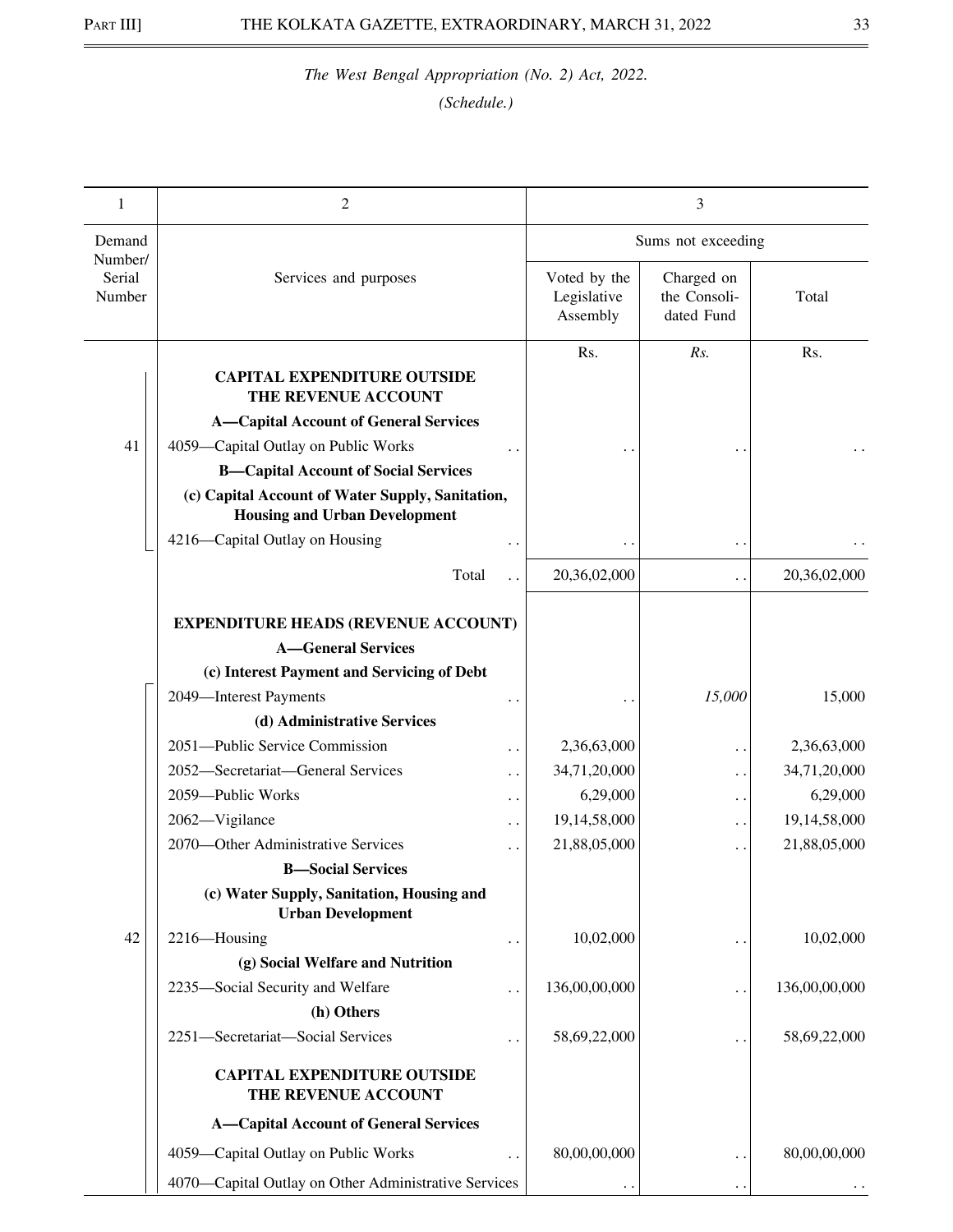| 1                           | 2                                                                                        |                                         | 3                                        |                |
|-----------------------------|------------------------------------------------------------------------------------------|-----------------------------------------|------------------------------------------|----------------|
| Demand                      |                                                                                          |                                         | Sums not exceeding                       |                |
| Number/<br>Serial<br>Number | Services and purposes                                                                    | Voted by the<br>Legislative<br>Assembly | Charged on<br>the Consoli-<br>dated Fund | Total          |
|                             |                                                                                          | Rs.                                     | Rs.                                      | Rs.            |
|                             | <b>B-Capital Account of Social Services</b>                                              |                                         |                                          |                |
|                             | (c) Capital Account of Water Supply, Sanitation,<br><b>Housing and Urban Development</b> |                                         |                                          |                |
| 42                          | 4216-Capital Outlay on Housing<br>. .                                                    | 18,00,00,000                            |                                          | 18,00,00,000   |
|                             | <b>E-Public Debt</b>                                                                     |                                         |                                          |                |
|                             | 6004—Loans and Advances from the Central<br>Government                                   |                                         | 50,000                                   | 50,000         |
|                             | Total                                                                                    | 370,95,99,000                           | 65,000                                   | 370,96,64,000  |
|                             |                                                                                          |                                         |                                          |                |
|                             | <b>EXPENDITURE HEADS (REVENUE ACCOUNT)</b><br><b>A-General Services</b>                  |                                         |                                          |                |
|                             | (b) Fiscal Services                                                                      |                                         |                                          |                |
|                             | 2045—Other Taxes and Duties on Commodities                                               |                                         |                                          |                |
|                             | and Services                                                                             | 4,80,75,000                             |                                          | 4,80,75,000    |
|                             | (c) Interest Payment and Servicing of Debt                                               |                                         |                                          |                |
|                             | 2049-Interest Payments                                                                   |                                         | 10,00,00,000                             | 10,00,00,000   |
|                             | (e) Pensions and Miscellaneous General Services                                          |                                         |                                          |                |
|                             | 2071-Pensions and Other Retirement Benefits                                              |                                         |                                          |                |
|                             | <b>C-Economic Services</b>                                                               |                                         |                                          |                |
|                             | (c) Special Areas Programmes                                                             |                                         |                                          |                |
|                             | 2575-Other Special Areas Programmes                                                      |                                         |                                          |                |
|                             | (e) Energy                                                                               |                                         |                                          |                |
| 43                          | 2801-Power<br>$\ddot{\phantom{0}}$                                                       | 932,87,00,000                           | $\ddot{\phantom{0}}$                     | 932,87,00,000  |
|                             | 2810-Non-conventional Sources of Energy                                                  | 10,50,00,000                            | . .                                      | 10,50,00,000   |
|                             | (j) General Economic Services                                                            |                                         |                                          |                |
|                             | 3451-Secretariat-Economic Services<br>. .                                                | 5,83,35,000                             | $\ddot{\phantom{1}}$                     | 5,83,35,000    |
|                             | <b>CAPITAL EXPENDITURE OUTSIDE</b><br>THE REVENUE ACCOUNT                                |                                         |                                          |                |
|                             | <b>C-Capital Accounts of Economic Services</b>                                           |                                         |                                          |                |
|                             | (e) Capital Account of Energy                                                            |                                         |                                          |                |
|                             | 4801-Capital Outlay on Power Projects                                                    | 1317,07,53,000                          | $\ddot{\phantom{0}}$                     | 1317,07,53,000 |
|                             | 4810-Capital Outlay on Non-conventional Sources<br>of Energy                             | 485,28,47,000                           |                                          | 485,28,47,000  |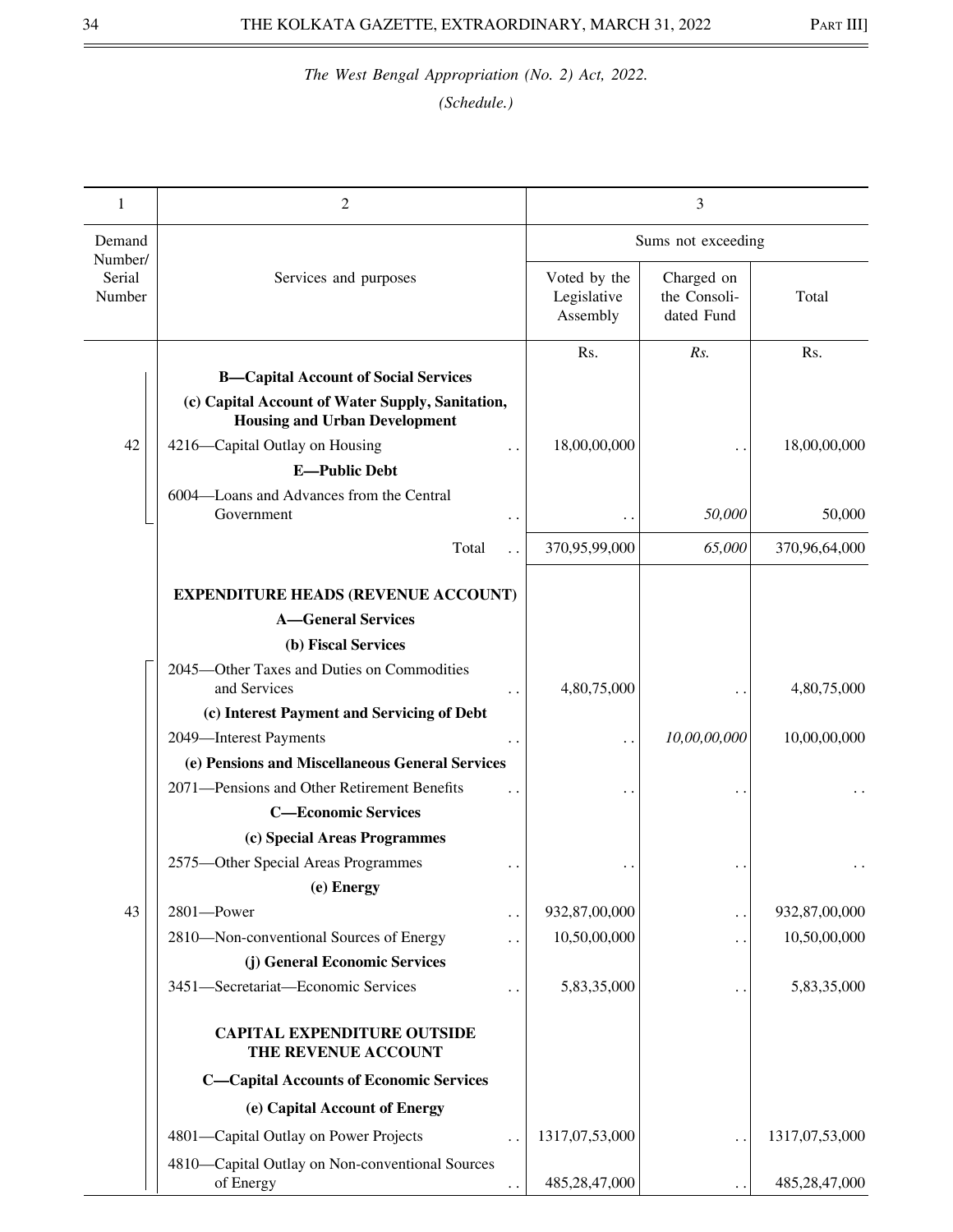| 1                           | 2                                                                                        |                                         | 3                                        |                   |
|-----------------------------|------------------------------------------------------------------------------------------|-----------------------------------------|------------------------------------------|-------------------|
| Demand                      |                                                                                          |                                         | Sums not exceeding                       |                   |
| Number/<br>Serial<br>Number | Services and purposes                                                                    | Voted by the<br>Legislative<br>Assembly | Charged on<br>the Consoli-<br>dated Fund | Total             |
|                             |                                                                                          | Rs.                                     | Rs.                                      | Rs.               |
|                             | <b>E-Public Debt</b>                                                                     |                                         |                                          |                   |
|                             | 6003-Internal Debt of the State Government                                               |                                         | 22,50,00,000                             | 22,50,00,000      |
|                             | 6004-Loans and Advances from the Central<br>Government.                                  |                                         |                                          |                   |
|                             | <b>F-Loans and Advances</b>                                                              |                                         |                                          |                   |
|                             | 6801-Loans for Power Projects                                                            | 50,00,00,000                            |                                          | 50,00,00,000      |
|                             | 6860-Loans for Consumer Industries                                                       |                                         | $\ddot{\phantom{1}}$                     |                   |
|                             | Total                                                                                    | 2806, 37, 10, 000                       | 32,50,00,000                             | 2838, 87, 10, 000 |
|                             | <b>EXPENDITURE HEADS (REVENUE ACCOUNT)</b>                                               |                                         |                                          |                   |
|                             | <b>A-General Services</b>                                                                |                                         |                                          |                   |
|                             | (c) Interest Payment and Servicing of Debt                                               |                                         |                                          |                   |
|                             | 2049-Interest Payments                                                                   |                                         |                                          |                   |
|                             | (d) Administrative Services                                                              |                                         |                                          |                   |
|                             | 2059-Public Works                                                                        | 8,87,72,000                             |                                          | 8,87,72,000       |
|                             | <b>B</b> -Social Services                                                                |                                         |                                          |                   |
|                             | (c) Water Supply, Sanitation, Housing and<br><b>Urban Development</b>                    |                                         |                                          |                   |
|                             | 2215-Water Supply and Sanitation                                                         | 1086,50,77,000                          |                                          | 1086,50,77,000    |
|                             | (h) Others                                                                               |                                         |                                          |                   |
|                             | 2250-Other Social Services                                                               | 85,41,20,000                            | . .                                      | 85,41,20,000      |
|                             | 2251-Secretariat-Social Services                                                         | 4,47,15,000                             |                                          | 4, 47, 15, 000    |
|                             | <b>C-Economic Services</b>                                                               |                                         |                                          |                   |
| 45                          | (c) Special Areas Programmes                                                             |                                         |                                          |                   |
|                             | 2551-Hill Areas                                                                          | 1,05,000                                |                                          | 1,05,000          |
|                             | <b>CAPITAL EXPENDITURE OUTSIDE</b><br>THE REVENUE ACCOUNT                                |                                         |                                          |                   |
|                             | <b>A-Capital Account of General Services</b>                                             |                                         |                                          |                   |
|                             | 4059-Capital Outlay on Public Works                                                      | 10,50,00,000                            |                                          | 10,50,00,000      |
|                             | <b>B-Capital Account of Social Services</b>                                              |                                         |                                          |                   |
|                             | (c) Capital Account of Water Supply, Sanitation,<br><b>Housing and Urban Development</b> |                                         |                                          |                   |
|                             | 4215—Capital Outlay on Water Supply and Sanitation                                       | 2681,92,55,000                          |                                          | 2681,92,55,000    |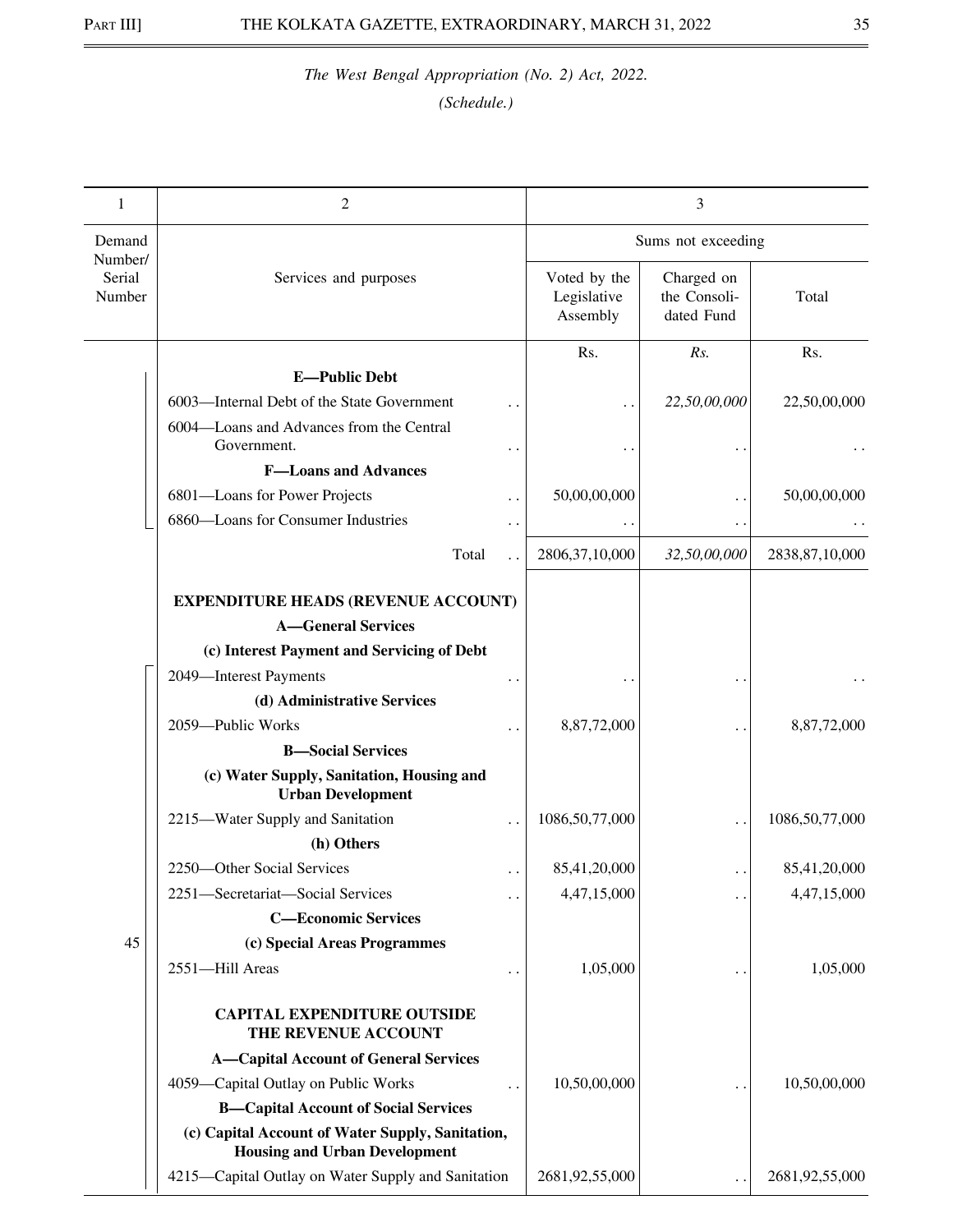| 1                           | $\mathfrak{2}$                                                                       |                                         | 3                                        |                |
|-----------------------------|--------------------------------------------------------------------------------------|-----------------------------------------|------------------------------------------|----------------|
| Demand                      |                                                                                      |                                         | Sums not exceeding                       |                |
| Number/<br>Serial<br>Number | Services and purposes                                                                | Voted by the<br>Legislative<br>Assembly | Charged on<br>the Consoli-<br>dated Fund | Total          |
|                             |                                                                                      | Rs.                                     | Rs.                                      | Rs.            |
|                             | (g) Capital Account of Social Welfare and Nutrition                                  |                                         |                                          |                |
|                             | 4235-Capital Outlay on Social Security and Welfare                                   |                                         |                                          |                |
|                             | <b>E-Public Debt</b>                                                                 |                                         |                                          |                |
|                             | 6003-Internal Debt of the State Government                                           |                                         |                                          |                |
|                             | 6004-Loans and Advances from the Central<br>Government                               |                                         | $\ddot{\phantom{1}}$                     |                |
|                             | Total                                                                                | 3877,70,44,000                          | . .                                      | 3877,70,44,000 |
|                             | <b>EXPENDITURE HEADS (REVENUE ACCOUNT)</b>                                           |                                         |                                          |                |
|                             | <b>A-General Services</b>                                                            |                                         |                                          |                |
|                             | (d) Administrative Services                                                          |                                         |                                          |                |
|                             | 2059-Public Works                                                                    | 40,00,000                               | $\cdot$ .                                | 40,00,000      |
|                             | 2070—Other Administrative Services                                                   |                                         | $\ddot{\phantom{0}}$                     |                |
|                             | <b>B</b> -Social Services                                                            |                                         |                                          |                |
|                             | (a) Education, Sports, Art and Culture                                               |                                         |                                          |                |
|                             | 2204-Sports and Youth Services                                                       | 519,12,01,000                           | $\ddot{\phantom{0}}$                     | 519,12,01,000  |
|                             | (h) Others                                                                           |                                         |                                          |                |
|                             | 2251-Secretariat-Social Services                                                     | 16,27,31,000                            | $\ddot{\phantom{0}}$                     | 16,27,31,000   |
|                             | <b>C-Economic Services</b>                                                           |                                         |                                          |                |
|                             | (a) Agriculture and Allied Activities                                                |                                         |                                          |                |
| 49                          | 2403-Animal Husbandry<br>. .                                                         |                                         |                                          |                |
|                             | <b>CAPITAL EXPENDITURE OUTSIDE</b><br>THE REVENUE ACCOUNT                            |                                         |                                          |                |
|                             | <b>A-Capital Account of General Services</b>                                         |                                         |                                          |                |
|                             | 4059-Capital Outlay on Public Works                                                  |                                         |                                          |                |
|                             | <b>B-Capital Account of Social Services</b>                                          |                                         |                                          |                |
|                             | (a) Capital Account of Education, Sports, Art<br>and Culture                         |                                         |                                          |                |
|                             | 4202-Capital Outlay on Education, Sports, Art<br>and Culture<br>$\ddot{\phantom{0}}$ | 214,02,49,000                           | . .                                      | 214,02,49,000  |
|                             |                                                                                      |                                         |                                          |                |
|                             | Total<br>$\ddot{\phantom{0}}$                                                        | 749,81,81,000                           | . .                                      | 749,81,81,000  |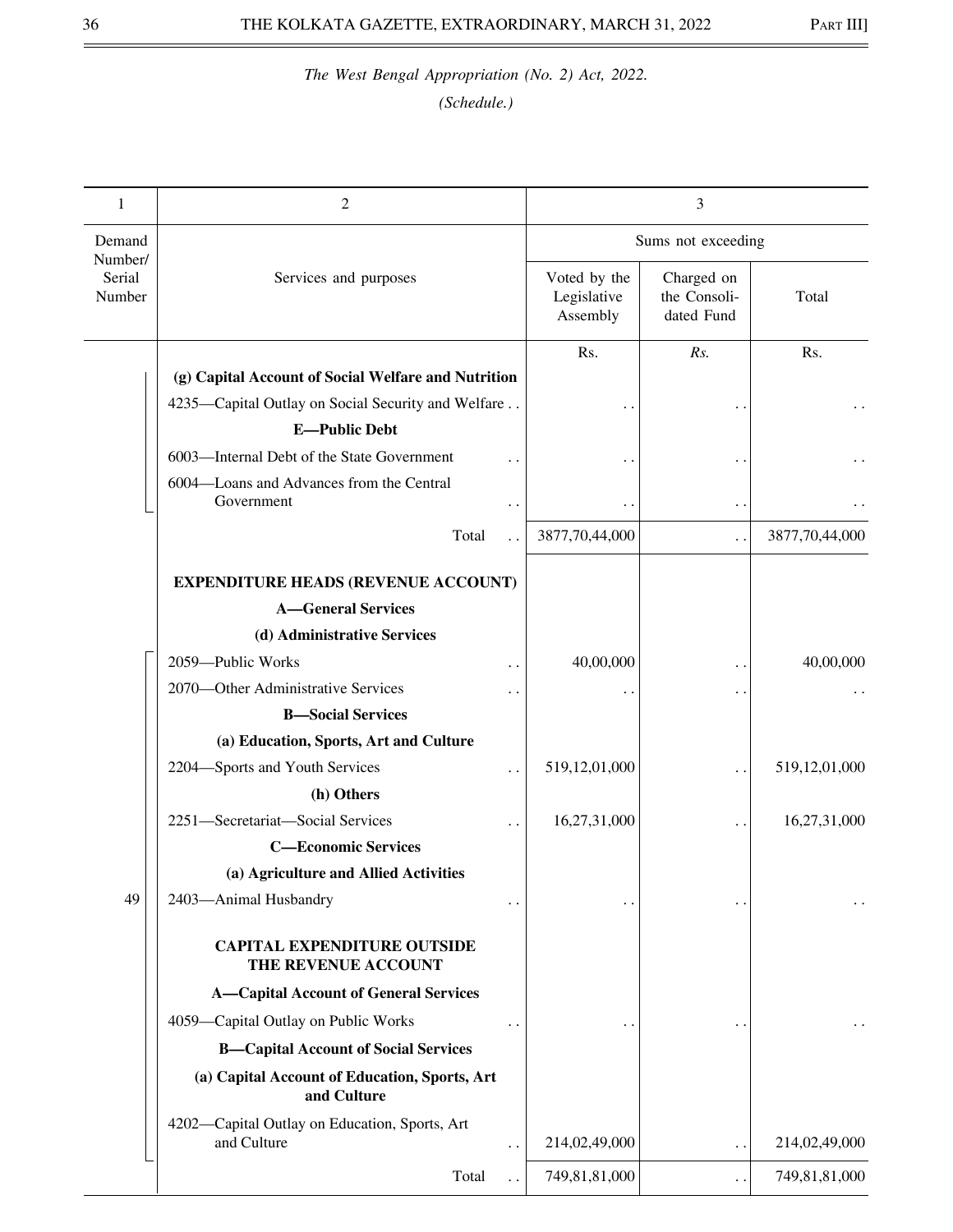| 1                           | $\overline{2}$                                               |                                         | 3                                        |                  |
|-----------------------------|--------------------------------------------------------------|-----------------------------------------|------------------------------------------|------------------|
| Demand                      |                                                              |                                         | Sums not exceeding                       |                  |
| Number/<br>Serial<br>Number | Services and purposes                                        | Voted by the<br>Legislative<br>Assembly | Charged on<br>the Consoli-<br>dated Fund | Total            |
|                             | <b>EXPENDITURE HEADS (REVENUE ACCOUNT)</b>                   | Rs.                                     | Rs.                                      | Rs.              |
|                             | <b>C-Economic Services</b>                                   |                                         |                                          |                  |
|                             | (c) Special Areas Programmes                                 |                                         |                                          |                  |
|                             | 2575-Other Special Areas Programmes                          | 121,94,96,000                           |                                          | 121,94,96,000    |
| 50                          | <b>CAPITAL EXPENDITURE OUTSIDE</b><br>THE REVENUE ACCOUNT    |                                         |                                          |                  |
|                             | <b>C-Capital Accounts of Economic Services</b>               |                                         |                                          |                  |
|                             | (c) Capital Account of Special Areas Programme               |                                         |                                          |                  |
|                             | 4575—Capital Outlay on Other Special Areas Programme         | 465,50,00,000                           |                                          | 465,50,00,000    |
|                             | Total                                                        | 587,44,96,000                           | . .                                      | 587,44,96,000    |
|                             | <b>EXPENDITURE HEADS (REVENUE ACCOUNT)</b>                   |                                         |                                          |                  |
|                             | <b>A-General Services</b>                                    |                                         |                                          |                  |
|                             | (b) Fiscal Services                                          |                                         |                                          |                  |
|                             | 2029-Land Revenue                                            |                                         |                                          |                  |
|                             | <b>B</b> -Social Services                                    |                                         |                                          |                  |
|                             | (a) Education, Sports, Art and Culture                       |                                         |                                          |                  |
|                             | 2203-Technical Education                                     | 810, 87, 71, 000                        |                                          | 810, 87, 71, 000 |
|                             | (f) Labour and Labour Welfare                                |                                         |                                          |                  |
|                             | 2230-Labour and Employment                                   | 158,22,88,000                           |                                          | 158,22,88,000    |
|                             | (h) Others                                                   |                                         |                                          |                  |
| 51                          | 2251-Secretariat-Social Services                             | 5,67,98,000                             |                                          | 5,67,98,000      |
|                             | <b>CAPITAL EXPENDITURE OUTSIDE</b><br>THE REVENUE ACCOUNT    |                                         |                                          |                  |
|                             | <b>B-Capital Account of Social Services</b>                  |                                         |                                          |                  |
|                             | (a) Capital Account of Education, Sports, Art<br>and Culture |                                         |                                          |                  |
|                             | 4202-Capital Outlay on Education, Sports, Art<br>and Culture | 236, 67, 78, 000                        | $\ddot{\phantom{0}}$                     | 236, 67, 78, 000 |
|                             | (h) Capital Account of Other Social Services                 |                                         |                                          |                  |
|                             | 4250—Capital Outlay on Other Social Services                 | 74,55,00,000                            | . .                                      | 74,55,00,000     |
|                             | Total                                                        | 1286,01,35,000                          |                                          | 1286,01,35,000   |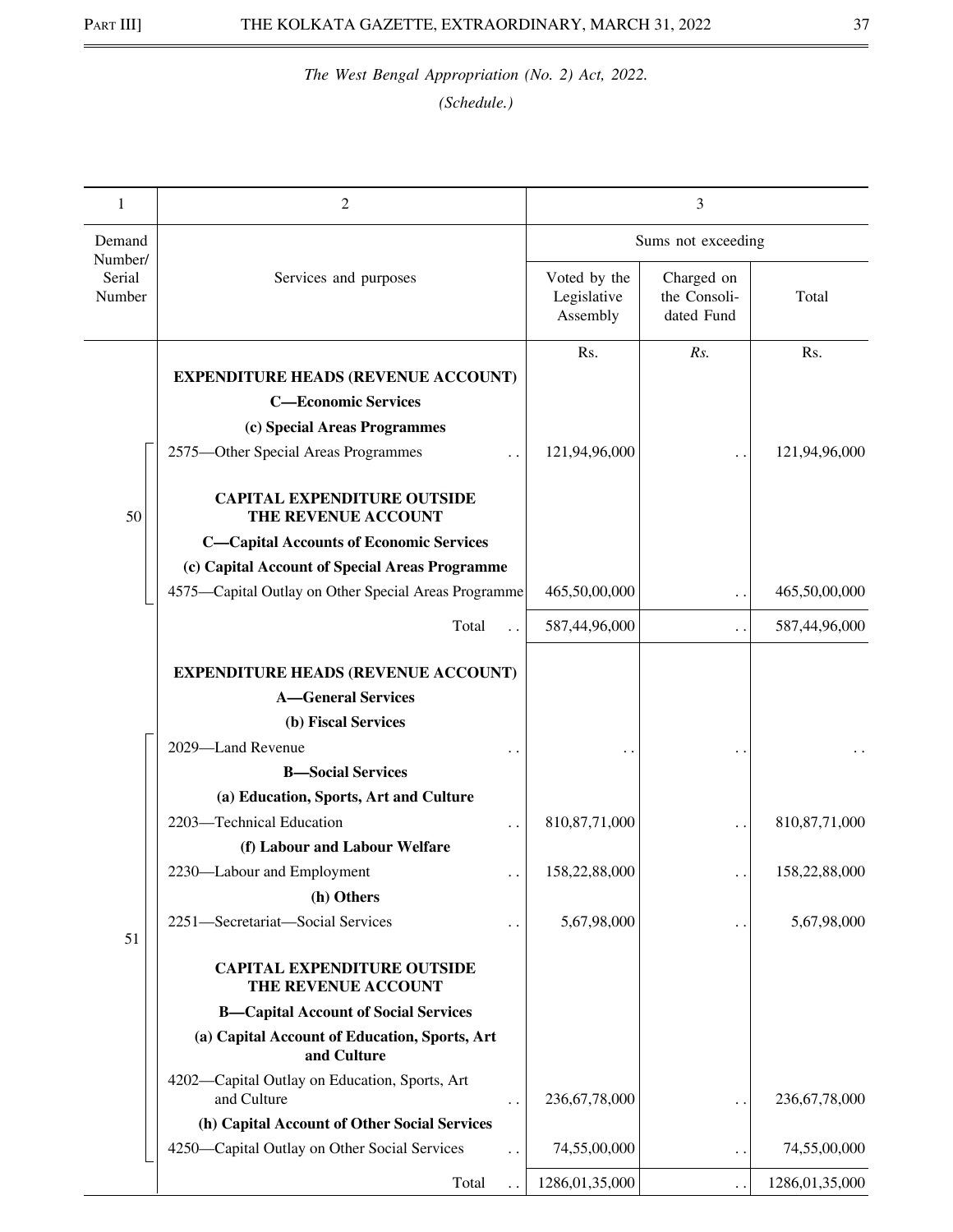| 1                           | 2                                                          |                                         | 3                                        |               |
|-----------------------------|------------------------------------------------------------|-----------------------------------------|------------------------------------------|---------------|
| Demand                      |                                                            |                                         | Sums not exceeding                       |               |
| Number/<br>Serial<br>Number | Services and purposes                                      | Voted by the<br>Legislative<br>Assembly | Charged on<br>the Consoli-<br>dated Fund | Total         |
|                             | <b>EXPENDITURE HEADS (REVENUE ACCOUNT)</b>                 | Rs.                                     | Rs.                                      | Rs.           |
|                             | <b>B-Social Services</b>                                   |                                         |                                          |               |
|                             | (h) Others                                                 |                                         |                                          |               |
|                             | 2250-Other Social Services                                 | 4,19,82,000                             |                                          | 4,19,82,000   |
|                             | <b>C-Economic Services</b>                                 |                                         |                                          |               |
|                             | (c) Special Areas Programmes                               |                                         |                                          |               |
|                             | 2551-Hill Areas                                            |                                         |                                          |               |
|                             | (j) General Economic Services                              |                                         |                                          |               |
|                             | 3451-Secretariat-Economic Services<br>. .                  | 5,26,61,000                             |                                          | 5,26,61,000   |
| 52                          | 3452-Tourism                                               | 186,38,80,000                           | $\ddot{\phantom{1}}$                     | 186,38,80,000 |
|                             | <b>CAPITAL EXPENDITURE OUTSIDE</b>                         |                                         |                                          |               |
|                             | THE REVENUE ACCOUNT                                        |                                         |                                          |               |
|                             | <b>C-Capital Accounts of Economic Services</b>             |                                         |                                          |               |
|                             | (j) Capital Account of General Economic Services           |                                         |                                          |               |
|                             | 5452-Capital Outlay on Tourism<br>$\ddot{\phantom{0}}$     | 270,00,00,000                           |                                          | 270,00,00,000 |
|                             | <b>F-Loans and Advances</b>                                |                                         |                                          |               |
|                             | 7452-Loans for Tourism                                     | 2,10,00,000                             | $\ddot{\phantom{0}}$                     | 2,10,00,000   |
|                             | Total                                                      | 467,95,23,000                           |                                          | 467,95,23,000 |
|                             | <b>EXPENDITURE HEADS (REVENUE ACCOUNT)</b>                 |                                         |                                          |               |
|                             | <b>A-General Services</b>                                  |                                         |                                          |               |
|                             | (b) Fiscal Services                                        |                                         |                                          |               |
|                             | 2041-Taxes on Vehicles<br>$\ddot{\phantom{0}}$             | 63,78,47,000                            | . .                                      | 63,78,47,000  |
|                             | (c) Interest Payment and Servicing of Debt                 |                                         |                                          |               |
|                             | 2049-Interest Payments                                     |                                         |                                          |               |
| 53                          | (d) Administrative Services                                |                                         |                                          |               |
|                             | 2070-Other Administrative Services<br>$\ddot{\phantom{0}}$ | 77,98,61,000                            |                                          | 77,98,61,000  |
|                             | <b>B-Social Services</b>                                   |                                         |                                          |               |
|                             | (g) Social Welfare and Nutrition                           |                                         |                                          |               |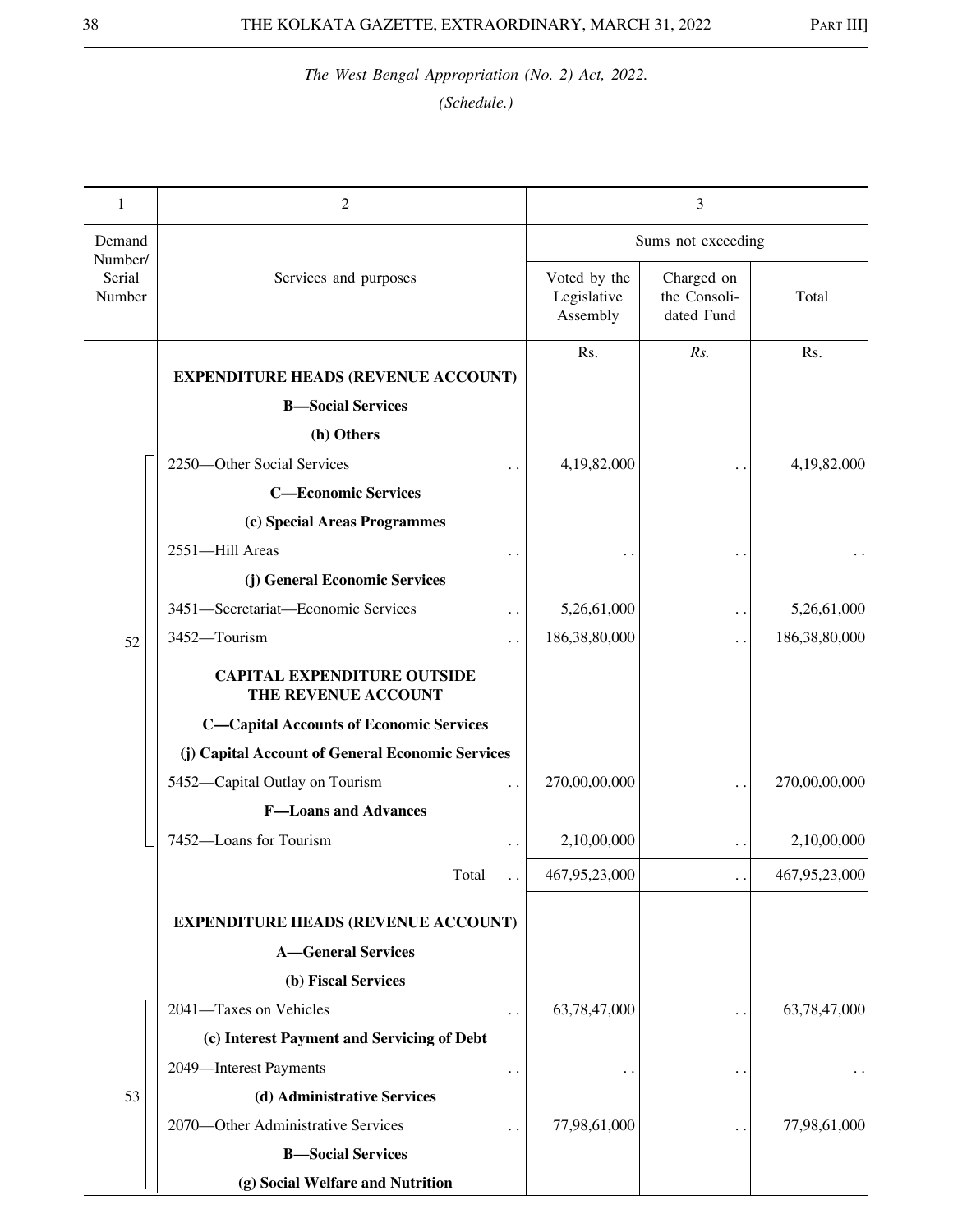| 1                           | $\overline{c}$                                            |                        | 3                                       |                                          |                   |
|-----------------------------|-----------------------------------------------------------|------------------------|-----------------------------------------|------------------------------------------|-------------------|
| Demand                      |                                                           |                        |                                         | Sums not exceeding                       |                   |
| Number/<br>Serial<br>Number | Services and purposes                                     |                        | Voted by the<br>Legislative<br>Assembly | Charged on<br>the Consoli-<br>dated Fund | Total             |
|                             |                                                           |                        | Rs.                                     | Rs.                                      | Rs.               |
|                             | 2235-Social Security and Welfare                          |                        | 9,61,27,000                             |                                          | 9,61,27,000       |
|                             | (h) Others                                                |                        |                                         |                                          |                   |
|                             | 2250-Other Social Services                                |                        | 4,18,77,000                             |                                          | 4,18,77,000       |
|                             | 2251-Secretariat-Social Services                          |                        | 9,36,03,000                             | $\ddot{\phantom{a}}$                     | 9,36,03,000       |
|                             | <b>C-Economic Services</b>                                |                        |                                         |                                          |                   |
|                             | (g) Transport                                             |                        |                                         |                                          |                   |
|                             | 3051-Ports and Lighthouses                                |                        | 1,52,81,000                             | . .                                      | 1,52,81,000       |
|                             | 3053-Civil Aviation                                       |                        | 1,63,00,000                             | $\ddot{\phantom{1}}$                     | 1,63,00,000       |
|                             | 3055-Road Transport                                       |                        | 780,49,36,000                           | . .                                      | 780,49,36,000     |
|                             | 3056-Inland Water Transport                               | $\ddot{\phantom{0}}$   | 8,81,30,000                             | $\ddot{\phantom{0}}$                     | 8,81,30,000       |
|                             | 3075-Other Transport Services                             |                        |                                         | $\ddot{\phantom{0}}$                     |                   |
|                             | (j) General Economic Services                             |                        |                                         |                                          |                   |
| 53                          | 3451-Secretariat-Economic Services                        |                        |                                         |                                          |                   |
|                             | <b>CAPITAL EXPENDITURE OUTSIDE</b><br>THE REVENUE ACCOUNT |                        |                                         |                                          |                   |
|                             | <b>C-Capital Accounts of Economic Services</b>            |                        |                                         |                                          |                   |
|                             | (g) Capital Account of Transport                          |                        |                                         |                                          |                   |
|                             | 5053-Capital Outlay on Civil Aviation                     |                        | 26,25,000                               |                                          | 26,25,000         |
|                             | 5055-Capital Outlay on Road Transport                     | $\ddot{\phantom{1}}$ . | 326,56,07,000                           | . .                                      | 326,56,07,000     |
|                             | 5056-Capital Outlay on Inland Water Transport             | $\ddot{\phantom{0}}$   | 383,30,00,000                           | . .                                      | 383,30,00,000     |
|                             | 5075—Capital Outlay on Other Transport Services           | $\ddot{\phantom{0}}$   | 5,26,05,000                             | . .                                      | 5,26,05,000       |
|                             | <b>E-Public Debt</b>                                      |                        |                                         |                                          |                   |
|                             | 6004-Loans and Advances from the Central<br>Government.   |                        |                                         |                                          |                   |
|                             | <b>F-Loans and Advances</b>                               |                        |                                         |                                          |                   |
|                             | 7055-Loans for Road Transport                             |                        | 231,00,00,000                           | $\ddot{\phantom{1}}$                     | 231,00,00,000     |
|                             | 7056-Loans for Inland Water Transport                     |                        | 31,79,38,000                            | . .                                      | 31,79,38,000      |
|                             | 7075-Loans for Other Transport Services                   | $\ddot{\phantom{0}}$   |                                         | $\ddot{\phantom{0}}$                     |                   |
|                             | Total                                                     |                        | 1935, 57, 37, 000                       |                                          | 1935, 57, 37, 000 |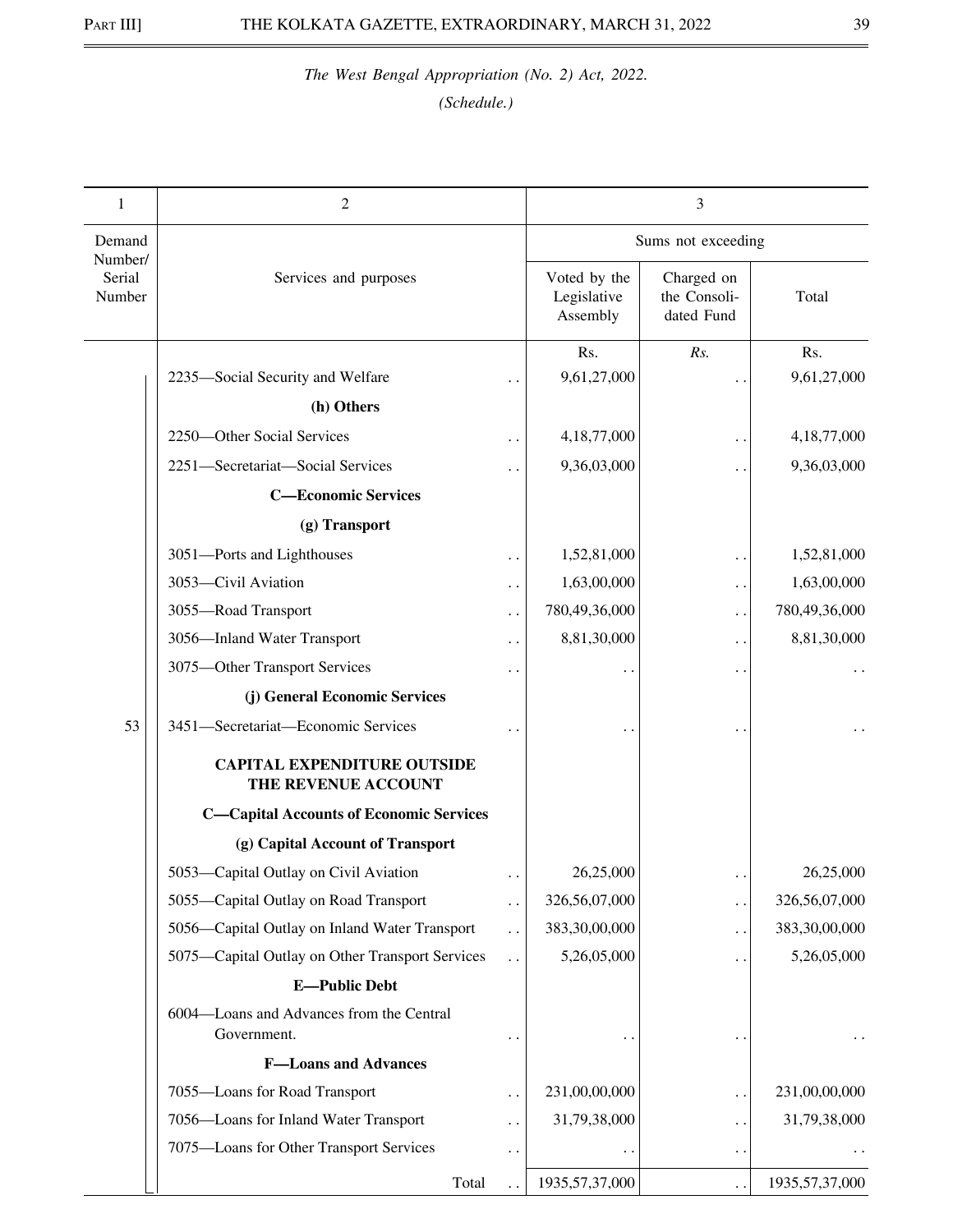| 1                           | 2                                                                  |                                         | 3                                        |                  |
|-----------------------------|--------------------------------------------------------------------|-----------------------------------------|------------------------------------------|------------------|
| Demand                      |                                                                    |                                         | Sums not exceeding                       |                  |
| Number/<br>Serial<br>Number | Services and purposes                                              | Voted by the<br>Legislative<br>Assembly | Charged on<br>the Consoli-<br>dated Fund | Total            |
|                             |                                                                    | Rs.                                     | Rs.                                      | Rs.              |
|                             | <b>EXPENDITURE HEADS (REVENUE ACCOUNT)</b>                         |                                         |                                          |                  |
|                             | <b>C-Economic Services</b>                                         |                                         |                                          |                  |
|                             | (a) Agriculture and Allied Activities                              |                                         |                                          |                  |
|                             | 2401-Crop Husbandry<br>. .                                         | 6,13,000                                | $\ddot{\phantom{0}}$                     | 6,13,000         |
|                             | 2402-Soil and Water Conservation<br>. .                            | 1,000                                   | $\ddot{\phantom{1}}$                     | 1,000            |
|                             | 2408-Food, Storage and Warehousing<br>. .                          |                                         | $\ddot{\phantom{1}}$                     |                  |
|                             | 2415-Agricultural Research and Education                           | 62,17,000                               | . .                                      | 62,17,000        |
|                             | (c) Special Areas Programmes                                       |                                         |                                          |                  |
|                             | 2551-Hill Areas<br>. .                                             | 2,00,00,000                             | $\ddot{\phantom{0}}$                     | 2,00,00,000      |
|                             | (d) Irrigation and Flood Control                                   |                                         |                                          |                  |
|                             | 2702-Minor Irrigation<br>. .                                       | 523,86,37,000                           | . .                                      | 523,86,37,000    |
|                             | 2705-Command Area Development<br>. .                               |                                         | $\ddot{\phantom{1}}$                     |                  |
|                             | (j) General Economic Services                                      |                                         |                                          |                  |
| 55                          | 3451-Secretariat-Economic Services<br>. .                          | 5,02,79,000                             |                                          | 5,02,79,000      |
|                             | <b>CAPITAL EXPENDITURE OUTSIDE</b><br>THE REVENUE ACCOUNT          |                                         |                                          |                  |
|                             | <b>C-Capital Accounts of Economic Services</b>                     |                                         |                                          |                  |
|                             | (a) Capital Account of Agriculture and<br><b>Allied Activities</b> |                                         |                                          |                  |
|                             | 4401-Capital Outlay on Crop Husbandry                              |                                         |                                          |                  |
|                             | (d) Capital Account of Irrigation and Flood Control                |                                         |                                          |                  |
|                             | 4702-Capital Outlay on Minor Irrigation                            | 967, 38, 21, 000                        | . .                                      | 967, 38, 21, 000 |
|                             | 4705-Capital Outlay on Command Area Development                    | 1,88,71,000                             | . .                                      | 1,88,71,000      |
|                             | Total                                                              | 1500,84,39,000                          | $\ddot{\phantom{1}}$                     | 1500,84,39,000   |
|                             | <b>EXPENDITURE HEADS (REVENUE ACCOUNT)</b>                         |                                         |                                          |                  |
|                             | <b>A-General Services</b>                                          |                                         |                                          |                  |
|                             | (d) Administrative Services                                        |                                         |                                          |                  |
|                             | 2052-Secretariat-General Services                                  | 4,20,66,000                             |                                          | 4,20,66,000      |
|                             | <b>C-Economic Services</b>                                         |                                         |                                          |                  |
| 58                          | (c) Special Areas Programmes                                       |                                         |                                          |                  |
|                             | 2575-Other Special Areas Programmes                                | 13,43,97,000                            |                                          | 13,43,97,000     |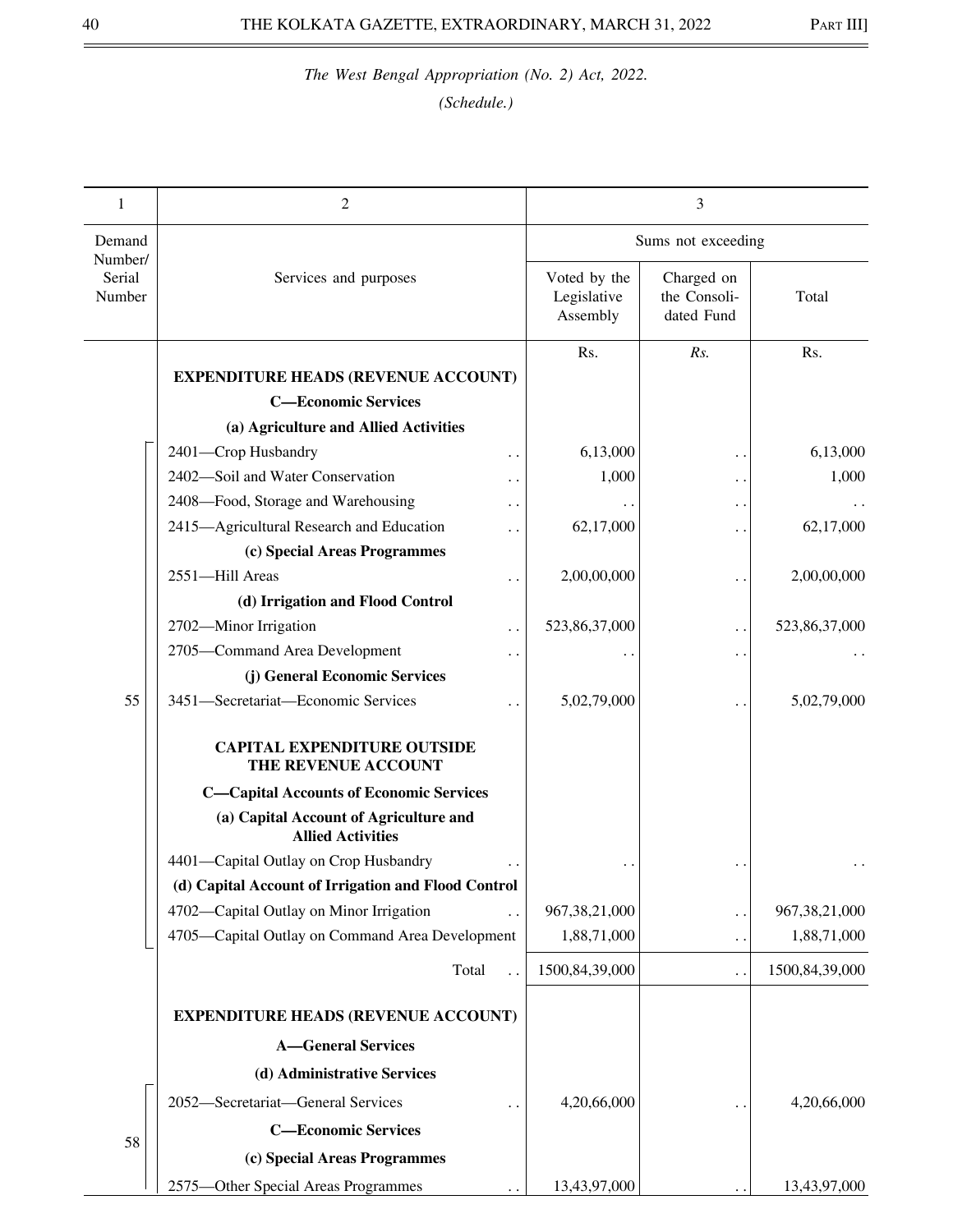| 1                           | 2                                                                  |                                         | 3                                        |               |
|-----------------------------|--------------------------------------------------------------------|-----------------------------------------|------------------------------------------|---------------|
| Demand                      |                                                                    |                                         | Sums not exceeding                       |               |
| Number/<br>Serial<br>Number | Services and purposes                                              | Voted by the<br>Legislative<br>Assembly | Charged on<br>the Consoli-<br>dated Fund | Total         |
|                             | <b>CAPITAL EXPENDITURE OUTSIDE</b><br>THE REVENUE ACCOUNT          | Rs.                                     | Rs.                                      | Rs.           |
|                             | <b>C-Capital Accounts of Economic Services</b>                     |                                         |                                          |               |
| 58                          | (c) Capital Account of Special Areas Programme                     |                                         |                                          |               |
|                             | 4575—Capital Outlay on Other Special Areas Programme               | 675,91,25,000                           |                                          | 675,91,25,000 |
|                             | (d) Capital Account of Irrigation and Flood Control                |                                         |                                          |               |
|                             | 4702-Capital Outlay on Minor Irrigation                            |                                         | $\ddot{\phantom{1}}$                     |               |
|                             | Total                                                              | 693,55,88,000                           | . .                                      | 693,55,88,000 |
|                             | <b>EXPENDITURE HEADS (REVENUE ACCOUNT)</b>                         |                                         |                                          |               |
|                             | <b>A-General Services</b>                                          |                                         |                                          |               |
|                             | (d) Administrative Services                                        |                                         |                                          |               |
|                             | 2052-Secretariat-General Services                                  | 3,05,94,000                             |                                          | 3,05,94,000   |
|                             | <b>B</b> -Social Services                                          |                                         |                                          |               |
|                             | (a) Education, Sports, Art and Culture                             |                                         |                                          |               |
|                             | 2204-Sports and Youth Services                                     | 211,28,42,000                           | $\cdot$ .                                | 211,28,42,000 |
|                             | (g) Social Welfare and Nutrition                                   |                                         |                                          |               |
|                             | 2235-Social Security and Welfare                                   | 351,00,00,000                           | $\ddot{\phantom{0}}$                     | 351,00,00,000 |
|                             | <b>C-Economic Services</b>                                         |                                         |                                          |               |
|                             | (a) Agriculture and Allied Activities                              |                                         |                                          |               |
| 59                          | 2435-Other Agricultural Programmes                                 | 134,00,00,000                           | $\ddot{\phantom{0}}$                     | 134,00,00,000 |
|                             | (b) Rural Development                                              |                                         |                                          |               |
|                             | 2515-Other Rural Development Programmes                            | 2,00,00,000                             | $\ddot{\phantom{1}}$                     | 2,00,00,000   |
|                             | <b>CAPITAL EXPENDITURE OUTSIDE</b><br>THE REVENUE ACCOUNT          |                                         |                                          |               |
|                             | <b>C-Capital Accounts of Economic Services</b>                     |                                         |                                          |               |
|                             | (a) Capital Account of Agriculture and<br><b>Allied Activities</b> |                                         |                                          |               |
|                             | 4435—Capital Outlay on Other Agricultural Programmes               | 19,50,00,000                            | . .                                      | 19,50,00,000  |
|                             | Total                                                              | 720,84,36,000                           | $\ddot{\phantom{a}}$                     | 720,84,36,000 |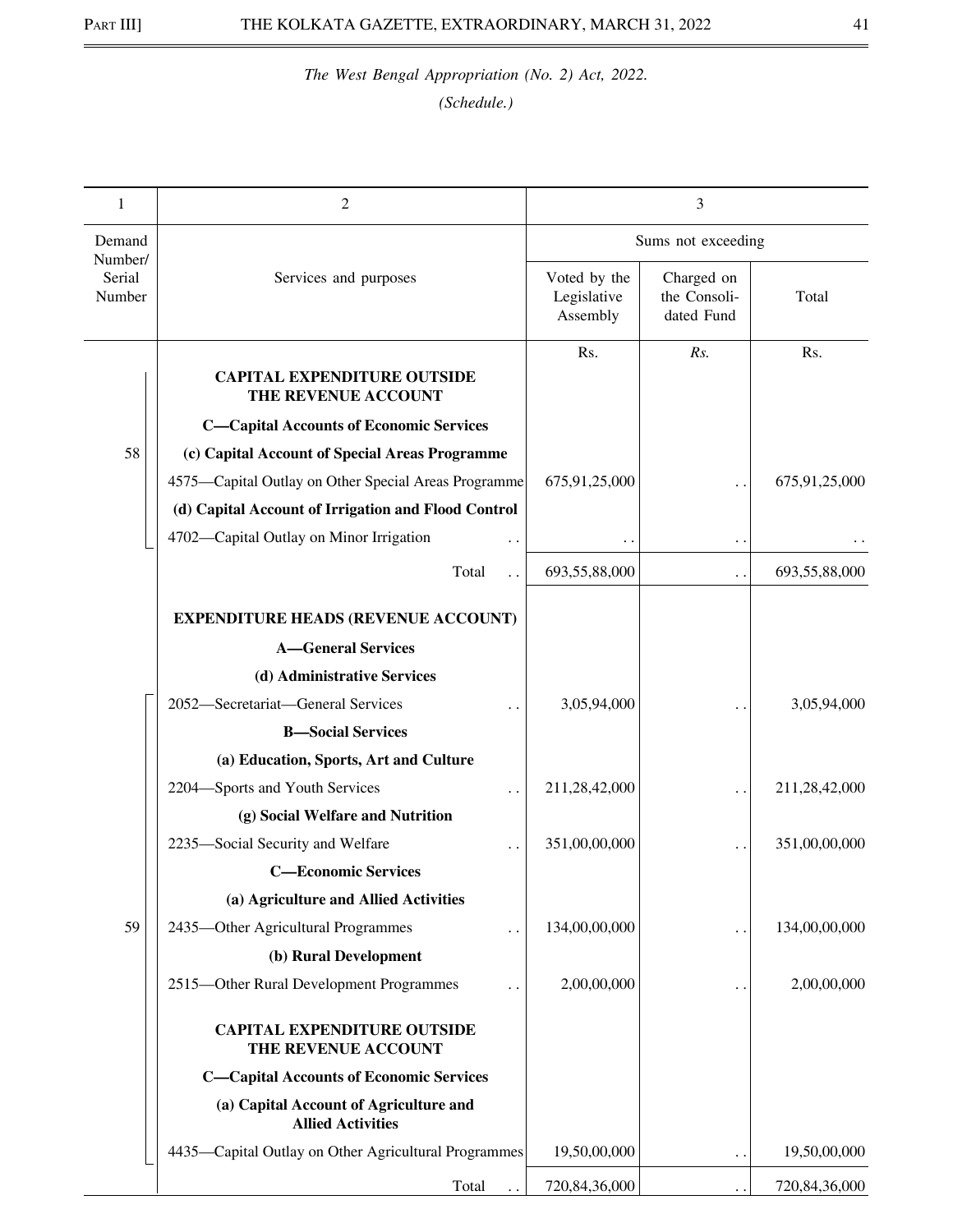| 1                           | $\overline{2}$                                                                                                                                                                                                                                                                                                                |                                         | 3                                        |                    |
|-----------------------------|-------------------------------------------------------------------------------------------------------------------------------------------------------------------------------------------------------------------------------------------------------------------------------------------------------------------------------|-----------------------------------------|------------------------------------------|--------------------|
| Demand                      |                                                                                                                                                                                                                                                                                                                               |                                         | Sums not exceeding                       |                    |
| Number/<br>Serial<br>Number | Services and purposes                                                                                                                                                                                                                                                                                                         | Voted by the<br>Legislative<br>Assembly | Charged on<br>the Consoli-<br>dated Fund | Total              |
| 61                          | <b>EXPENDITURE HEADS (REVENUE ACCOUNT)</b><br><b>A-General Services</b><br>(d) Administrative Services<br>2052-Secretariat-General Services                                                                                                                                                                                   | Rs.<br>8,23,18,000                      | Rs.<br>$\ddot{\phantom{0}}$              | Rs.<br>8,23,18,000 |
|                             | <b>EXPENDITURE HEADS (REVENUE ACCOUNT)</b><br><b>A-General Services</b><br>(d) Administrative Services<br>2052-Secretariat-General Services                                                                                                                                                                                   | 13,53,95,000                            |                                          | 13,53,95,000       |
|                             | <b>C-Economic Services</b><br>(c) Special Areas Programmes<br>2575-Other Special Areas Programmes                                                                                                                                                                                                                             | 6,19,63,000                             |                                          | 6,19,63,000        |
| 62                          | <b>CAPITAL EXPENDITURE OUTSIDE</b><br>THE REVENUE ACCOUNT<br><b>C-Capital Accounts of Economic Services</b><br>(c) Capital Account of Special Areas Programme<br>4575-Capital Outlay on Other Special Areas Programme<br>(g) Capital Account of Transport<br>5054-Capital Outlay on Roads and Bridges<br>$\ddot{\phantom{0}}$ | 777,69,00,000                           | $\ddot{\phantom{0}}$                     | 777,69,00,000      |
|                             | Total                                                                                                                                                                                                                                                                                                                         | 797,42,58,000                           |                                          | 797,42,58,000      |
|                             | <b>EXPENDITURE HEADS (REVENUE ACCOUNT)</b><br><b>A</b> —General Services<br>(c) Interest Payment and Servicing of Debt<br>2049-Interest Payments<br><b>B</b> -Social Services                                                                                                                                                 |                                         |                                          |                    |
| 65                          | (e) Welfare of Scheduled Castes, Scheduled Tribes<br>and Other Backward Classes<br>2225—Welfare of Scheduled Castes, Scheduled Tribes,<br>Other Backward Classes and Minorities<br>(h) Others                                                                                                                                 | 851,84,89,000                           | $\cdot$ .                                | 851,84,89,000      |
|                             | 2251-Secretariat-Social Services                                                                                                                                                                                                                                                                                              | 3,50,87,000                             |                                          | 3,50,87,000        |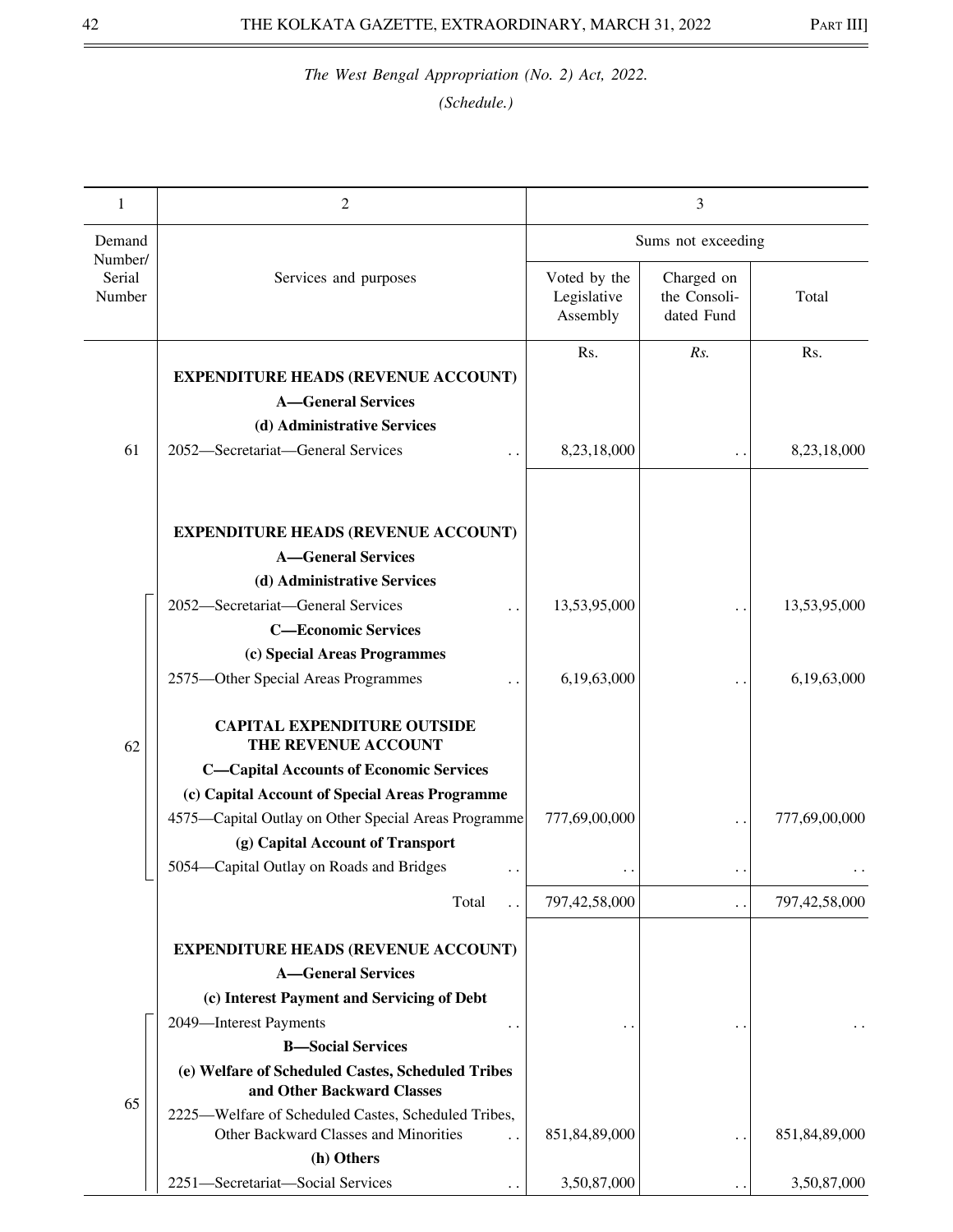| 1                           | 2                                                                                                                 |                                         | 3                                        |                   |
|-----------------------------|-------------------------------------------------------------------------------------------------------------------|-----------------------------------------|------------------------------------------|-------------------|
| Demand                      |                                                                                                                   |                                         | Sums not exceeding                       |                   |
| Number/<br>Serial<br>Number | Services and purposes                                                                                             | Voted by the<br>Legislative<br>Assembly | Charged on<br>the Consoli-<br>dated Fund | Total             |
|                             | <b>CAPITAL EXPENDITURE OUTSIDE</b><br>THE REVENUE ACCOUNT                                                         | Rs.                                     | Rs.                                      | Rs.               |
|                             | <b>B-Capital Account of Social Services</b>                                                                       |                                         |                                          |                   |
|                             | (e) Capital Account of Welfare of Scheduled Castes,<br><b>Scheduled Tribes and Other Backward Classes</b>         |                                         |                                          |                   |
|                             | 4225—Capital Outlay on Welfare of Scheduled Castes,<br>Scheduled Tribes, Other Backward Classes<br>and Minorities | 234,42,63,000                           |                                          | 234,42,63,000     |
|                             | <b>F-Loans and Advances</b>                                                                                       |                                         |                                          |                   |
|                             | 6225-Loans for Welfare of Scheduled Castes,<br>Scheduled Tribes, Other Backward Classes<br>and Minorities         |                                         | $\ddot{\phantom{0}}$                     |                   |
|                             | Total                                                                                                             | 1089,78,39,000                          | μ.                                       | 1089,78,39,000    |
|                             | <b>EXPENDITURE HEADS (REVENUE ACCOUNT)</b>                                                                        |                                         |                                          |                   |
|                             | <b>A-General Services</b>                                                                                         |                                         |                                          |                   |
|                             | (a) Organs of State                                                                                               |                                         |                                          |                   |
|                             | 2014—Administration of Justice                                                                                    |                                         |                                          |                   |
|                             | 2015—Elections                                                                                                    | 166,79,14,000                           |                                          | 166,79,14,000     |
|                             | (c) Interest Payment and Servicing of Debt                                                                        |                                         | ρ.,                                      |                   |
|                             | 2049-Interest Payments                                                                                            |                                         | 1,75,00,000                              | 1,75,00,000       |
|                             | (d) Administrative Services                                                                                       |                                         |                                          |                   |
|                             | 2051-Public Service Commission<br>$\ddot{\phantom{0}}$                                                            | 22,17,35,000                            | . .                                      | 22,17,35,000      |
|                             | 2052-Secretariat-General Services<br>. .                                                                          | 42,91,47,000                            | . .                                      | 42,91,47,000      |
|                             | 2055-Police<br>$\ddot{\phantom{0}}$                                                                               | 9994, 10, 71, 000                       | $\ddot{\phantom{0}}$                     | 9994, 10, 71, 000 |
|                             | 2059-Public Works<br>$\ddot{\phantom{0}}$                                                                         | 55,02,44,000                            | . .                                      | 55,02,44,000      |
| 68                          | 2070-Other Administrative Services                                                                                | 333,80,49,000                           | . .                                      | 333,80,49,000     |
|                             | (e) Pensions and Miscellaneous General Services                                                                   |                                         |                                          |                   |
|                             | 2075-Miscellaneous General Services                                                                               | 1,58,67,000                             | . .                                      | 1,58,67,000       |
|                             | <b>B</b> -Social Services                                                                                         |                                         |                                          |                   |
|                             | (c) Water Supply, Sanitation, Housing<br>and Urban Development                                                    |                                         |                                          |                   |
|                             | 2216-Housing<br>$\ddot{\phantom{0}}$                                                                              |                                         | $\ddot{\phantom{1}}$                     |                   |
|                             | (g) Social Welfare and Nutrition                                                                                  |                                         |                                          |                   |
|                             | 2235-Social Security and Welfare                                                                                  | 7,50,80,000                             | $\ddot{\phantom{1}}$                     | 7,50,80,000       |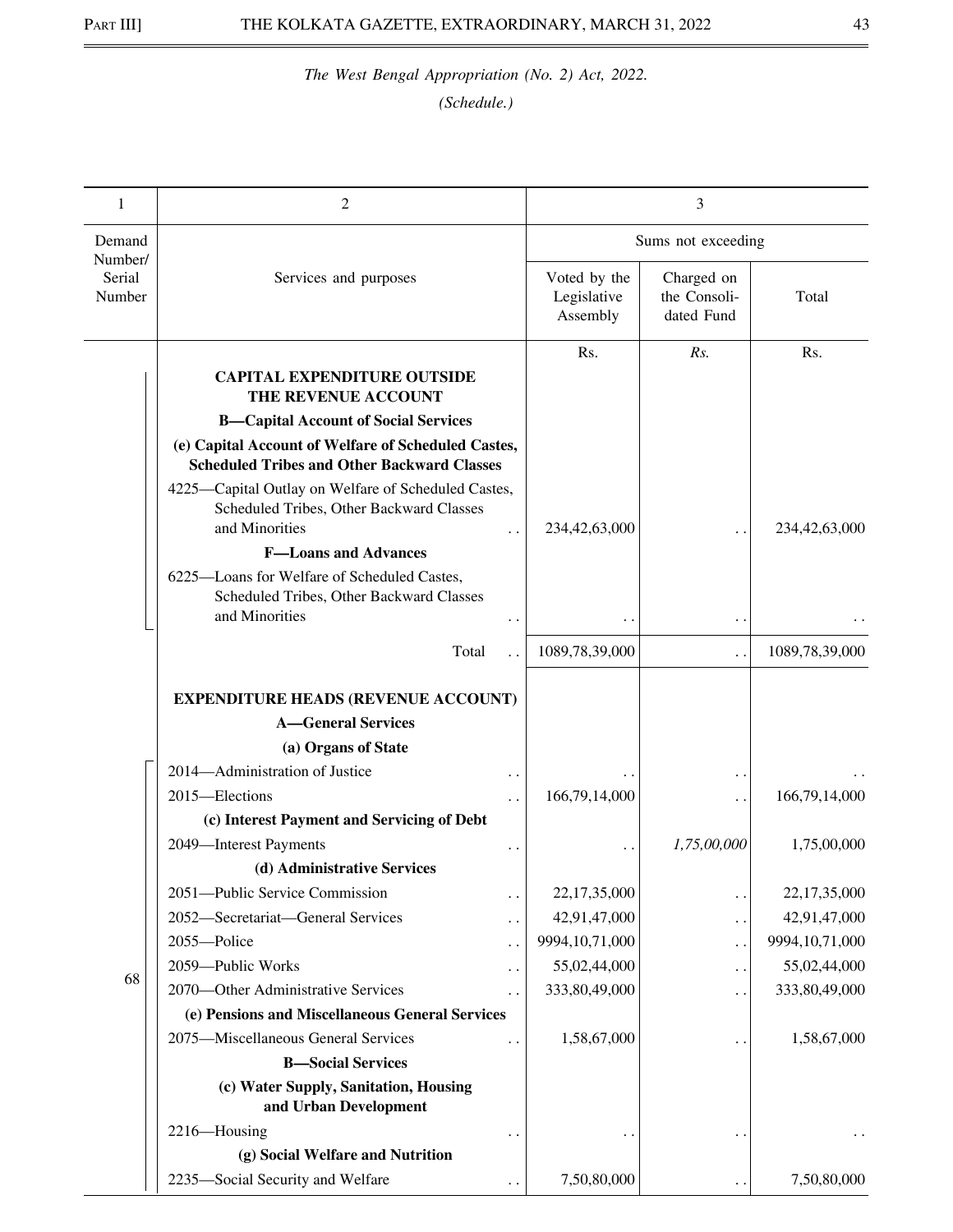| 1                 | 2                                                                                        |                                         | 3                                        |                    |
|-------------------|------------------------------------------------------------------------------------------|-----------------------------------------|------------------------------------------|--------------------|
| Demand<br>Number/ |                                                                                          |                                         | Sums not exceeding                       |                    |
| Serial<br>Number  | Services and purposes                                                                    | Voted by the<br>Legislative<br>Assembly | Charged on<br>the Consoli-<br>dated Fund | Total              |
|                   |                                                                                          | Rs.                                     | Rs.                                      | Rs.                |
|                   | (h) Others                                                                               |                                         |                                          |                    |
|                   | 2250-Other Social Services                                                               | 1,57,94,000                             |                                          | 1,57,94,000        |
|                   | <b>C-Economic Services</b>                                                               |                                         |                                          |                    |
|                   | (c) Special Areas Programmes                                                             |                                         |                                          |                    |
|                   | 2551-Hill Areas<br>$\ddot{\phantom{0}}$                                                  | 970,47,91,000                           | . .                                      | 970,47,91,000      |
|                   | 2575-Other Special Areas Programmes                                                      | 87, 35, 65, 000                         |                                          | 87, 35, 65, 000    |
|                   | (j) General Economic Services                                                            |                                         |                                          |                    |
|                   | 3451-Secretariat-Economic Services<br>$\ddot{\phantom{0}}$                               | 77,60,000                               | $\ddot{\phantom{1}}$                     | 77,60,000          |
|                   | 3454–Census, Surveys and Statistics<br>. .                                               |                                         | $\ddot{\phantom{1}}$                     |                    |
|                   | <b>CAPITAL EXPENDITURE OUTSIDE</b><br>THE REVENUE ACCOUNT                                |                                         |                                          |                    |
|                   | <b>A-Capital Account of General Services</b>                                             |                                         |                                          |                    |
| 68                | 4055-Capital Outlay on Police<br>$\ddot{\phantom{1}}$ .                                  | 436,24,30,000                           |                                          | 436,24,30,000      |
|                   | 4059-Capital Outlay on Public Works                                                      | 126,52,50,000                           | . .                                      | 126,52,50,000      |
|                   | 4070—Capital Outlay on Other Administrative Services                                     | 4,67,25,000                             |                                          | 4,67,25,000        |
|                   | <b>B-Capital Account of Social Services</b>                                              |                                         |                                          |                    |
|                   | (c) Capital Account of Water Supply, Sanitation,<br><b>Housing and Urban Development</b> |                                         |                                          |                    |
|                   | 4216-Capital Outlay on Housing<br>$\ddot{\phantom{1}}$                                   | 26,25,00,000                            |                                          | 26,25,00,000       |
|                   | (g) Capital Account of Social Welfare and Nutrition                                      |                                         |                                          |                    |
|                   | 4235—Capital Outlay on Social Security and Welfare                                       | 98,80,00,000                            | $\ddot{\phantom{0}}$                     | 98,80,00,000       |
|                   | (h) Capital Account of Other Social Services                                             |                                         |                                          |                    |
|                   | 4250—Capital Outlay on Other Social Services                                             | 6,30,00,000                             |                                          | 6,30,00,000        |
|                   | <b>C-Capital Accounts of Economic Services</b>                                           |                                         |                                          |                    |
|                   | (c) Capital Account of Special Areas Programme                                           |                                         |                                          |                    |
|                   | 4551-Capital Outlay on Hill Areas                                                        |                                         |                                          |                    |
|                   | 4575—Capital Outlay on Other Special Areas Programme                                     | 191,47,45,000                           | $\ddot{\phantom{0}}$                     | 191,47,45,000      |
|                   | <b>E-Public Debt</b>                                                                     |                                         |                                          |                    |
|                   | 6004-Loans and Advances from the Central Government                                      |                                         | 2,00,00,000                              | 2,00,00,000        |
|                   | Total                                                                                    | 12574,36,67,000                         | 3,75,00,000                              | 12578, 11, 67, 000 |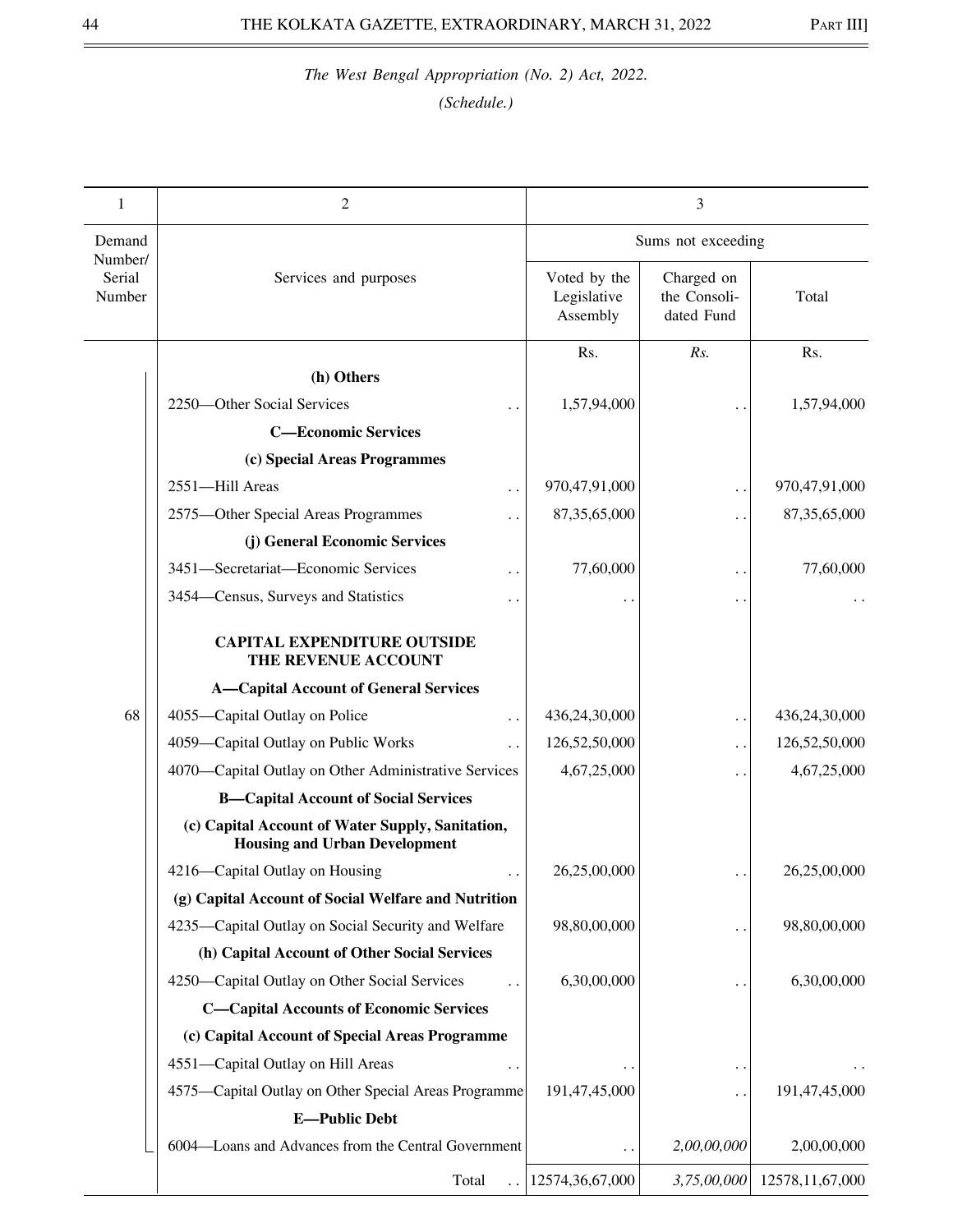| 1                           | 2                                                              |                                         | 3                                        |               |
|-----------------------------|----------------------------------------------------------------|-----------------------------------------|------------------------------------------|---------------|
| Demand                      |                                                                |                                         | Sums not exceeding                       |               |
| Number/<br>Serial<br>Number | Services and purposes                                          | Voted by the<br>Legislative<br>Assembly | Charged on<br>the Consoli-<br>dated Fund | Total         |
|                             |                                                                | Rs.                                     | Rs.                                      | Rs.           |
|                             | <b>EXPENDITURE HEADS (REVENUE ACCOUNT)</b>                     |                                         |                                          |               |
|                             | <b>A-General Services</b>                                      |                                         |                                          |               |
|                             | (a) Organs of State                                            |                                         |                                          |               |
|                             | 2013-Council of Ministers                                      |                                         |                                          |               |
|                             | (b) Fiscal Services                                            |                                         |                                          |               |
|                             | 2029-Land Revenue                                              | 829,21,18,000                           | $\ddot{\phantom{1}}$                     | 829,21,18,000 |
|                             | (c) Interest Payment and Servicing of Debt                     |                                         |                                          |               |
|                             | 2049-Interest Payments                                         |                                         | 75,000                                   | 75,000        |
|                             | (d) Administrative Services                                    |                                         |                                          |               |
|                             | 2052-Secretariat-General Services<br>. .                       | 19,43,51,000                            | . .                                      | 19,43,51,000  |
|                             | 2053-District Administration<br>. .                            | 294,40,84,000                           | . .                                      | 294,40,84,000 |
|                             | 2059-Public Works<br>. .                                       | 18,16,36,000                            | . .                                      | 18,16,36,000  |
|                             | 2070—Other Administrative Services<br>. .                      | 7,33,35,000                             | $\ddot{\phantom{1}}$                     | 7,33,35,000   |
|                             | <b>B</b> -Social Services                                      |                                         |                                          |               |
|                             | (c) Water Supply, Sanitation, Housing<br>and Urban Development |                                         |                                          |               |
|                             | 2216-Housing                                                   | 9,90,000                                | $\bullet$ .                              | 9,90,000      |
|                             | (g) Social Welfare and Nutrition                               |                                         |                                          |               |
| 69                          | 2235-Social Security and Welfare<br>. .                        | 33,21,05,000                            | $\ddot{\phantom{1}}$                     | 33,21,05,000  |
|                             | (h) Others                                                     |                                         |                                          |               |
|                             | 2250-Other Social Services                                     | 39,72,000                               | $\bullet$ .                              | 39,72,000     |
|                             | 2251-Secretariat-Social Services<br>$\ddot{\phantom{a}}$       | 4,67,02,000                             | $\ddot{\phantom{1}}$                     | 4,67,02,000   |
|                             | <b>C-Economic Services</b>                                     |                                         |                                          |               |
|                             | (a) Agriculture and Allied Activities                          |                                         |                                          |               |
|                             | 2401-Crop Husbandry<br>. .                                     | 63,01,000                               | $\ddot{\phantom{1}}$                     | 63,01,000     |
|                             | 2402-Soil and Water Conservation<br>. .                        | 29,57,000                               | . .                                      | 29,57,000     |
|                             | (b) Rural Development                                          |                                         |                                          |               |
|                             | 2506-Land Reforms                                              | 31,64,56,000                            | $\ddot{\phantom{1}}$                     | 31,64,56,000  |
|                             | D-Grants-in-aid and contributions                              |                                         |                                          |               |
|                             | 3604—Compensation and Assignments to Local Bodies              |                                         |                                          |               |
|                             | and Panchayati Raj Institutions                                | 5,85,000                                |                                          | 5,85,000      |
|                             | <b>CAPITAL EXPENDITURE OUTSIDE</b><br>THE REVENUE ACCOUNT      |                                         |                                          |               |
|                             | <b>A-Capital Account of General Services</b>                   |                                         |                                          |               |
|                             | 4059-Capital Outlay on Public Works<br>$\ddot{\phantom{0}}$    | 107,30,00,000                           |                                          | 107,30,00,000 |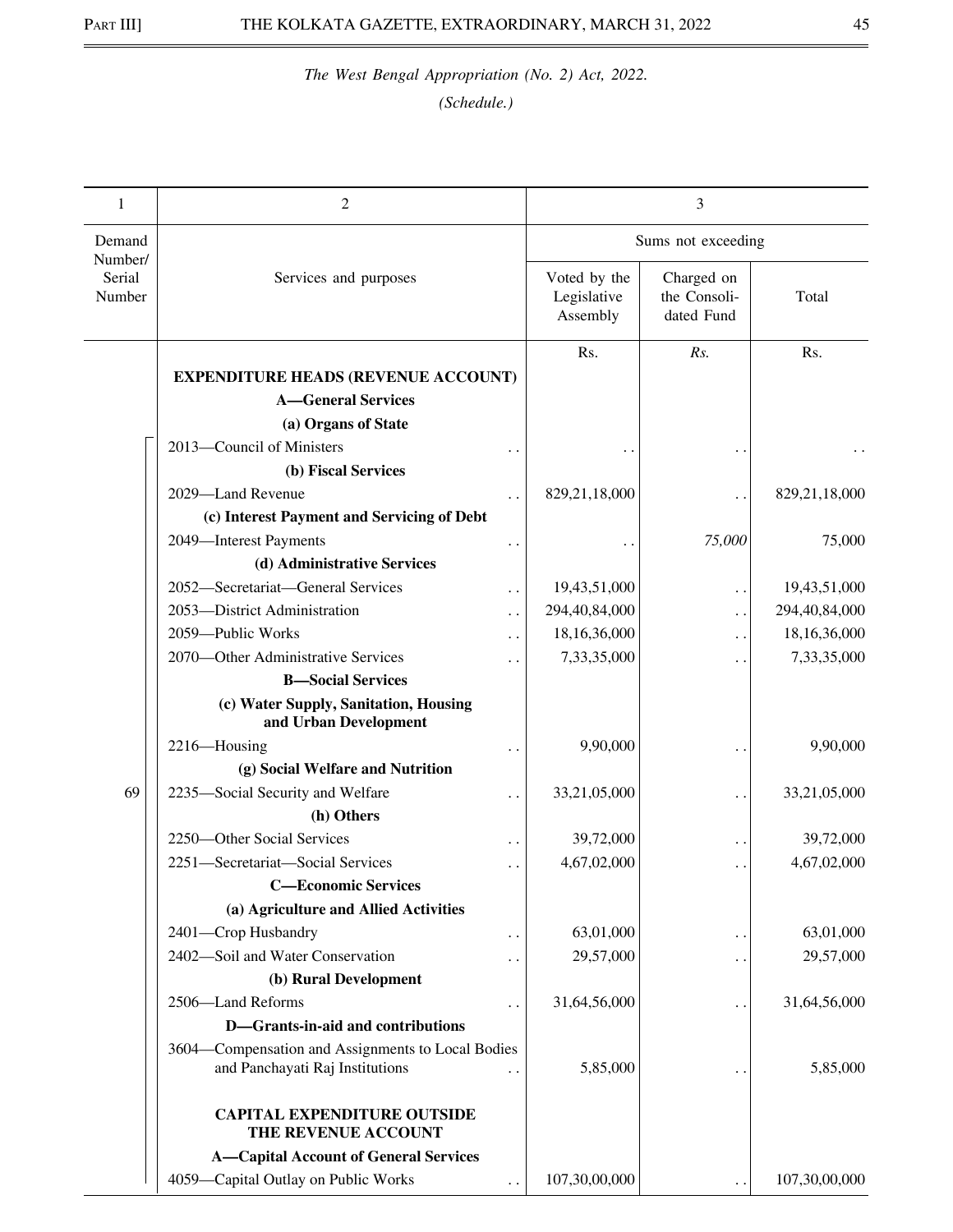| 1                           | $\overline{2}$                                              |                                         | 3                                        |                 |
|-----------------------------|-------------------------------------------------------------|-----------------------------------------|------------------------------------------|-----------------|
| Demand                      |                                                             |                                         | Sums not exceeding                       |                 |
| Number/<br>Serial<br>Number | Services and purposes                                       | Voted by the<br>Legislative<br>Assembly | Charged on<br>the Consoli-<br>dated Fund | Total           |
|                             |                                                             | Rs.                                     | Rs.                                      | Rs.             |
|                             | <b>B-Capital Account of Social Services</b>                 |                                         |                                          |                 |
|                             | (g) Capital Account of Social Welfare and Nutrition         |                                         |                                          |                 |
|                             | 4235-Capital Outlay on Social Security and Welfare          | 114,00,00,000                           |                                          | 114,00,00,000   |
|                             | <b>C-Capital Accounts of Economic Services</b>              |                                         |                                          |                 |
| 69                          | (j) Capital Account of General Economic Services            |                                         |                                          |                 |
|                             | 5475-Capital Outlay on Other General Economic<br>Services   |                                         |                                          |                 |
|                             | <b>E-Public Debt</b>                                        |                                         |                                          |                 |
|                             | 6004—Loans and Advances from the Central Government         |                                         |                                          |                 |
|                             | <b>F-Loans and Advances</b>                                 |                                         |                                          |                 |
|                             | 6235-Loans for Social Security and Welfare                  |                                         |                                          |                 |
|                             | Total                                                       | 1460,85,92,000                          | 75,000                                   | 1460,86,67,000  |
|                             |                                                             |                                         |                                          |                 |
|                             | <b>EXPENDITURE HEADS (REVENUE ACCOUNT)</b>                  |                                         |                                          |                 |
|                             | <b>A-General Services</b>                                   |                                         |                                          |                 |
|                             | (d) Administrative Services                                 |                                         |                                          |                 |
|                             | 2052-Secretariat-General Services                           |                                         |                                          |                 |
|                             | <b>B</b> -Social Services                                   |                                         |                                          |                 |
|                             | (a) Education, Sports, Art and Culture                      |                                         |                                          |                 |
|                             | 2202-General Education<br>$\ddot{\phantom{0}}$              | 5275,43,02,000                          | $\ddot{\phantom{0}}$                     | 5275,43,02,000  |
|                             | 2203-Technical Education<br>. .                             | 102,81,79,000                           |                                          | 102,81,79,000   |
|                             | 2204-Sports and Youth Services                              | 31, 35, 33, 000                         |                                          | 31, 35, 33, 000 |
|                             | 2205-Art and Culture<br>$\ddot{\phantom{0}}$                | 30, 37, 75, 000                         |                                          | 30, 37, 75, 000 |
|                             | (h) Others                                                  |                                         |                                          |                 |
|                             | 2251-Secretariat-Social Services                            | 17, 12, 74, 000                         | $\ddot{\phantom{1}}$                     | 17, 12, 74, 000 |
| 70                          | <b>C-Economic Services</b>                                  |                                         |                                          |                 |
|                             | (c) Special Areas Programmes                                |                                         |                                          |                 |
|                             | 2551-Hill Areas<br>$\ddot{\phantom{1}}$                     |                                         | $\ddot{\phantom{1}}$                     |                 |
|                             | 2575-Other Special Areas Programmes<br>$\ddot{\phantom{1}}$ |                                         |                                          |                 |
|                             | (e) Energy                                                  |                                         |                                          |                 |
|                             | 2810-Non-conventional Sources of Energy                     |                                         |                                          |                 |
|                             | (i) Science, Technology and Environment                     |                                         |                                          |                 |
|                             | 3425-Other Scientific Research<br>. .                       |                                         |                                          |                 |
|                             | (j) General Economic Services                               |                                         |                                          |                 |
|                             | 3451-Secretariat-Economic Services<br>$\ddot{\phantom{0}}$  |                                         | $\ddot{\phantom{1}}$                     |                 |
|                             | 3454–Census, Surveys and Statistics                         | 2,00,98,000                             |                                          | 2,00,98,000     |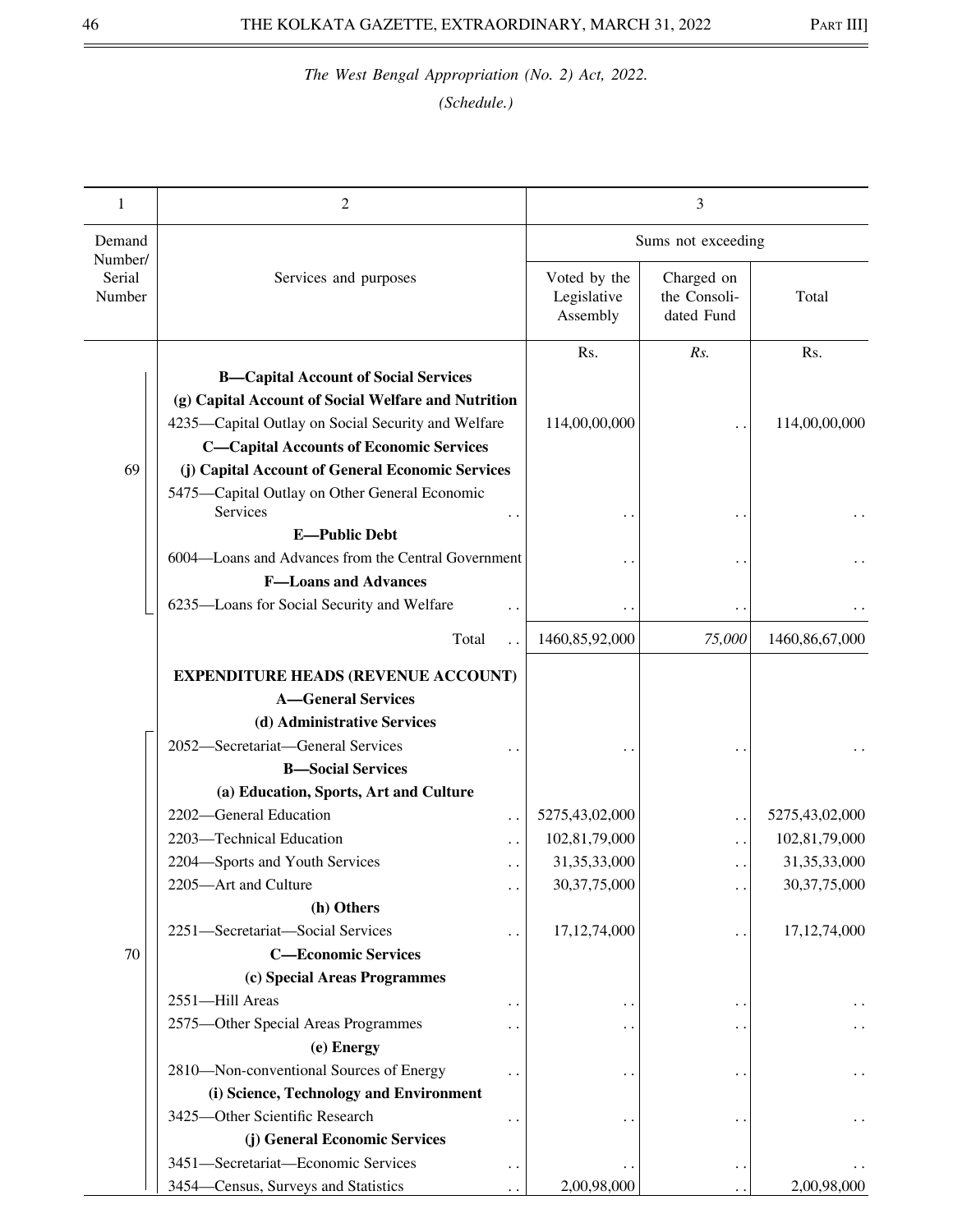| 1                           | 2                                                                                                                                                                                                                                                                                                                                                                                                                                                                                                                                  |                                         | 3                                            |                      |
|-----------------------------|------------------------------------------------------------------------------------------------------------------------------------------------------------------------------------------------------------------------------------------------------------------------------------------------------------------------------------------------------------------------------------------------------------------------------------------------------------------------------------------------------------------------------------|-----------------------------------------|----------------------------------------------|----------------------|
| Demand                      |                                                                                                                                                                                                                                                                                                                                                                                                                                                                                                                                    |                                         | Sums not exceeding                           |                      |
| Number/<br>Serial<br>Number | Services and purposes                                                                                                                                                                                                                                                                                                                                                                                                                                                                                                              | Voted by the<br>Legislative<br>Assembly | Charged on<br>the Consoli-<br>dated Fund     | Total                |
| 70                          | <b>CAPITAL EXPENDITURE OUTSIDE</b><br>THE REVENUE ACCOUNT<br><b>B-Capital Account of Social Services</b><br>(a) Capital Account of Education, Sports,<br><b>Art and Culture</b><br>4202-Capital Outlay on Education, Sports, Art<br>and Culture<br><b>C-Capital Accounts of Economic Services</b><br>(g) Capital Account of Transport<br>5054—Capital Outlay on Roads and Bridges<br>(i) Capital Account of Science, Technology<br>and Environment<br>5425—Capital Outlay on Other Scientific and<br><b>Environmental Research</b> | Rs.<br>352,09,25,000                    | Rs.                                          | Rs.<br>352,09,25,000 |
|                             | <b>F-Loans and Advances</b><br>6202-Loans for Education, Sports, Art and Culture                                                                                                                                                                                                                                                                                                                                                                                                                                                   |                                         |                                              |                      |
|                             | Total                                                                                                                                                                                                                                                                                                                                                                                                                                                                                                                              | 5811,20,86,000                          | . .                                          | 5811,20,86,000       |
|                             | <b>EXPENDITURE HEADS (REVENUE ACCOUNT)</b><br><b>A-General Services</b><br>(c) Interest Payment and Servicing of Debt<br>2049-Interest Payments                                                                                                                                                                                                                                                                                                                                                                                    |                                         |                                              |                      |
|                             | (d) Administrative Services<br>2059-Public Works<br>(e) Pensions and Miscellaneous General Services                                                                                                                                                                                                                                                                                                                                                                                                                                | 62,39,000                               | $\ddot{\phantom{0}}$                         | 62,39,000            |
|                             | 2075-Miscellaneous General Services<br><b>B-Social Services</b><br>(c) Water Supply, Sanitation, Housing and<br><b>Urban Development</b>                                                                                                                                                                                                                                                                                                                                                                                           | $\ddot{\phantom{0}}$                    | $\ddot{\phantom{0}}$                         |                      |
| 71                          | 2217-Urban Development<br>$\ddot{\phantom{0}}$<br>(f) Labour and Labour Welfare<br>2230-Labour and Employment<br>(g) Social Welfare and Nutrition                                                                                                                                                                                                                                                                                                                                                                                  | 31,80,00,000<br>$\cdot$ .               | $\ddot{\phantom{0}}$<br>$\ddot{\phantom{1}}$ | 31,80,00,000         |
|                             | 2235-Social Security and Welfare<br><b>C-Economic Services</b><br>(a) Agriculture and Allied Activities<br>2401-Crop Husbandry<br>$\ddotsc$                                                                                                                                                                                                                                                                                                                                                                                        | 19,69,15,000                            | $\ddot{\phantom{1}}$<br>$\ddot{\phantom{0}}$ | 19,69,15,000         |
|                             | 2402-Soil and Water Conservation                                                                                                                                                                                                                                                                                                                                                                                                                                                                                                   |                                         |                                              |                      |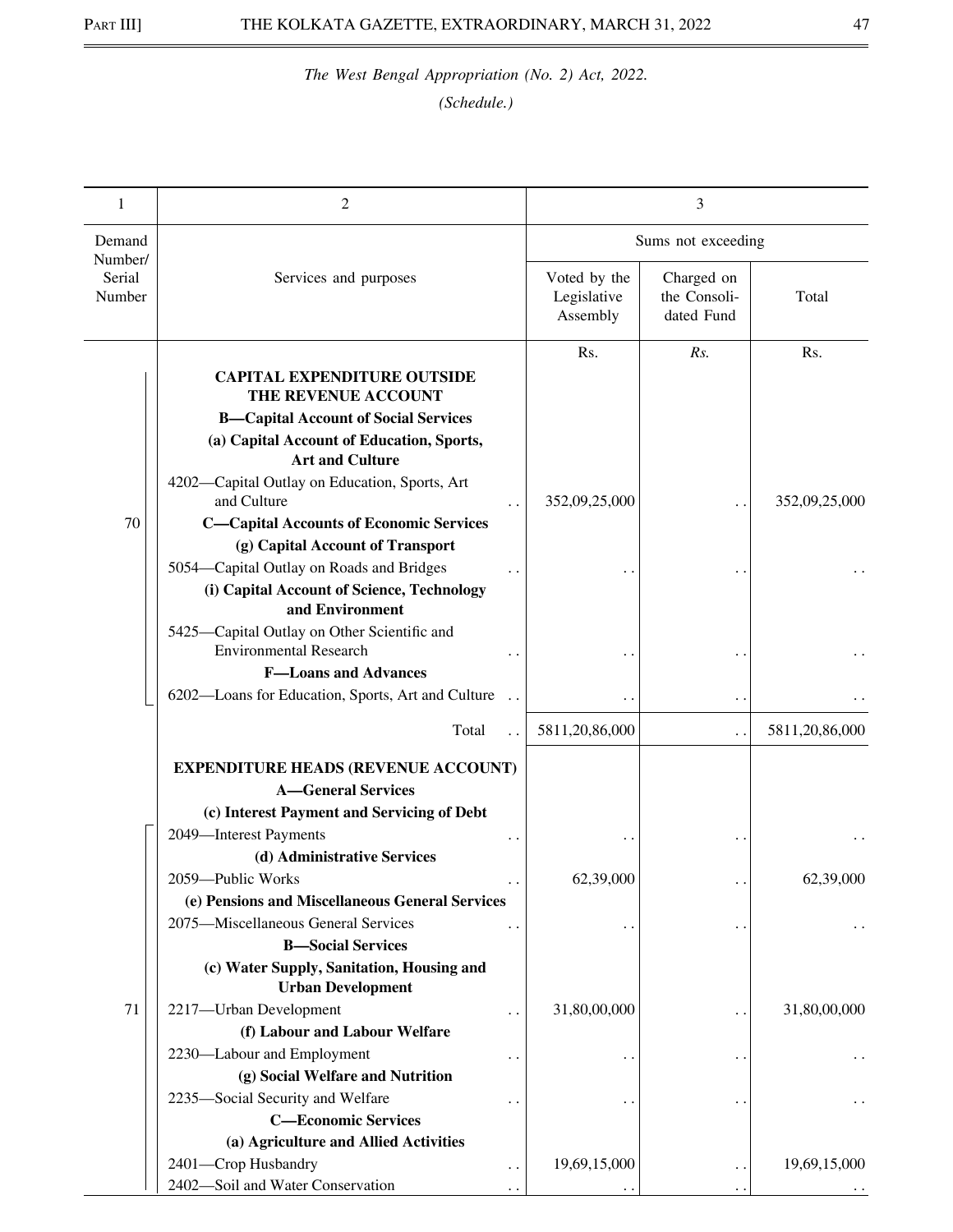| 1                 | $\overline{2}$                                                                           |                                         | 3                                        |               |
|-------------------|------------------------------------------------------------------------------------------|-----------------------------------------|------------------------------------------|---------------|
| Demand<br>Number/ |                                                                                          |                                         | Sums not exceeding                       |               |
| Serial<br>Number  | Services and purposes                                                                    | Voted by the<br>Legislative<br>Assembly | Charged on<br>the Consoli-<br>dated Fund | Total         |
|                   |                                                                                          | Rs.                                     | Rs.                                      | Rs.           |
|                   | (b) Rural Development                                                                    |                                         |                                          |               |
|                   | 2505-Rural Employment<br>. .                                                             | 84,05,71,000                            | $\ddot{\phantom{0}}$                     | 84,05,71,000  |
|                   | 2515-Other Rural Development Programmes                                                  | 74,20,00,000                            | $\ddot{\phantom{1}}$                     | 74,20,00,000  |
|                   | (c) Special Areas Programmes                                                             |                                         |                                          |               |
|                   | 2575-Other Special Areas Programmes                                                      | 180,54,00,000                           |                                          | 180,54,00,000 |
|                   | (j) General Economic Services                                                            |                                         |                                          |               |
|                   | 3451-Secretariat-Economic Services                                                       | 43,71,04,000                            | . .                                      | 43,71,04,000  |
|                   | 3452-Tourism<br>. .                                                                      |                                         | $\ddot{\phantom{1}}$                     |               |
|                   | 3454–Census, Surveys and Statistics                                                      | 36,84,26,000                            | . .                                      | 36,84,26,000  |
|                   | <b>CAPITAL EXPENDITURE OUTSIDE</b><br>THE REVENUE ACCOUNT                                |                                         |                                          |               |
|                   | <b>A-Capital Account of General Services</b>                                             |                                         |                                          |               |
| 71                | 4059-Capital Outlay on Public Works                                                      | 21,00,00,000                            |                                          | 21,00,00,000  |
|                   | <b>B-Capital Account of Social Services</b>                                              |                                         |                                          |               |
|                   | (b) Capital Account of Health and Family Welfare                                         |                                         |                                          |               |
|                   | 4210—Capital Outlay on Medical and Public Health                                         |                                         |                                          |               |
|                   | (c) Capital Account of Water Supply, Sanitation,<br><b>Housing and Urban Development</b> |                                         |                                          |               |
|                   | 4217-Capital Outlay on Urban Development                                                 | 3,00,00,000                             |                                          | 3,00,00,000   |
|                   | (g) Capital Account of Social Welfare and Nutrition                                      |                                         |                                          |               |
|                   | 4235—Capital Outlay on Social Security and Welfare                                       |                                         |                                          |               |
|                   | <b>C-Capital Accounts of Economic Services</b>                                           |                                         |                                          |               |
|                   | (b) Capital Account of Rural Development                                                 |                                         |                                          |               |
|                   | 4515-Capital Outlay on Other Rural Development                                           |                                         |                                          |               |
|                   | Programmes                                                                               | 7,00,00,000                             |                                          | 7,00,00,000   |
|                   | (c) Capital Account of Special Areas Programme                                           |                                         |                                          |               |
|                   | 4575—Capital Outlay on Other Special Areas Programme                                     | 21,00,00,000                            | . .                                      | 21,00,00,000  |
|                   | <b>E-Public Debt</b>                                                                     |                                         |                                          |               |
|                   | 6004-Loans and Advances from the Central Government                                      |                                         |                                          |               |
|                   | <b>F-Loans and Advances</b>                                                              |                                         |                                          |               |
|                   | 6250-Loans for Other Social Services<br>. .                                              |                                         | $\ddot{\phantom{0}}$                     |               |
|                   | Total                                                                                    | 523,46,55,000                           | $\ddot{\phantom{1}}$                     | 523,46,55,000 |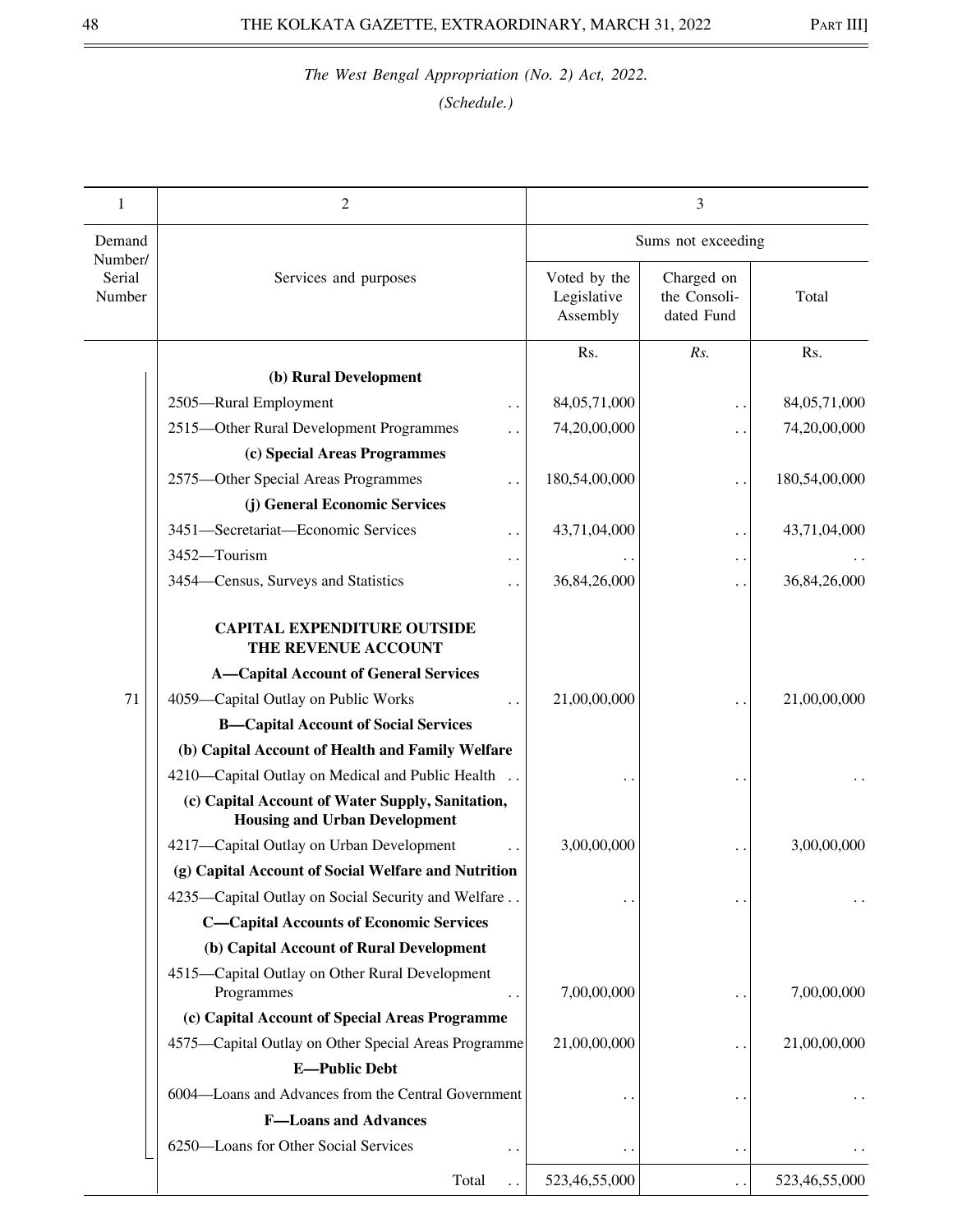| 1                           | 2                                                                                                            |                                         | 3                                        |                |
|-----------------------------|--------------------------------------------------------------------------------------------------------------|-----------------------------------------|------------------------------------------|----------------|
| Demand                      |                                                                                                              |                                         | Sums not exceeding                       |                |
| Number/<br>Serial<br>Number | Services and purposes                                                                                        | Voted by the<br>Legislative<br>Assembly | Charged on<br>the Consoli-<br>dated Fund | Total          |
|                             | <b>EXPENDITURE HEADS (REVENUE ACCOUNT)</b>                                                                   | Rs.                                     | Rs.                                      | Rs.            |
|                             | <b>A</b> —General Services                                                                                   |                                         |                                          |                |
|                             | (c) Interest Payment and Servicing of Debt                                                                   |                                         |                                          |                |
|                             | 2049-Interest Payments                                                                                       |                                         | 23,00,00,000                             | 23,00,00,000   |
|                             | (d) Administrative Services                                                                                  |                                         |                                          |                |
|                             | 2052-Secretariat-General Services<br>$\ddot{\phantom{0}}$                                                    | 8,34,62,000                             | $\ddot{\phantom{0}}$                     | 8,34,62,000    |
|                             | 2059-Public Works<br>. .                                                                                     |                                         | $\ddot{\phantom{0}}$                     |                |
|                             | 2070—Other Administrative Services                                                                           |                                         |                                          |                |
|                             | <b>B</b> -Social Services                                                                                    |                                         |                                          |                |
|                             | (b) Health and Family Welfare                                                                                |                                         |                                          |                |
|                             | 2211-Family Welfare                                                                                          |                                         |                                          |                |
|                             | (c) Water Supply, Sanitation, Housing<br>and Urban Development                                               |                                         |                                          |                |
|                             | 2215-Water Supply and Sanitation<br>$\ddot{\phantom{0}}$                                                     | 59,27,70,000                            | . .                                      | 59,27,70,000   |
|                             | 2216-Housing<br>$\ddot{\phantom{0}}$                                                                         | 29,63,00,000                            | $\ddot{\phantom{1}}$                     | 29,63,00,000   |
|                             | 2217-Urban Development                                                                                       | 7526,16,90,000                          | . .                                      | 7526,16,90,000 |
|                             | (g) Social Welfare and Nutrition                                                                             |                                         |                                          |                |
| 72                          | 2235-Social Security and Welfare                                                                             | 133,90,00,000                           |                                          | 133,90,00,000  |
|                             | <b>C-Economic Services</b>                                                                                   |                                         |                                          |                |
|                             | (c) Special Areas Programmes                                                                                 |                                         |                                          |                |
|                             | 2551-Hill Areas                                                                                              |                                         | $\ddot{\phantom{0}}$                     |                |
|                             | (j) General Economic Services                                                                                |                                         |                                          |                |
|                             | 3451-Secretariat-Economic Services<br>$\ddot{\phantom{0}}$                                                   | 16,13,60,000                            | . .                                      | 16,13,60,000   |
|                             | 3475-Other General Economic Services                                                                         | 2,24,74,000                             | . .                                      | 2,24,74,000    |
|                             | D-Grants-in-aid and contributions                                                                            |                                         |                                          |                |
|                             | 3604—Compensation and Assignments to Local Bodies<br>and Panchayati Raj Institutions<br>$\ddot{\phantom{0}}$ | 515,71,60,000                           | $\ddot{\phantom{1}}$                     | 515,71,60,000  |
|                             | <b>CAPITAL EXPENDITURE OUTSIDE</b><br>THE REVENUE ACCOUNT                                                    |                                         |                                          |                |
|                             | <b>A-Capital Account of General Services</b>                                                                 |                                         |                                          |                |
|                             | 4059-Capital Outlay on Public Works                                                                          |                                         |                                          |                |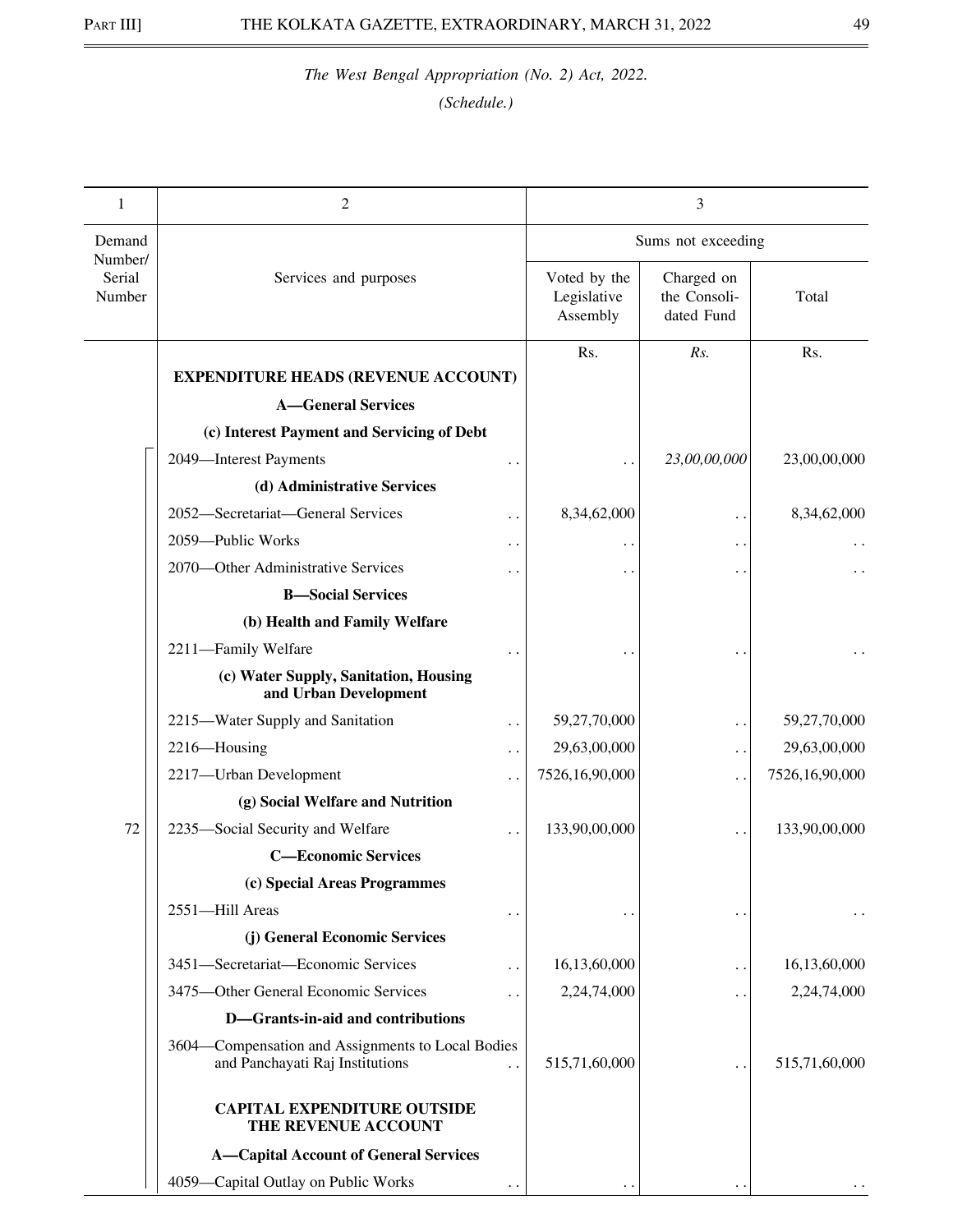| 1                           | 2                                                                                        | 3                                       |                                          |                    |
|-----------------------------|------------------------------------------------------------------------------------------|-----------------------------------------|------------------------------------------|--------------------|
| Demand                      |                                                                                          | Sums not exceeding                      |                                          |                    |
| Number/<br>Serial<br>Number | Services and purposes                                                                    | Voted by the<br>Legislative<br>Assembly | Charged on<br>the Consoli-<br>dated Fund | Total              |
|                             |                                                                                          | Rs.                                     | Rs.                                      | Rs.                |
|                             | <b>B-Capital Account of Social Services</b>                                              |                                         |                                          |                    |
|                             | (c) Capital Account of Water Supply, Sanitation,<br><b>Housing and Urban Development</b> |                                         |                                          |                    |
|                             | 4215-Capital Outlay on Water Supply and Sanitation                                       |                                         |                                          |                    |
|                             | 4216-Capital Outlay on Housing                                                           | 10,00,00,000                            | $\ddot{\phantom{0}}$                     | 10,00,00,000       |
|                             | 4217-Capital Outlay on Urban Development                                                 | 4052,82,75,000                          | $\ddot{\phantom{1}}$                     | 4052,82,75,000     |
|                             | (g) Capital Account of Social Welfare and Nutrition                                      |                                         |                                          |                    |
| 72                          | 4235-Capital Outlay on Social Security and Welfare<br><b>E-Public Debt</b>               |                                         |                                          |                    |
|                             | 6003-Internal Debt of the State Government                                               |                                         |                                          |                    |
|                             | 6004—Loans and Advances from the Central Government                                      |                                         |                                          |                    |
|                             | <b>F-Loans and Advances</b>                                                              |                                         |                                          |                    |
|                             | 6215-Loans for Water Supply and Sanitation<br>. .                                        |                                         |                                          |                    |
|                             | 6217-Loans for Urban Development<br>. .                                                  | 451,13,00,000                           | $\ddot{\phantom{1}}$                     | 451,13,00,000      |
|                             | 6551-Loans for Hill Areas<br>$\ddot{\phantom{1}}$                                        |                                         | $\ddot{\phantom{1}}$                     |                    |
|                             | Total                                                                                    | 12805, 37, 91, 000                      | 23,00,00,000                             | 12828, 37, 91, 000 |
|                             |                                                                                          |                                         |                                          |                    |
|                             | <b>EXPENDITURE HEADS (REVENUE ACCOUNT)</b><br><b>A-General Services</b>                  |                                         |                                          |                    |
|                             | (a) Organs of State                                                                      |                                         |                                          |                    |
|                             | 2013-Council of Ministers                                                                | 7,35,000                                |                                          | 7,35,000           |
|                             | . .<br>(c) Interest Payment and Servicing of Debt                                        |                                         |                                          |                    |
|                             | 2049-Interest Payments                                                                   |                                         |                                          |                    |
|                             | . .<br>(d) Administrative Services                                                       |                                         | $\ddot{\phantom{1}}$                     |                    |
|                             | 2052-Secretariat-General Services                                                        | 3,79,32,000                             |                                          | 3,79,32,000        |
|                             | . .<br>2059-Public Works                                                                 | 21,10,000                               | $\ddot{\phantom{0}}$                     | 21,10,000          |
| 73                          | . .<br>2070-Other Administrative Services                                                | 107,02,53,000                           | $\ddot{\phantom{1}}$                     | 107,02,53,000      |
|                             | . .<br><b>B-Social Services</b>                                                          |                                         | $\ddot{\phantom{0}}$                     |                    |
|                             | (g) Social Welfare and Nutrition                                                         |                                         |                                          |                    |
|                             | 2235-Social Security and Welfare                                                         | 174,28,05,000                           |                                          | 174,28,05,000      |
|                             | . .<br>2245-Relief on Account of Natural Calamities                                      | 2839,09,90,000                          | $\ddot{\phantom{0}}$                     | 2839,09,90,000     |
|                             | (h) Others                                                                               |                                         | $\ddot{\phantom{0}}$                     |                    |
|                             | 2250-Other Social Services                                                               |                                         |                                          |                    |
|                             | . .<br>2251-Secretariat-Social Services                                                  | 7,07,78,000                             |                                          | 7,07,78,000        |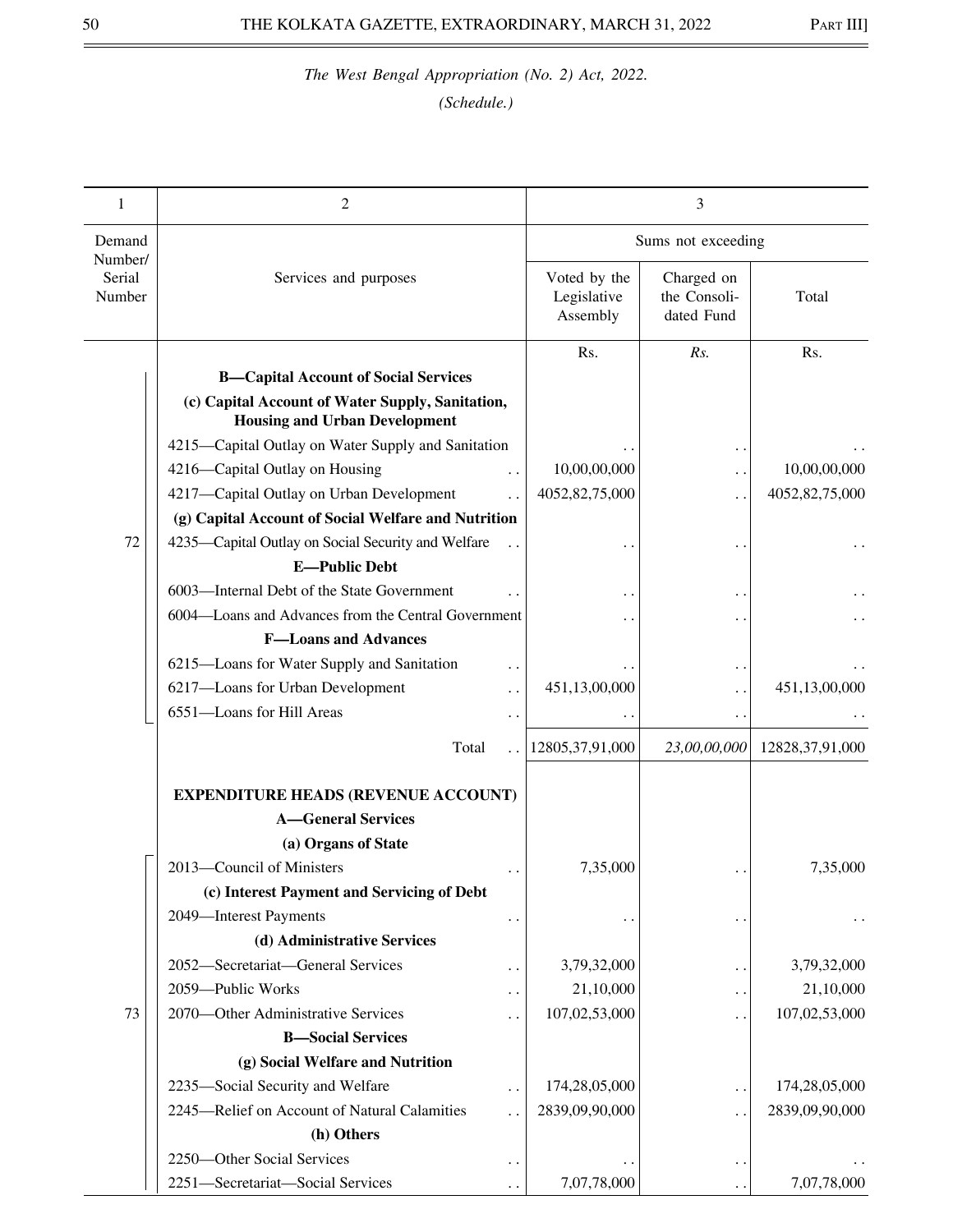| 1                           | 2                                                                                                         | 3                                       |                                          |                    |
|-----------------------------|-----------------------------------------------------------------------------------------------------------|-----------------------------------------|------------------------------------------|--------------------|
| Demand                      |                                                                                                           | Sums not exceeding                      |                                          |                    |
| Number/<br>Serial<br>Number | Services and purposes                                                                                     | Voted by the<br>Legislative<br>Assembly | Charged on<br>the Consoli-<br>dated Fund | Total              |
|                             | <b>CAPITAL EXPENDITURE OUTSIDE</b><br>THE REVENUE ACCOUNT                                                 | Rs.                                     | Rs.                                      | Rs.                |
|                             | <b>A-Capital Account of General Services</b>                                                              |                                         |                                          |                    |
|                             | 4059-Capital Outlay on Public Works                                                                       | 94,59,98,000                            |                                          | 94,59,98,000       |
|                             | 4070—Capital Outlay on Other Administrative Services                                                      |                                         | $\cdot$ .                                |                    |
|                             | <b>B-Capital Account of Social Services</b>                                                               |                                         | . .                                      |                    |
|                             | (c) Capital Account of Water Supply, Sanitation,                                                          |                                         |                                          |                    |
|                             | <b>Housing and Urban Development</b>                                                                      |                                         |                                          |                    |
| 73                          | 4216-Capital Outlay on Housing                                                                            | 119,05,53,000                           | $\ddot{\phantom{0}}$                     | 119,05,53,000      |
|                             | (g) Capital Account of Social Welfare and Nutrition<br>4235—Capital Outlay on Social Security and Welfare |                                         |                                          |                    |
|                             | <b>C-Capital Accounts of Economic Services</b>                                                            | 3,72,26,000                             | $\ddot{\phantom{0}}$                     | 3,72,26,000        |
|                             | (a) Capital Account of Agriculture and<br><b>Allied Activities</b>                                        |                                         |                                          |                    |
|                             |                                                                                                           |                                         |                                          |                    |
|                             | 4401-Capital Outlay on Crop Husbandry<br><b>E-Public Debt</b>                                             |                                         |                                          |                    |
|                             | 6003-Internal Debt of the State Government                                                                |                                         |                                          |                    |
|                             |                                                                                                           |                                         | $\ddot{\phantom{0}}$                     |                    |
|                             | Total                                                                                                     | 3348,93,80,000                          | $\ddot{\phantom{0}}$                     | 3348,93,80,000     |
|                             | <b>EXPENDITURE HEADS (REVENUE ACCOUNT)</b>                                                                |                                         |                                          |                    |
|                             | <b>A</b> —General Services                                                                                |                                         |                                          |                    |
|                             | (c) Interest Payment and Servicing of Debt                                                                |                                         |                                          |                    |
|                             | 2049-Interest Payments                                                                                    |                                         | $\ddot{\phantom{0}}$                     | $\ddotsc$          |
|                             | <b>B</b> -Social Services                                                                                 |                                         |                                          |                    |
|                             | (g) Social Welfare and Nutrition                                                                          |                                         |                                          |                    |
|                             | 2235-Social Security and Welfare                                                                          | 17788, 83, 71, 000                      | $\ddot{\phantom{0}}$                     | 17788, 83, 71, 000 |
|                             | 2236-Nutrition                                                                                            | 1206, 82, 50, 000                       | . .                                      | 1206,82,50,000     |
|                             | (h) Others                                                                                                |                                         |                                          |                    |
| 74                          | 2250-Other Social Services                                                                                |                                         | . .                                      |                    |
|                             | 2251-Secretariat-Social Services                                                                          | 10,48,43,000                            | . .                                      | 10,48,43,000       |
|                             | <b>CAPITAL EXPENDITURE OUTSIDE</b><br>THE REVENUE ACCOUNT                                                 |                                         |                                          |                    |
|                             | <b>A-Capital Account of General Services</b>                                                              |                                         |                                          |                    |
|                             | 4059-Capital Outlay on Public Works                                                                       |                                         |                                          |                    |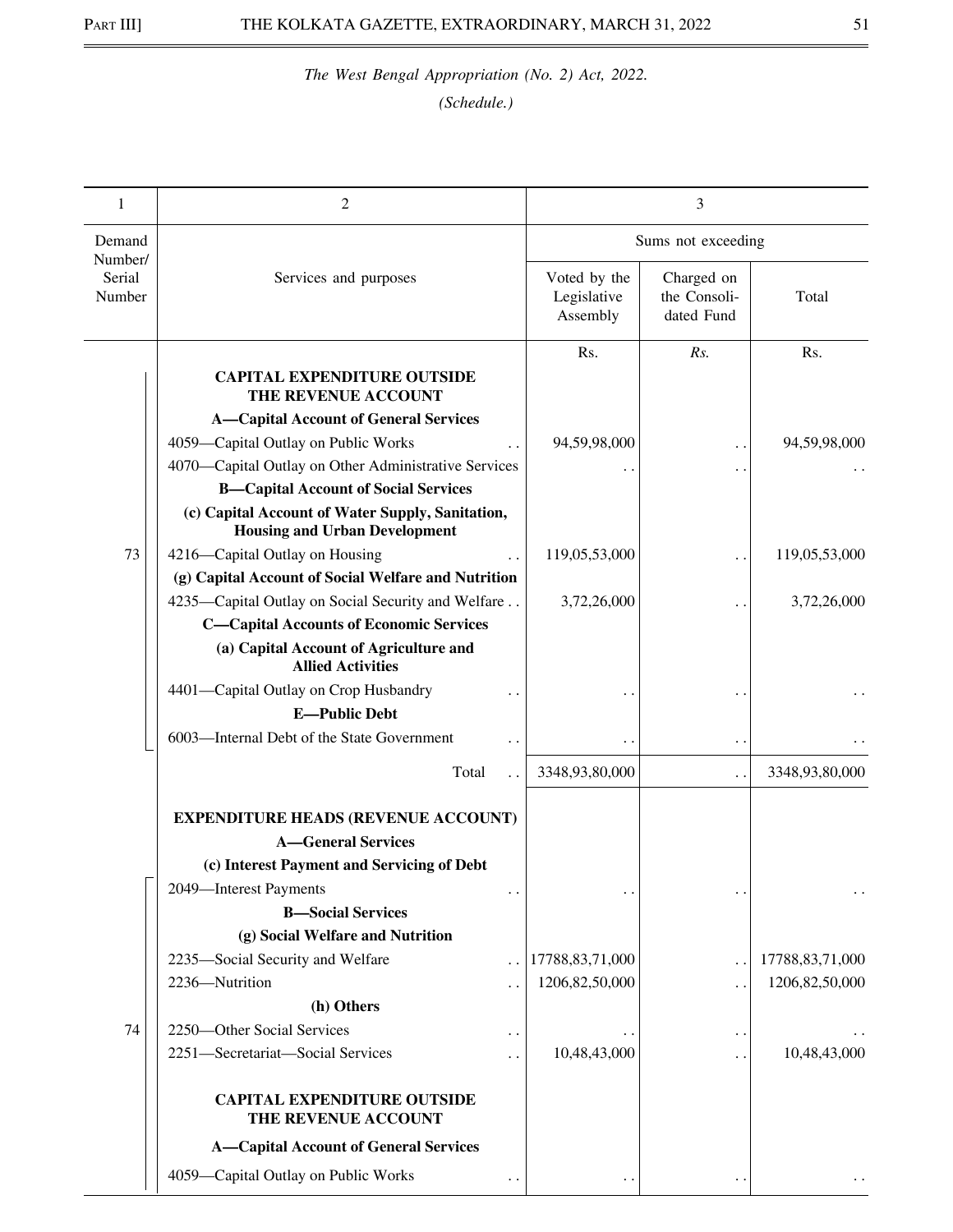| 1                           | $\mathfrak{2}$                                                     | 3                                       |                                          |                  |
|-----------------------------|--------------------------------------------------------------------|-----------------------------------------|------------------------------------------|------------------|
| Demand                      |                                                                    | Sums not exceeding                      |                                          |                  |
| Number/<br>Serial<br>Number | Services and purposes                                              | Voted by the<br>Legislative<br>Assembly | Charged on<br>the Consoli-<br>dated Fund | Total            |
|                             |                                                                    | Rs.                                     | Rs.                                      | Rs.              |
|                             | <b>B-Capital Account of Social Services</b>                        |                                         |                                          |                  |
|                             | (g) Capital Account of Social Welfare and Nutrition                |                                         |                                          |                  |
| 74                          | 4235—Capital Outlay on Social Security and Welfare                 | 232, 27, 37, 000                        |                                          | 232, 27, 37, 000 |
|                             | <b>F-Loans and Advances</b>                                        |                                         |                                          |                  |
|                             | 6235-Loans for Social Security and Welfare<br>$\ddot{\phantom{0}}$ |                                         | $\ddot{\phantom{0}}$                     |                  |
|                             | Total                                                              | 19238,42,01,000                         |                                          | 19238,42,01,000  |
|                             |                                                                    |                                         |                                          |                  |
|                             | <b>EXPENDITURE HEADS (REVENUE ACCOUNT)</b>                         |                                         |                                          |                  |
|                             | <b>A</b> —General Services                                         |                                         |                                          |                  |
|                             | (c) Interest Payment and Servicing of Debt                         |                                         |                                          |                  |
|                             | 2049-Interest Payments                                             |                                         |                                          |                  |
|                             | (d) Administrative Services                                        |                                         |                                          |                  |
|                             | 2058-Stationery and Printing                                       | 44,39,01,000                            |                                          | 44,39,01,000     |
|                             | 2059-Public Works                                                  |                                         |                                          |                  |
|                             | <b>C-Economic Services</b>                                         |                                         |                                          |                  |
|                             | (c) Special Areas Programmes                                       |                                         |                                          |                  |
|                             | 2551-Hill Areas                                                    |                                         |                                          |                  |
|                             | (f) Industry and Minerals                                          |                                         |                                          |                  |
|                             | 2852-Industries                                                    | 303,60,81,000                           | $\ddot{\phantom{0}}$                     | 303,60,81,000    |
|                             | 2853-Non-Ferrous Mining and Metallurgical Industries               | 9,85,95,000                             |                                          | 9,85,95,000      |
|                             | (j) General Economic Services                                      |                                         |                                          |                  |
| 75                          | 3451-Secretariat-Economic Services                                 | 17,82,73,000                            | $\ddot{\phantom{0}}$                     | 17,82,73,000     |
|                             | 3475-Other General Economic Services                               | 1,47,17,000                             |                                          | 1,47,17,000      |
|                             | <b>CAPITAL EXPENDITURE OUTSIDE</b><br>THE REVENUE ACCOUNT          |                                         |                                          |                  |
|                             | <b>A-Capital Account of General Services</b>                       |                                         |                                          |                  |
|                             | 4059-Capital Outlay on Public Works                                | 16,27,51,000                            |                                          | 16,27,51,000     |
|                             | <b>C-Capital Accounts of Economic Services</b>                     |                                         |                                          |                  |
|                             | (a) Capital Account of Agriculture and<br><b>Allied Activities</b> |                                         |                                          |                  |
|                             | 4407-Capital Outlay on Plantations                                 | 1,000                                   |                                          | 1,000            |
|                             | (c) Capital Account of Special Areas Programme                     |                                         |                                          |                  |
|                             | 4551-Capital Outlay on Hill Areas                                  | 1,000                                   |                                          | 1,000            |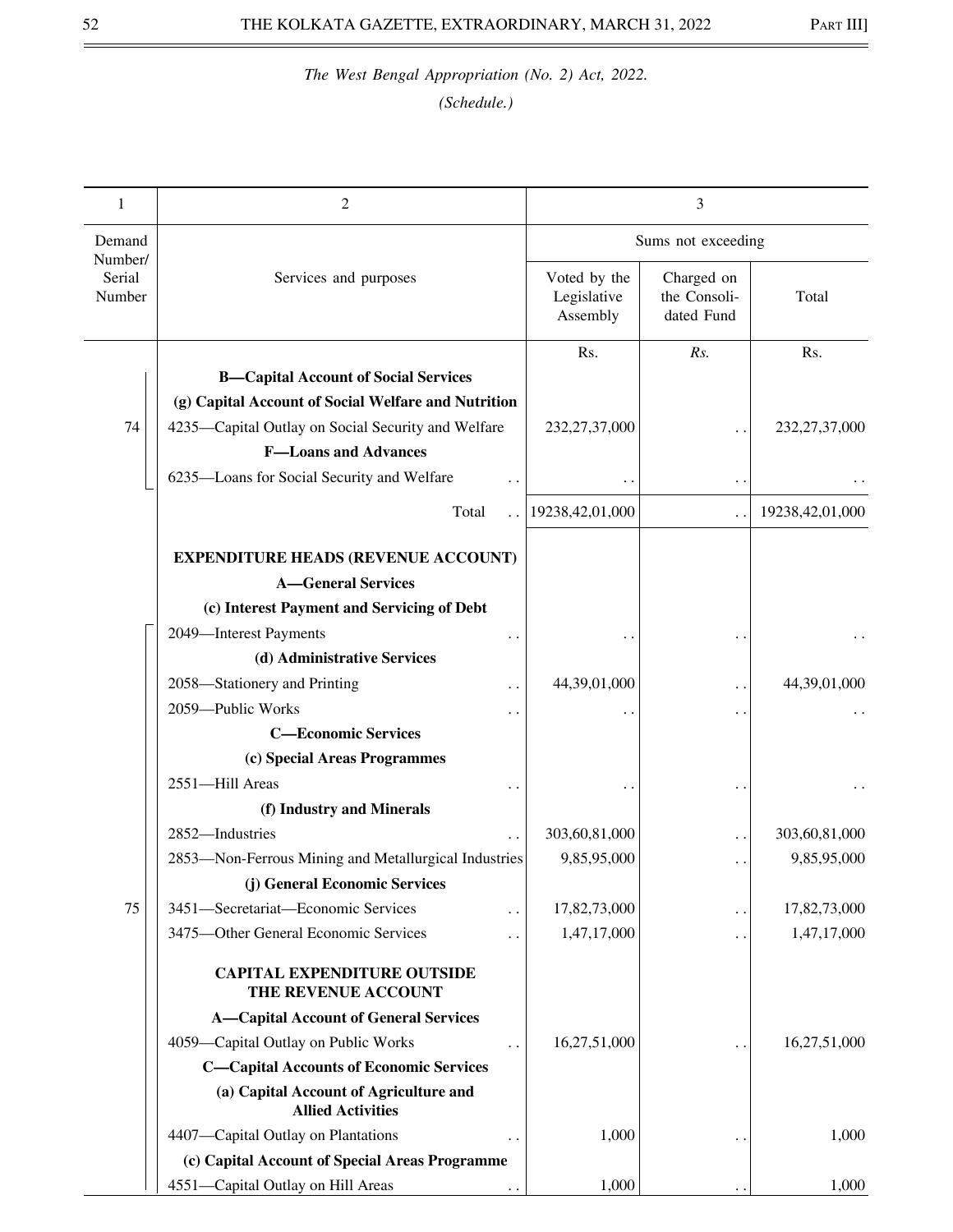| 1                 | 2                                                                                    | 3                                       |                                          |                |
|-------------------|--------------------------------------------------------------------------------------|-----------------------------------------|------------------------------------------|----------------|
| Demand<br>Number/ |                                                                                      | Sums not exceeding                      |                                          |                |
| Serial<br>Number  | Services and purposes                                                                | Voted by the<br>Legislative<br>Assembly | Charged on<br>the Consoli-<br>dated Fund | Total          |
|                   |                                                                                      | Rs.                                     | Rs.                                      | Rs.            |
|                   | (f) Capital Account of Industry and Minerals                                         |                                         |                                          |                |
|                   | 4853-Capital Outlay on Non-Ferrous Mining and<br>Metallurgical Industries            | 13,000                                  |                                          | 13,000         |
|                   | 4856-Capital Outlay on Petrochemical Industries                                      |                                         |                                          |                |
|                   | 4857-Capital Outlay on Chemical and Pharmaceutical<br>Industries                     | 5,25,00,000                             | $\ddot{\phantom{0}}$                     | 5,25,00,000    |
|                   | 4858—Capital Outlay on Engineering Industries                                        |                                         | . .                                      |                |
|                   | 4859—Capital Outlay on Telecommunication and<br><b>Electronics Industries</b>        |                                         | $\ddot{\phantom{1}}$                     |                |
|                   | 4860-Capital Outlay on Consumer Industries                                           | 31,50,00,000                            | $\ddot{\phantom{1}}$                     | 31,50,00,000   |
|                   | 4875—Capital Outlay on Other Industries                                              |                                         | $\ddot{\phantom{1}}$                     |                |
|                   | 4885-Other Capital Outlay on Industries and Minerals                                 | 820,19,66,000                           | $\ddot{\phantom{0}}$                     | 820,19,66,000  |
|                   | (g) Capital Account of Transport                                                     |                                         |                                          |                |
|                   | 5054-Capital Outlay on Roads and Bridges                                             |                                         |                                          |                |
|                   | 5075-Capital Outlay on Other Transport Services                                      |                                         |                                          |                |
| 75                | (j) Capital Account of General Economic Services                                     |                                         |                                          |                |
|                   | 5465-Investments in General Financial and Trading<br>Institutions                    |                                         |                                          |                |
|                   | <b>E-Public Debt</b>                                                                 |                                         |                                          |                |
|                   | 6003-Internal Debt of the State Government                                           |                                         |                                          |                |
|                   | 6004—Loans and Advances from the Central Government                                  |                                         |                                          |                |
|                   | <b>F-Loans and Advances</b>                                                          |                                         |                                          |                |
|                   | 6407-Loans for Plantations                                                           |                                         | $\ddot{\phantom{1}}$                     |                |
|                   | 6551-Loans for Hill Areas                                                            |                                         | $\ddot{\phantom{0}}$                     |                |
|                   | 6857-Loans for Chemical and Pharmaceutical<br>Industries                             | 4,50,00,000                             |                                          | 4,50,00,000    |
|                   | 6858-Loans for Engineering Industries                                                |                                         | $\ddot{\phantom{0}}$                     |                |
|                   | 6859—Loans for Telecommunication and Electronics<br>Industries                       |                                         | $\ddot{\phantom{0}}$                     |                |
|                   | 6860-Loans for Consumer Industries                                                   | 31,10,00,000                            | . .                                      | 31,10,00,000   |
|                   | 6885-Other Loans to Industries and Minerals                                          | 1,05,00,000                             | $\ddot{\phantom{0}}$                     | 1,05,00,000    |
|                   | 7465-Loans for General Financial and Trading<br>Institutions<br>$\ddot{\phantom{0}}$ | 59,50,00,000                            | . .                                      | 59,50,00,000   |
|                   | Total                                                                                | 1346,52,99,000                          | $\ddot{\phantom{0}}$                     | 1346,52,99,000 |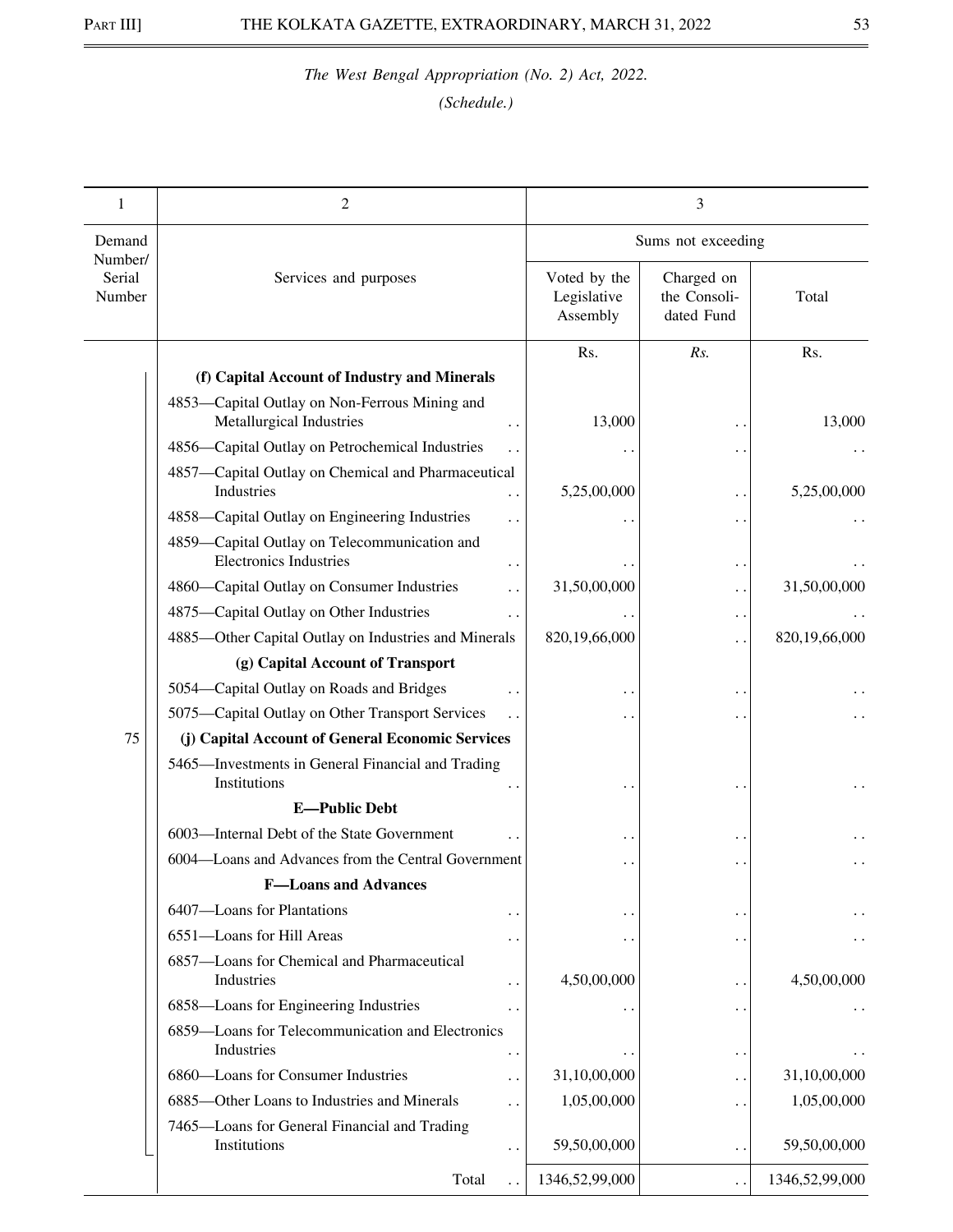| 1                           | $\mathfrak{2}$                                                                                   | 3                                       |                                          |              |
|-----------------------------|--------------------------------------------------------------------------------------------------|-----------------------------------------|------------------------------------------|--------------|
| Demand                      |                                                                                                  | Sums not exceeding                      |                                          |              |
| Number/<br>Serial<br>Number | Services and purposes                                                                            | Voted by the<br>Legislative<br>Assembly | Charged on<br>the Consoli-<br>dated Fund | Total        |
|                             |                                                                                                  | Rs.                                     | Rs.                                      | Rs.          |
|                             | <b>EXPENDITURE HEADS (REVENUE ACCOUNT)</b><br><b>A-General Services</b>                          |                                         |                                          |              |
|                             | (d) Administrative Services                                                                      |                                         |                                          |              |
|                             | 2052-Secretariat-General Services                                                                | 1,79,82,000                             |                                          | 1,79,82,000  |
|                             | <b>C-Economic Services</b>                                                                       |                                         |                                          |              |
|                             | (c) Special Areas Programmes                                                                     |                                         |                                          |              |
|                             | 2575-Other Special Areas Programmes<br>. .                                                       | 10,000                                  | $\bullet$ .                              | 10,000       |
|                             | (e) Energy                                                                                       |                                         |                                          |              |
|                             | 2810-Non-conventional Sources of Energy<br>. .                                                   |                                         | $\bullet$ .                              |              |
|                             | (i) Science, Technology and Environment<br>3425-Other Scientific Research                        |                                         |                                          |              |
|                             | (j) General Economic Services                                                                    | 64, 46, 53, 000                         | $\ddot{\phantom{1}}$                     | 64,46,53,000 |
| 76                          | 3451-Secretariat-Economic Services                                                               | 5,93,41,000                             | $\ddot{\phantom{1}}$                     | 5,93,41,000  |
|                             | <b>CAPITAL EXPENDITURE OUTSIDE</b><br>THE REVENUE ACCOUNT                                        |                                         |                                          |              |
|                             | <b>C-Capital Accounts of Economic Services</b>                                                   |                                         |                                          |              |
|                             | (i) Capital Account of Science, Technology<br>and Environment                                    |                                         |                                          |              |
|                             | 5425-Capital Outlay on Other Scientific and<br><b>Environmental Research</b>                     |                                         |                                          |              |
|                             | Total                                                                                            | 72,19,86,000                            | $\ddot{\phantom{0}}$                     | 72,19,86,000 |
|                             | <b>EXPENDITURE HEADS (REVENUE ACCOUNT)</b>                                                       |                                         |                                          |              |
|                             | <b>C-Economic Services</b>                                                                       |                                         |                                          |              |
|                             | (j) General Economic Services                                                                    |                                         |                                          |              |
| 77                          | 3454–Census, Surveys and Statistics<br>$\ddotsc$                                                 | 4,58,34,000                             |                                          | 4,58,34,000  |
|                             | <b>EXPENDITURE HEADS (REVENUE ACCOUNT)</b><br><b>C-Economic Services</b>                         |                                         |                                          |              |
|                             | (c) Special Areas Programmes                                                                     |                                         |                                          |              |
|                             | 2575-Other Special Areas Programmes<br>$\ddot{\phantom{0}}$<br>(e) Energy                        | 50,66,000                               | $\ddot{\phantom{1}}$                     | 50,66,000    |
|                             | 2810-Non-conventional Sources of Energy<br>$\ddot{\phantom{1}}$<br>(j) General Economic Services | 71,92,50,000                            | $\cdot$ .                                | 71,92,50,000 |
| 78                          | 3451-Secretariat-Economic Services                                                               | 3,06,77,000                             |                                          | 3,06,77,000  |
|                             | <b>CAPITAL EXPENDITURE OUTSIDE</b>                                                               |                                         | $\ddot{\phantom{1}}$                     |              |
|                             | THE REVENUE ACCOUNT                                                                              |                                         |                                          |              |
|                             | <b>C-Capital Accounts of Economic Services</b>                                                   |                                         |                                          |              |
|                             | (e) Capital Account of Energy                                                                    |                                         |                                          |              |
|                             | 4810-Capital Outlay on Non-conventional Sources<br>of Energy                                     |                                         |                                          |              |
|                             | Total                                                                                            | 75,49,93,000                            |                                          | 75,49,93,000 |